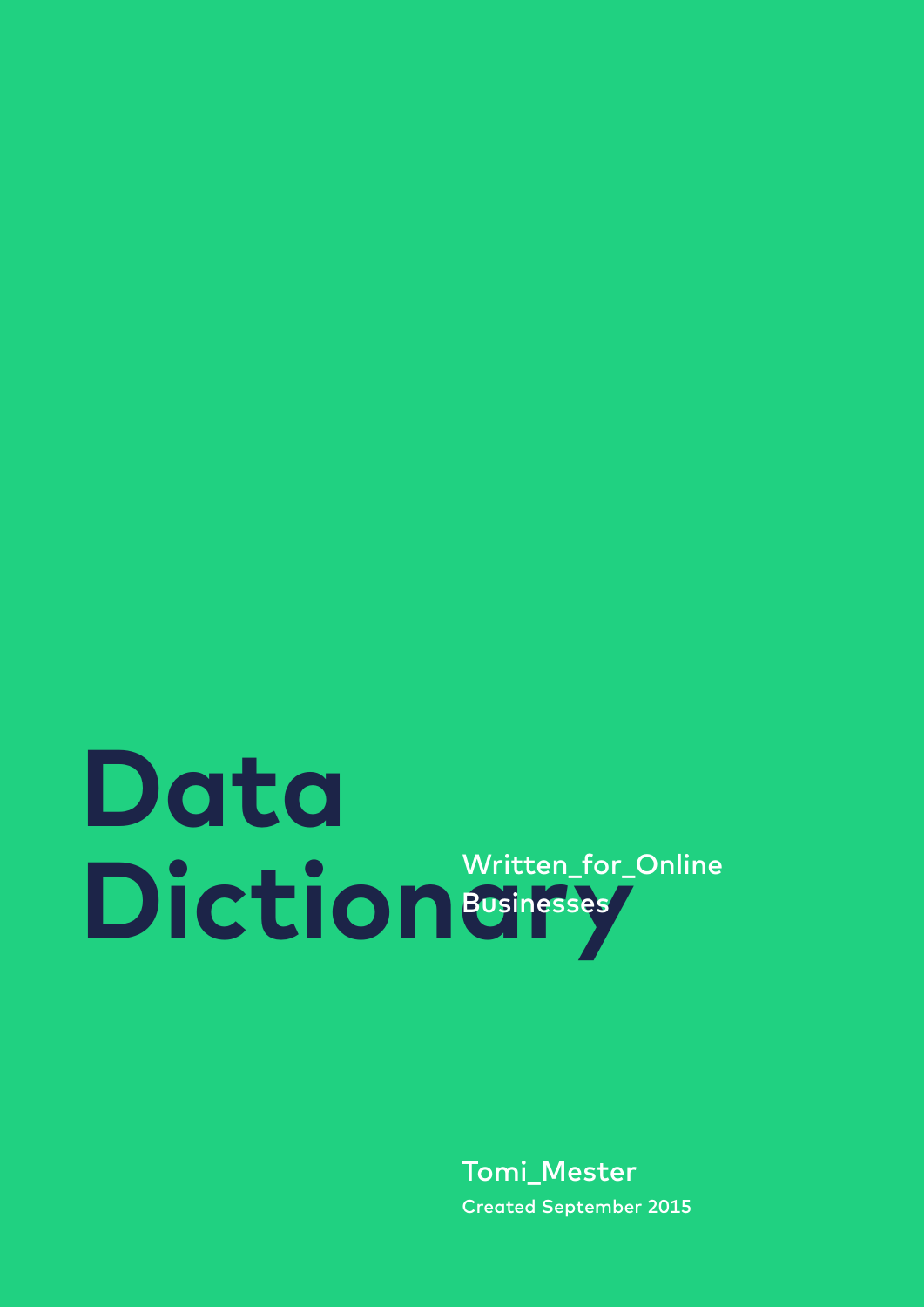## Why\_is\_this important?

Created by Tomi Mester

01

Follow me on Twitter: @data36\_com

To download a free and licensed copy, please do so from here (and only from here): www.data36.com/datadictionary

D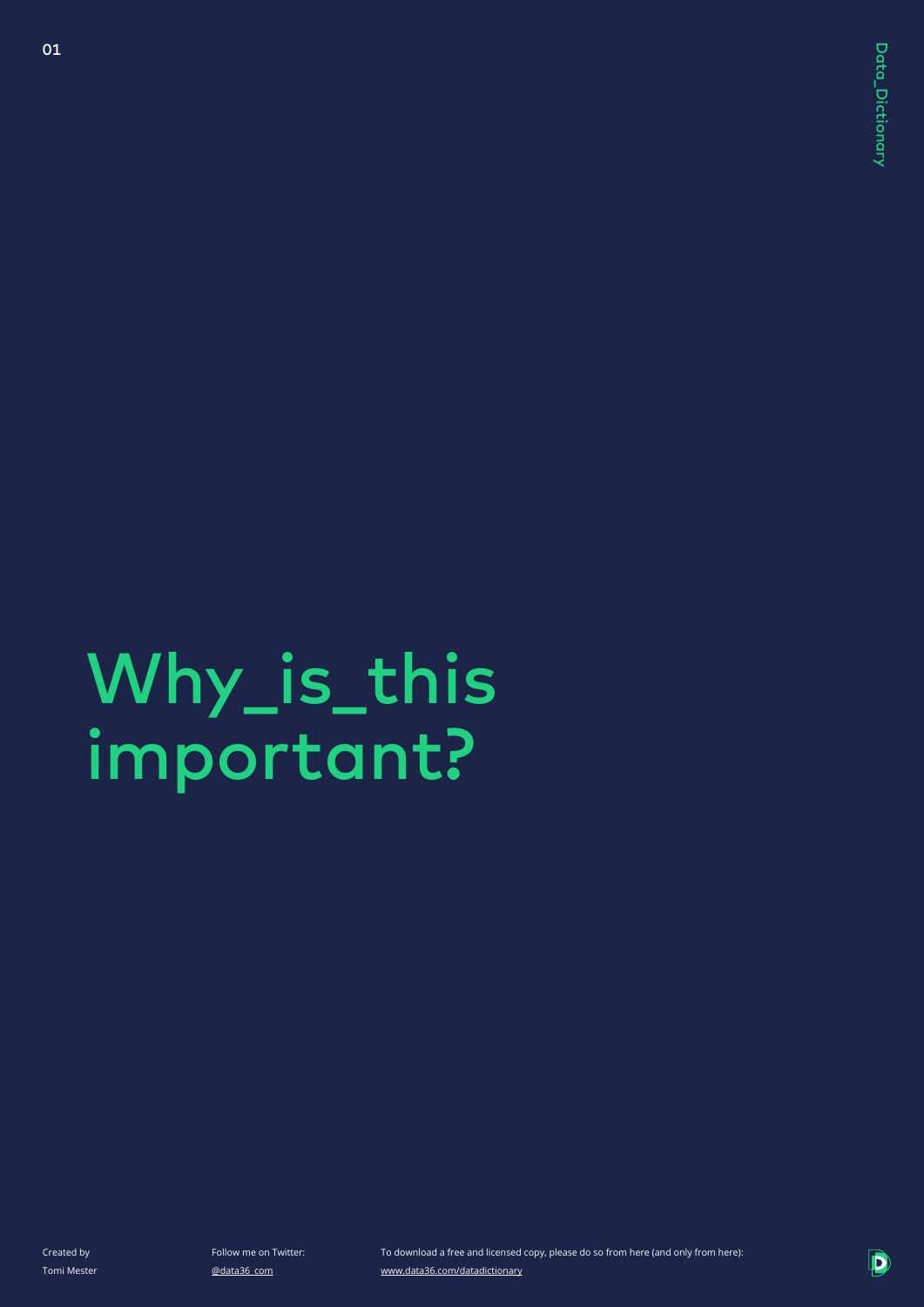When an online business starts to use data, they usually read a bunch of articles and books on the subject. In the best-case scenario, they hire 1-3 data scientists, set up a data infrastructure, and come up with a data strategy. Slowly everyone at the company starts to use data and an awesome data-driven organization is born. Hooray!

But along the way there will be some confusion. Data science is not a set-in-stone kind of science (yet). Various books and articles will give you various strategies and various naming conventions. It's not uncommon for the same concept to have 3-4 different names in different places. Even worse is the other way around: sometimes, the same word is used for different data concepts.

The more clients I worked with at Data36, the more problematic this issue became. So I decided to create a dictionary which unifies the most important data expressions and places them within a clear framework. The main points were:

- consistency
- simplicity

02

clear and easy-to-use naming conventions

This is how Data36's Practical Data Dictionary came about. I originally gave it to my clients only. But I decided to open-source it - because I've seen that these issues concern almost every online business.

*Note 1: This summary is general. Some processes in your product/service may not follow one another in the same sequence as I describe in this book. Some parts might be irrelevant to you. No worries – this is not a rule book, it's just a guide. I trust you there. You are smart: pick and choose the parts that are useful for you!*

*Note 2: Chapter seven consists of case studies. As you're going through the dictionary for the first time, you can refer to it to understand how these concepts are applied at real companies.*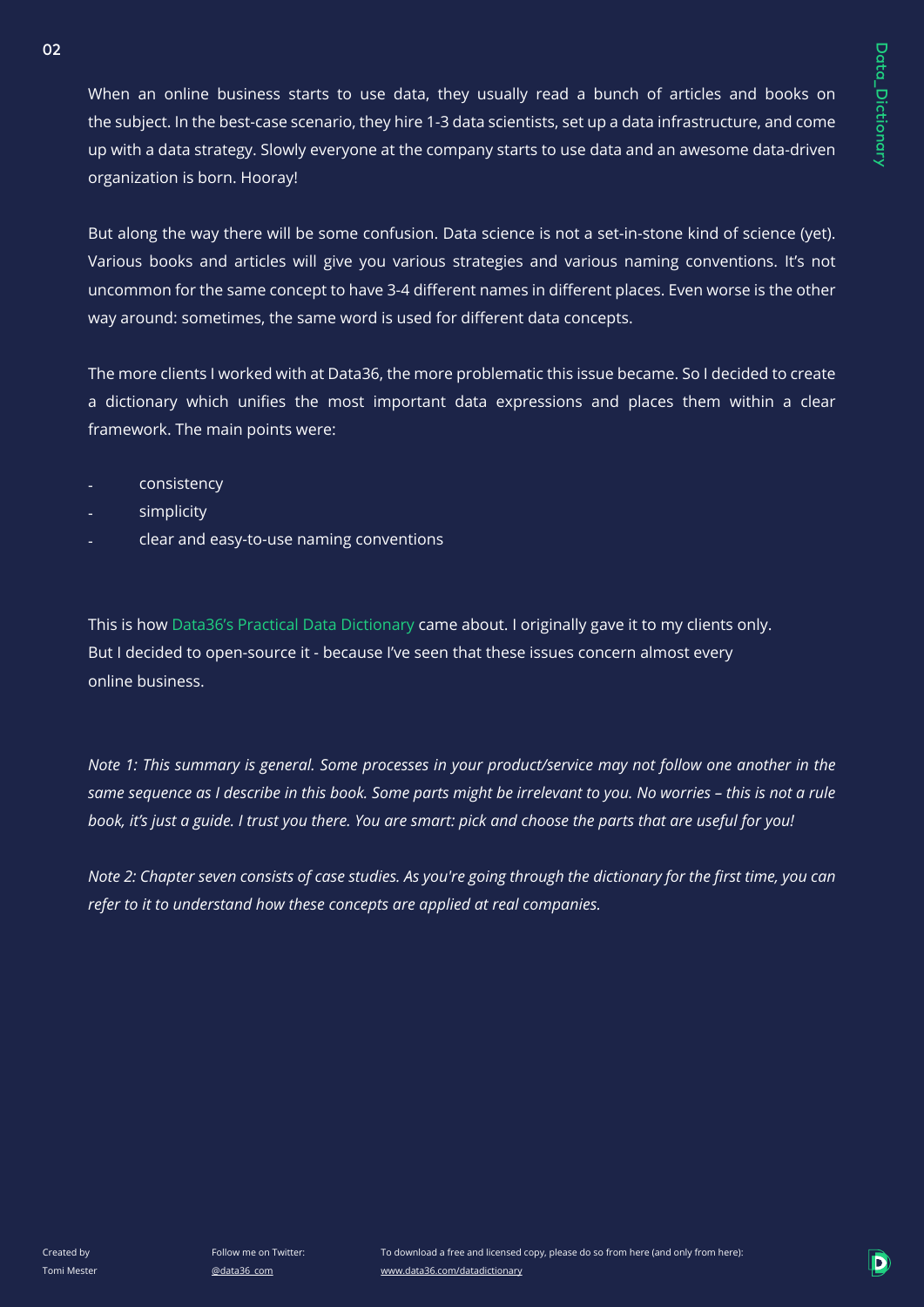## Content

03

| Chapter_01 | 05<br>User activity - The main events of the user life cycle       |                                     |    |  |  |  |
|------------|--------------------------------------------------------------------|-------------------------------------|----|--|--|--|
| Chapter_02 | User activity - Naming conventions for the different user segments | 08                                  |    |  |  |  |
|            | extra.1)                                                           | User activity - Subsegments         | 10 |  |  |  |
|            | extra.2)                                                           | User segments by timeframes         | 12 |  |  |  |
| Chapter_03 | Payments - The main events of the user life cycle                  |                                     |    |  |  |  |
| Chapter_04 | Payments - The naming convention for the different user segments   |                                     |    |  |  |  |
|            | extra.1)                                                           | Other payment-related user segments | 19 |  |  |  |
| Chapter_05 | Summarizing everything so far                                      | 21                                  |    |  |  |  |
| Chapter_06 |                                                                    | Metrics and anallytics methods      | 23 |  |  |  |
|            | Important ratios<br>a.                                             |                                     |    |  |  |  |
|            | 30<br>b.<br>Most common analytics methods and important metrics    |                                     |    |  |  |  |
|            | A few important metrics to look at<br>$\mathsf{c}$ .               |                                     |    |  |  |  |
| Chapter_07 | Case studies                                                       |                                     |    |  |  |  |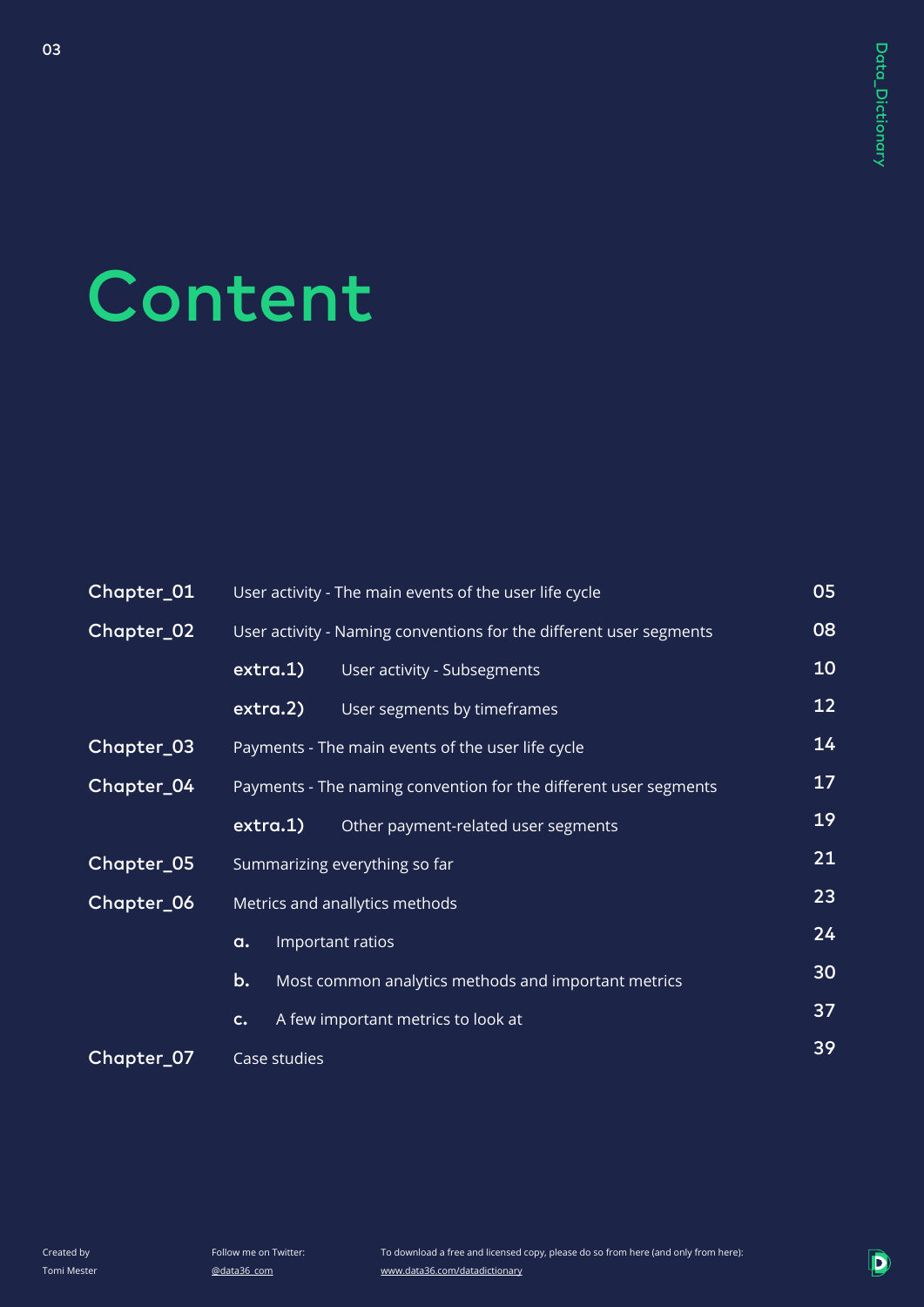Hi, I'm Tomi Mester, a practicing data analyst and researcher for 7+ years. I've worked for Prezi, iZettle and several smaller companies as an analyst or consultant.

I'm the author of the Data36 blog where I write posts and tutorials on a weekly basis about data science, A/B testing, online research and coding. I'm an O'Reilly author and presenter at TEDxYouth, Barcelona E-commerce Summit and Stockholm Analytics Day.

Find more info here: My LinkedIn profile: https://www.linkedin.com/in/tomimester My Email address: tomimester@data36.com Follow me on Twitter: https://twitter.com/data36\_com

# About me



04

Follow me on Twitter: @data36\_com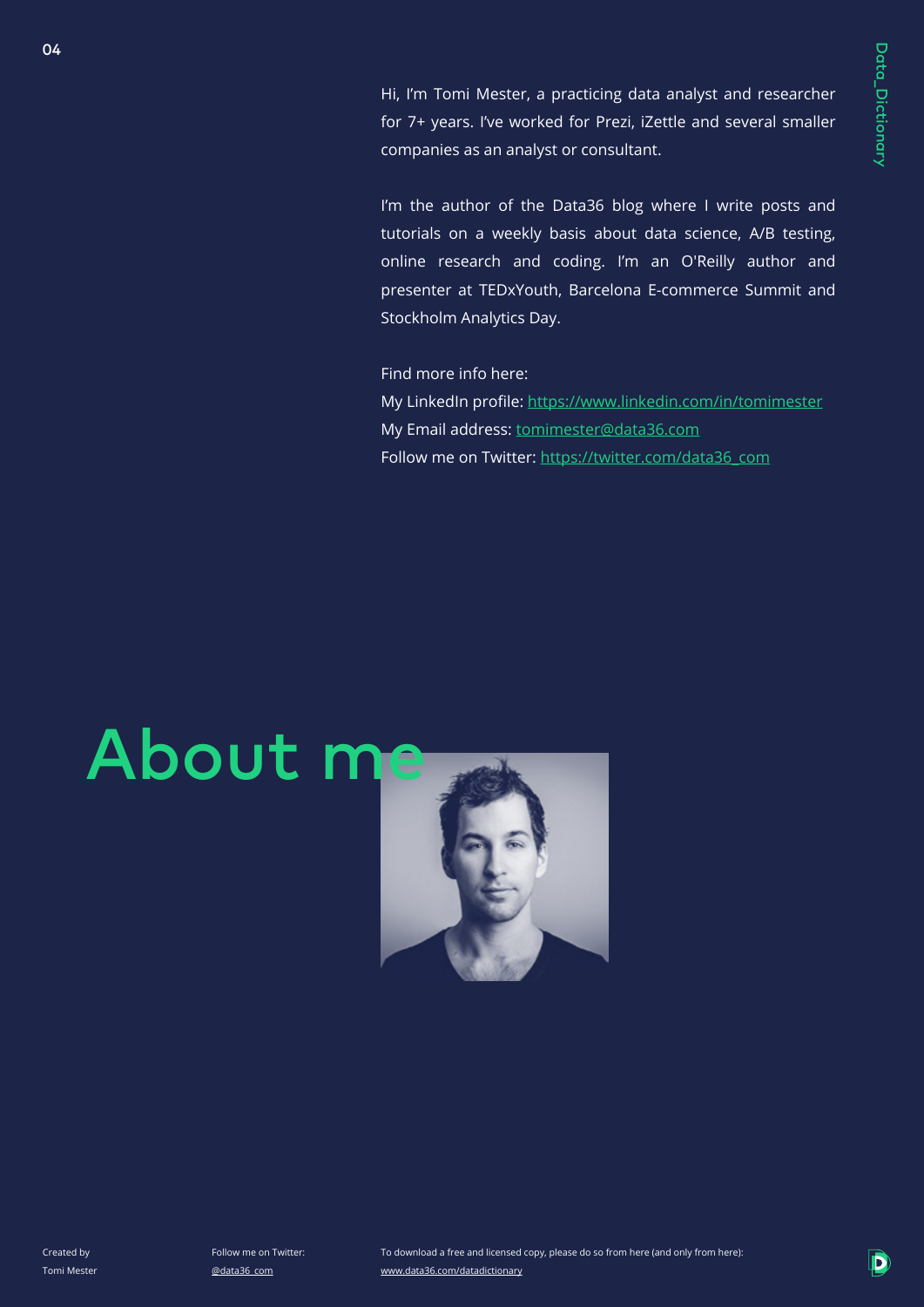### Chapter\_01

### User activity - The main events of the user life cycle

Created by Tomi Mester

05

Follow me on Twitter: @data36\_com

www.data36.com/datadictionary

Þ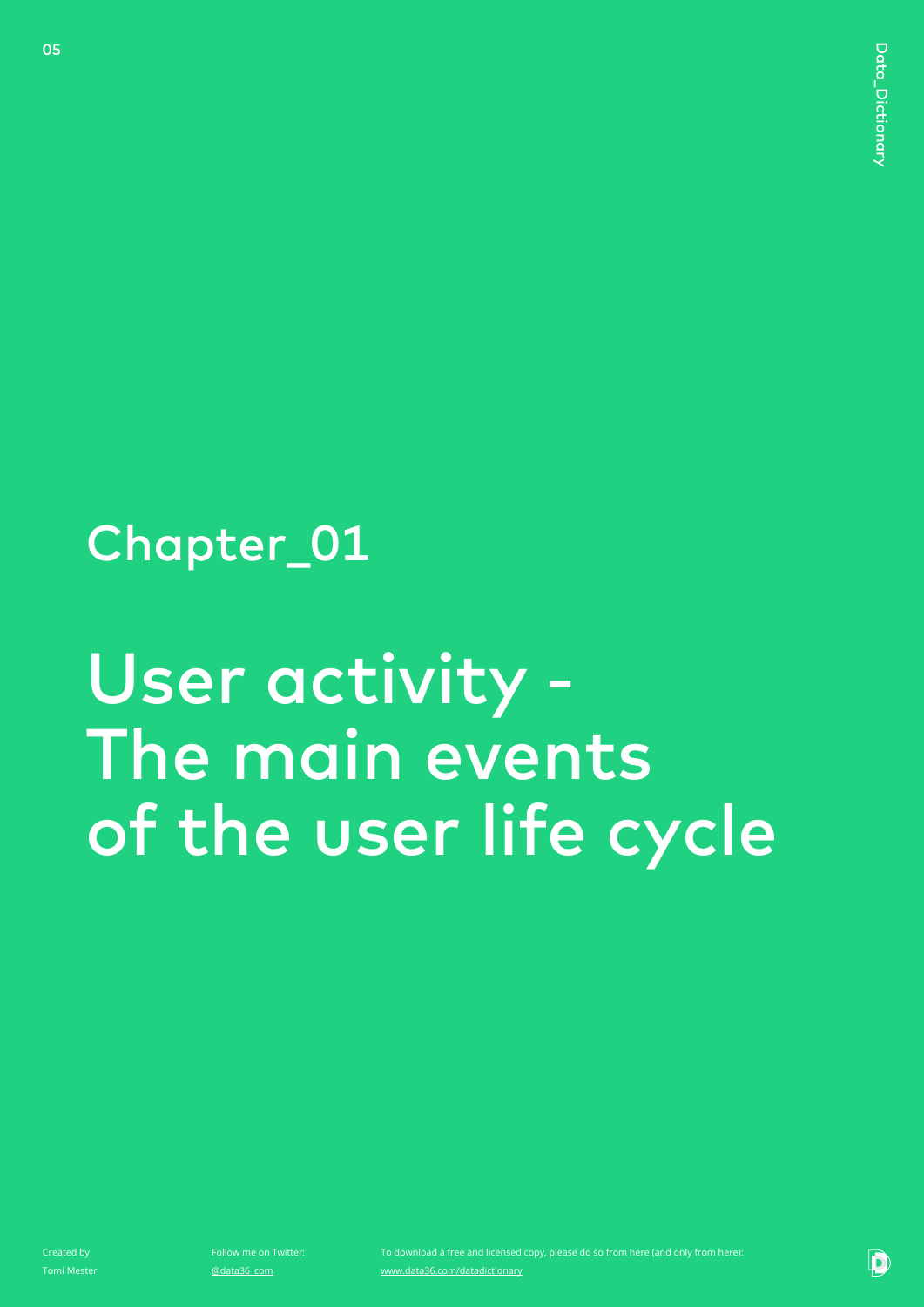

06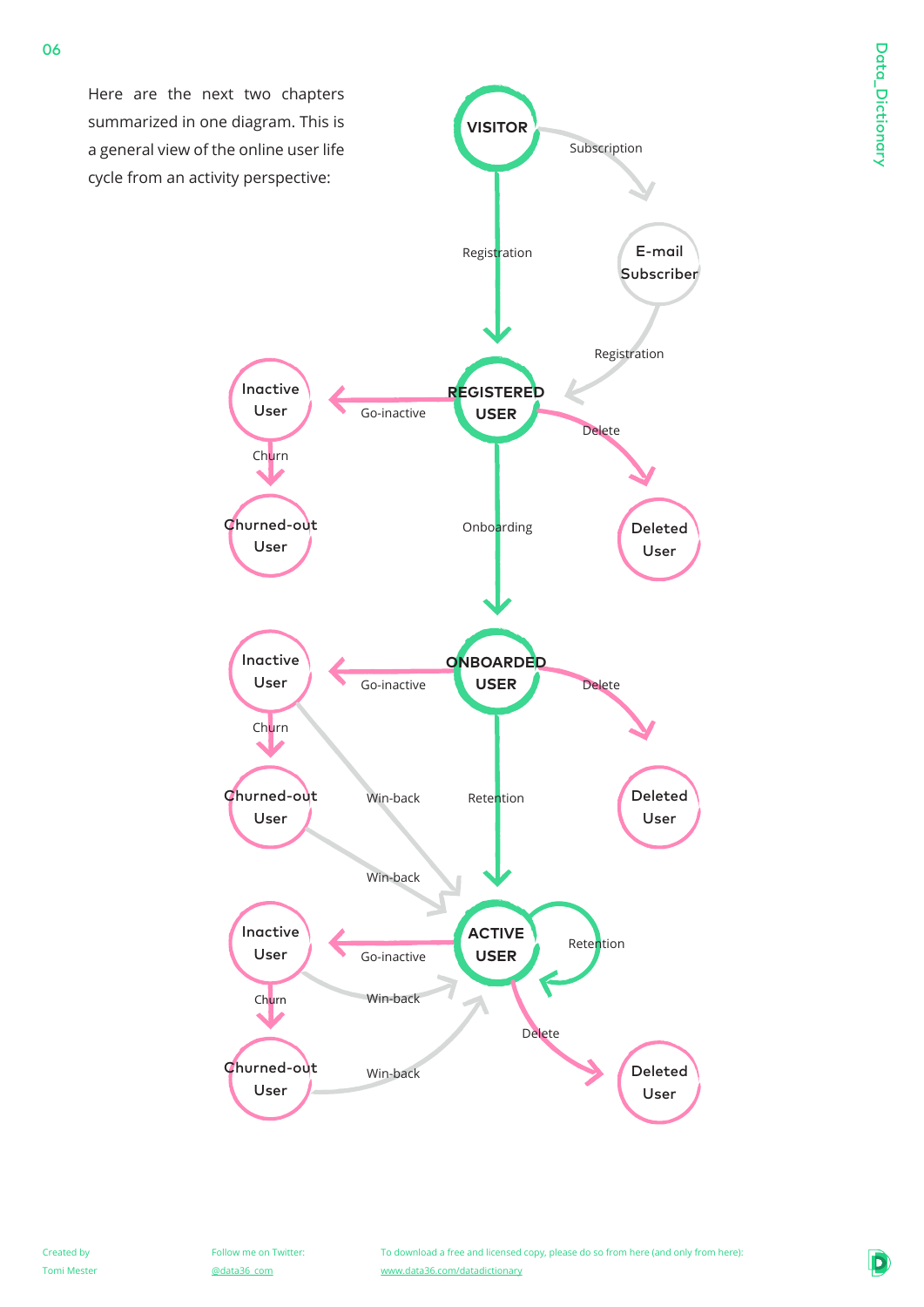Data\_Dictionary Data\_Dictionary

When someone visits your website. Visit

When someone visits your website and provides his/her email address – but may not necessarily register for your product/service. (Most commonly: signing up for the newsletter.) E-mail subscription

When someone visits your website and registers, so he/she can come back and login later. (Most commonly: providing an email address and setting up a password.) Registration

This usually (preferably) happens right after Registration. During Onboarding, the Registered User goes through the key steps of your product. During the Onboarding the User becomes familiar with the main value that your product offers *(e.g. for an invoicing software, he/she creates and sends the first invoice, etc…)*  If you haven't defined your Onboarding process yet, do it as soon as you can! When you do so, keep in mind: when a user is onboarded, she has to clearly see the value of your product/service, to increase the chances that she'll start using it regularly Onboarding

(e.g. do her monthly invoices with it).

Retaining users means keeping them active. An *Active User* will use your product/service again and again! Note: If the user logged into her user account, it does not necessarily mean that she used your product. You'd be surprised to see the logged-in-but-did-nothing-else user ratio on many products... So when you measure activity tie it to the end of your Onboarding process. (E.g. a user logged in to your invoicing software doesn't count as an Active User. A user who sent an invoice does.) Retention

When a user does not use your product/service for a given time period (say, a week). Go-Inactive

When an Inactive User does not use your product/service for a given time period (say, four weeks -- so it would take five weeks for a user to go from Active to Churned). Churn

When an Inactive User or a Churned-out User becomes an Active User again. Win-back

When a User deletes themselves or asks us to delete them from our system. Delete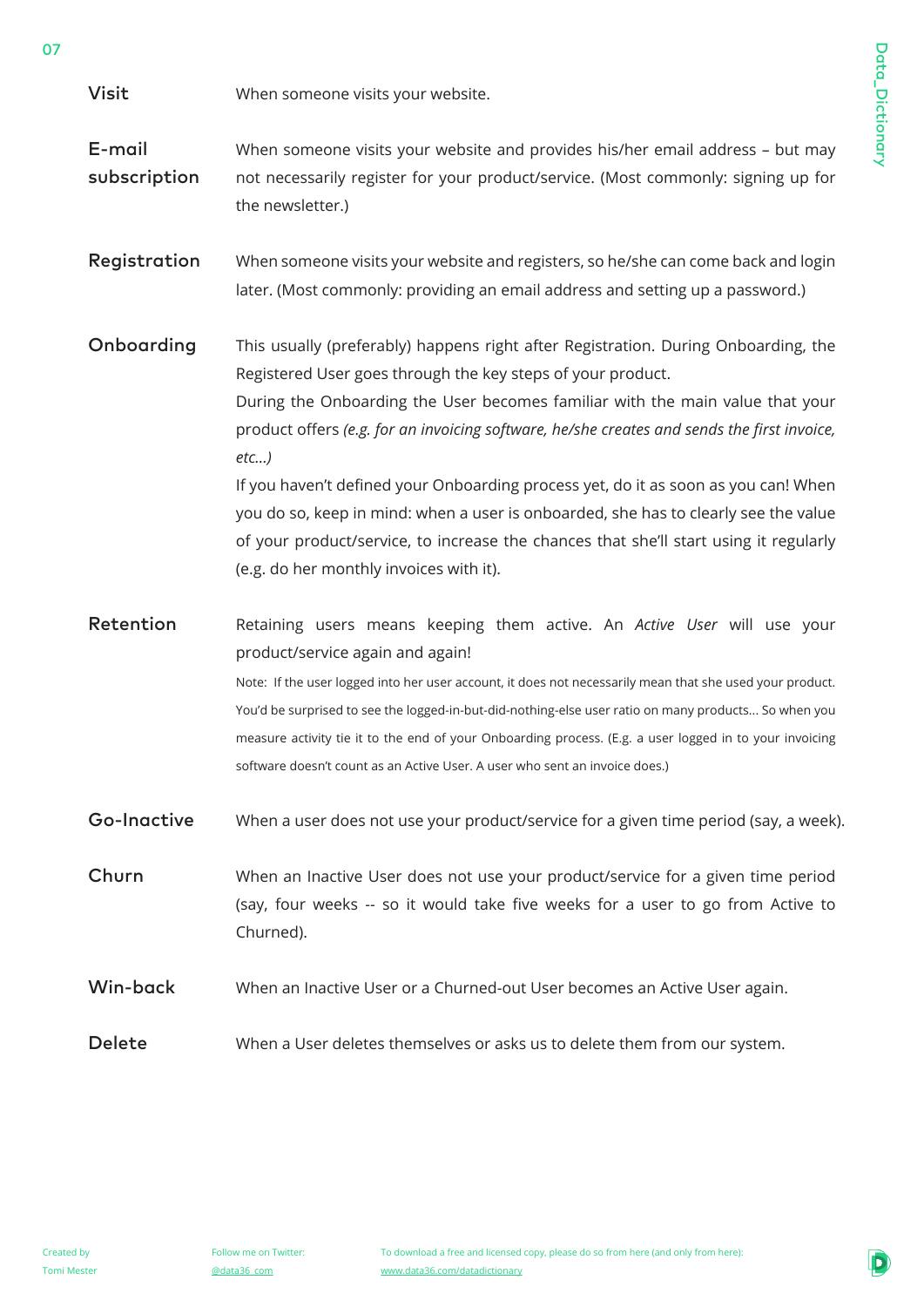### Chapter\_02

## User activity - Naming conventions for the different user segments

Created by Tomi Mester

08

Follow me on Twitter: @data36\_com

www.data36.com/datadictionary

Þ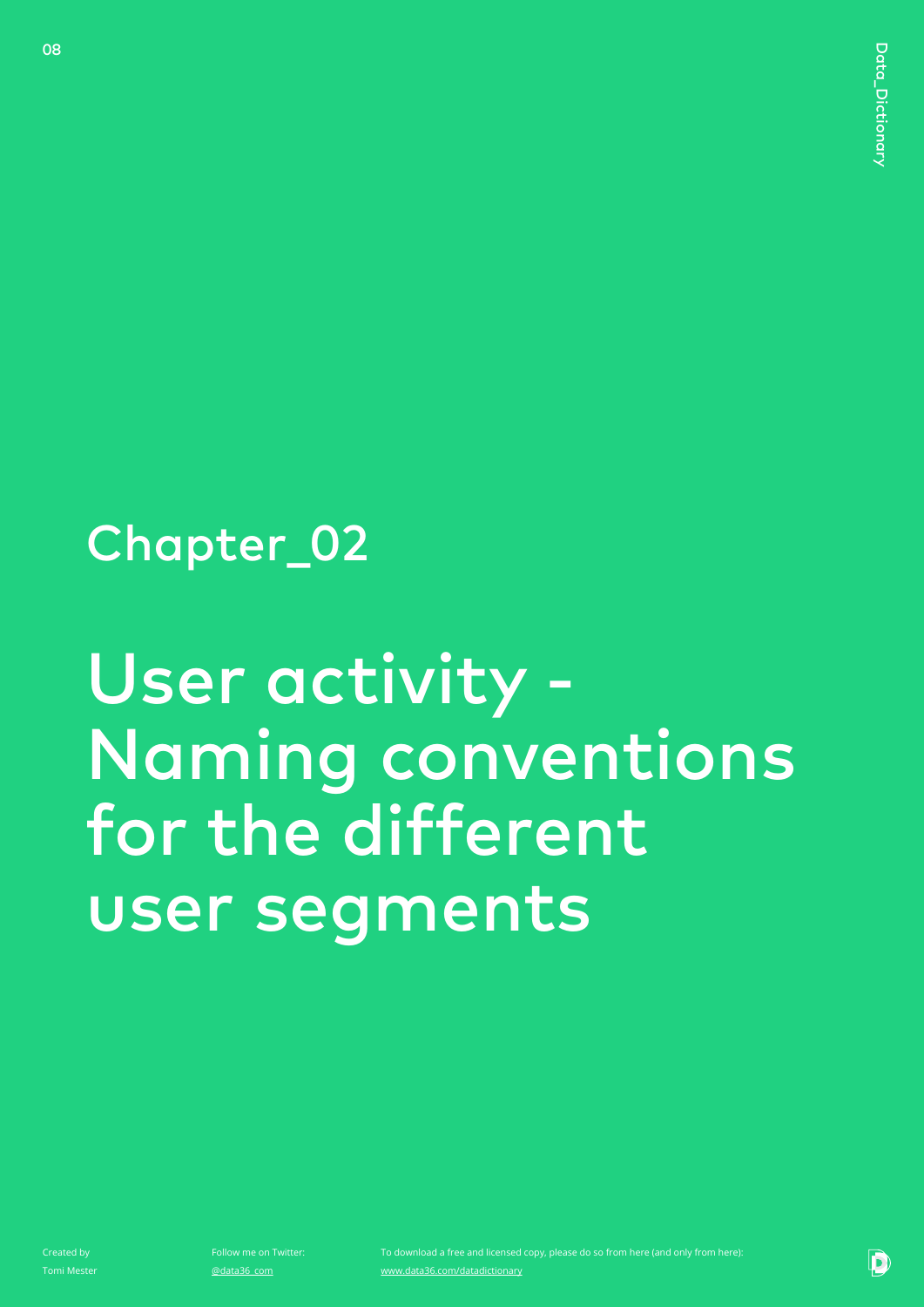Data\_Dictionary Data\_Dictionary

| E-mail                            | A visitor who provides their email address (but doesn't register).                                                                                                                                          |
|-----------------------------------|-------------------------------------------------------------------------------------------------------------------------------------------------------------------------------------------------------------|
| Subscriber<br>Registered<br>User, | The kind of Visitor who registers, that is, provides their email address (or any kind of<br>unique identifier) for which you create a user account.                                                         |
| (more commonly:<br>User)          |                                                                                                                                                                                                             |
| Onboarded<br>User                 | A User who has gone through your Onboarding process and (preferably)<br>understood your product/service.                                                                                                    |
| <b>Active User</b>                | A User who has used your product within a specific time-frame that you have<br>defined (e.g. a given month, week or even day). This is a status of a user that will<br>change all the time.                 |
|                                   | Note: Again! If the user logged into her user account, it does not necessarily mean that she used your                                                                                                      |
|                                   | product. You'd be surprised to see the ratio of the logged-in-but-did-nothing-else user ratio on many                                                                                                       |
|                                   | products So when you measure activity tie it to the end of your Onboarding process. (E.g. a user logged<br>in to your invoicing software doesn't count as an Active User. A user who sent an invoice does.) |
| Inactive<br>User                  | A User who has not used your product for a specific time-frame that you have<br>defined (e.g. a given month, given week, given day or given hour). This status can<br>change all the time.                  |
| Churned-out<br>User               | A User who has not used your product for a specified, lengthier time-frame that you<br>have defined (e.g. two months inactivity time). This status can change all the time.                                 |
| <b>Deleted User</b>               | A User we deleted from our system or who has deleted themselves.                                                                                                                                            |

Someone who visits your website, a potential Registered User.

Note1: Check the diagram above again! You will see that these user types are in fact different statuses of your users. The Email Subscriber, Registered User and Onboarded User statuses are one-time statuses. The main goal is to "push" your Users through these – as quickly as possible. Then to keep them as Active Users for as long as possible. This will not work with everyone of course. But in that sense, your goal is to have a relatively low number of Email Subscribers, Registered Users and Onboarded Users. (Early user stages.) And you want most of the Users to be Active users. The rest will be coming and going between the Active/Inactive/Churned-out status.

Regardless, it's important to have the E-mail Subscriber/Registered/Onboarded segments in your database since these Users are new to your product - and curious. So there is a higher potential in working with them and focusing on them.

Visitor

Follow me on Twitter: @data36\_com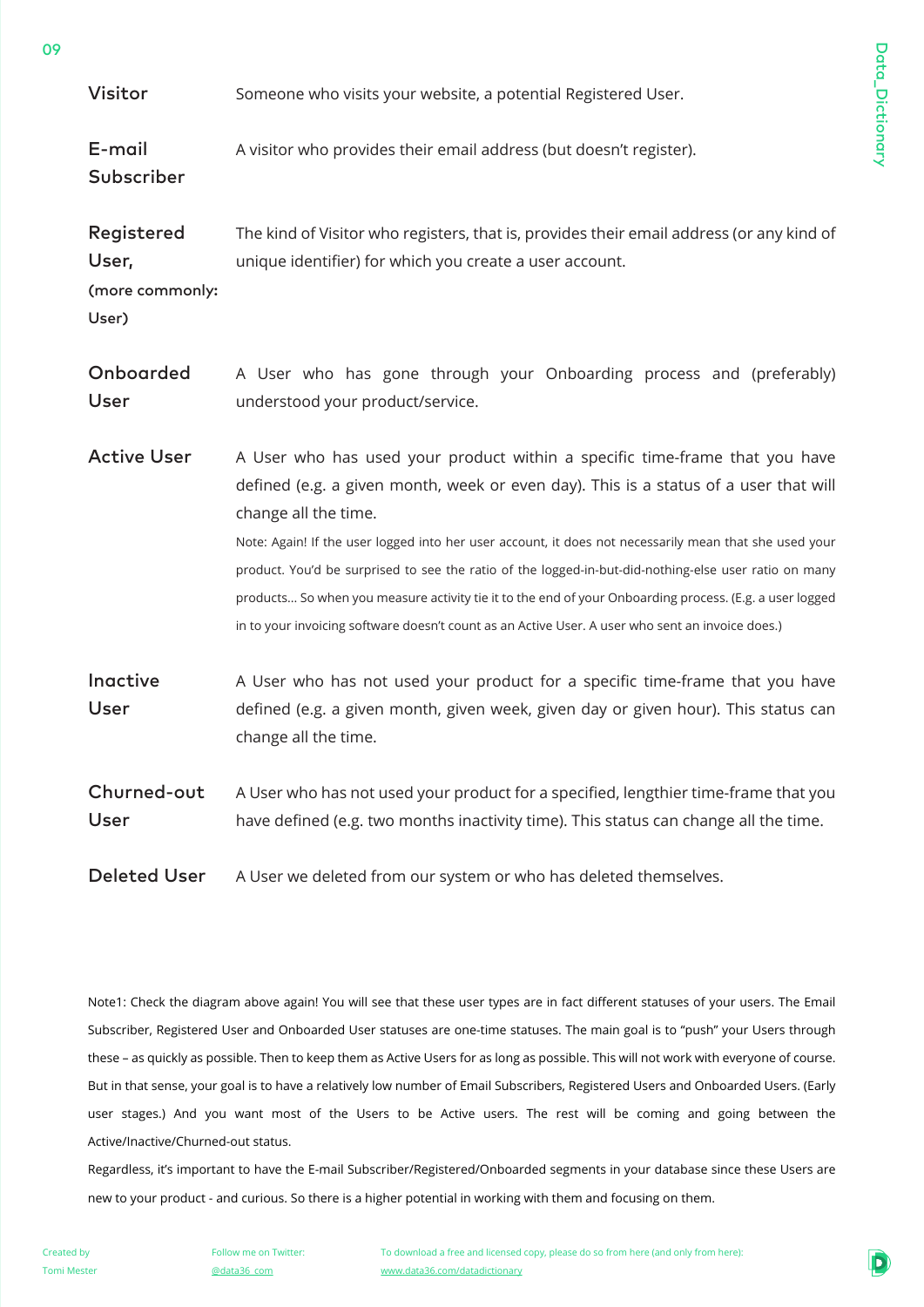### Extra for Chapter\_02

## User activity - Subsegments

When running in-depth data research projects, you aren't only interested what phase your users are in right now (Onboarded, Active, etc.). You need to know what phase they were in before. It makes a difference whether a currently Inactive User only registered before going inactive (and hadn't tried the product yet), was an Onboarded User (tried the product, but only once), or had been an Active User. Let's segment your users from this perspective as well!

Created by Tomi Mester

10

Follow me on Twitter: @data36\_com

To download a free and licensed copy, please do so from here (and only from here): www.data36.com/datadictionary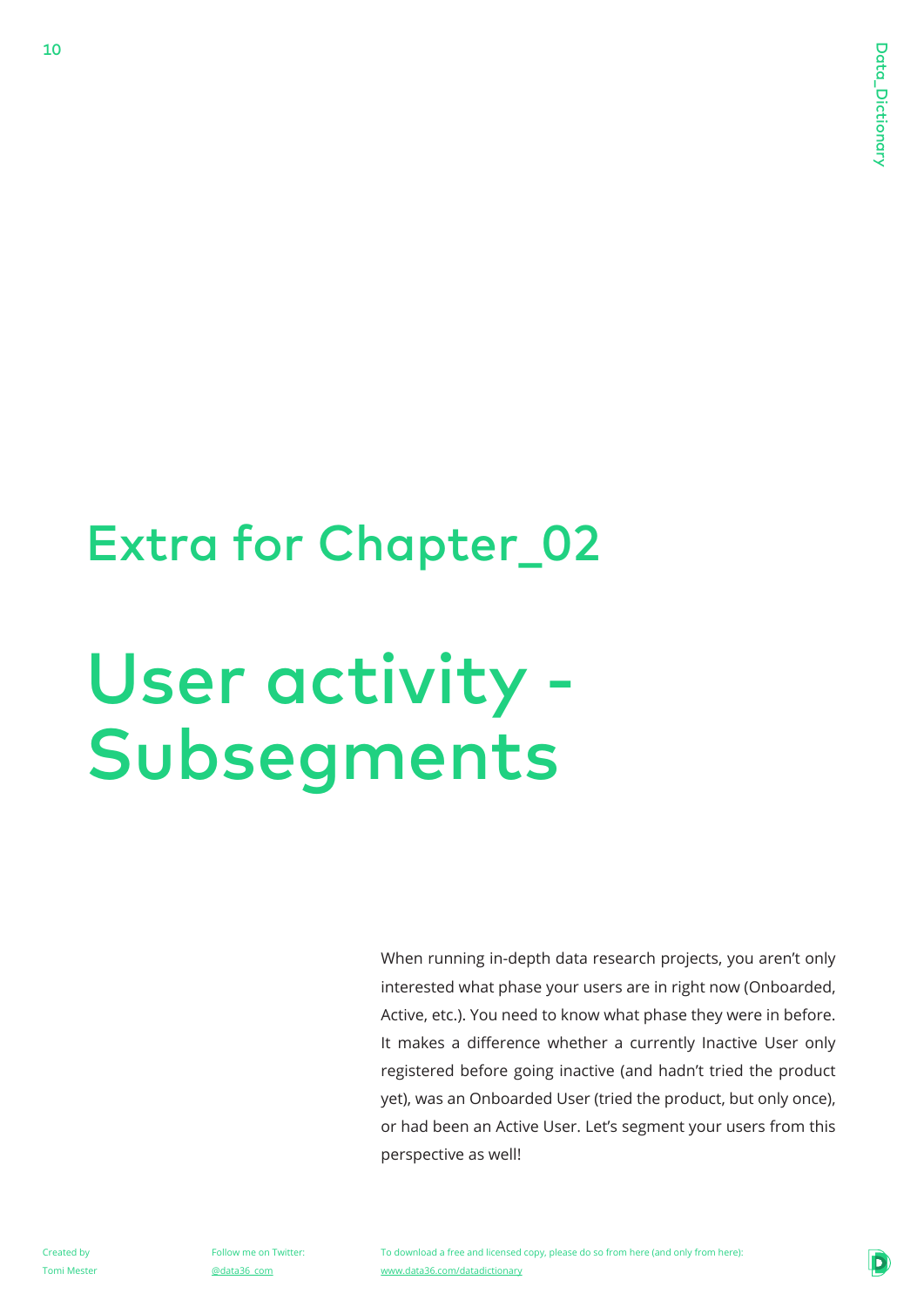Data\_Dictionary Data\_Dictionary

#### INACTIVE USER **SEGMENTS**

| Registered-then-Inactive<br>User      | A User who after Registration immediately became an Inactive<br>User.<br>Comment: Another common data term is "Dead-On-Arrival." But I don't like it. |
|---------------------------------------|-------------------------------------------------------------------------------------------------------------------------------------------------------|
| Onboarding-then-Inactive<br>User      | A User who, after Onboarding, immediately became an Inactive<br>User.                                                                                 |
| Active-then-Inactive<br>User          | A User who was Active, but then became Inactive.                                                                                                      |
| <b>ACTIVE USER</b><br><b>SEGMENTS</b> |                                                                                                                                                       |
| Onboarded-then-Active<br><b>User</b>  | A User who went through the Onboarding process and stayed<br>an Active User.                                                                          |
| <b>Active-then-Active User</b>        | A User who was an Active User and stayed an Active User.                                                                                              |
| <b>Inactive-then-Active User</b>      | A User who returned after Inactive User status (Win-back) and<br>then became an Active User.                                                          |
| <b>Churned-then-Active User</b>       | A User who returned after Churning (Win-back) and then<br>became an Active User.                                                                      |

Note1: It could be interesting to broaden these groups based on our own preferences. E.g. Power Users: the User who was an Active User 5 weeks straight, etc...

Note2: At the same time, if you create too many subcategories, you can lose focus by focusing on too many segments.

Note3: Since we touched on the topic of focus... It's an important strategic question to decide on which of the above categories (8 + 3 + 3 + your own subcategories = 14+) you will focus on. A lot of articles explain why it's better to pay attention to Registered Users rather than Inactive Users, or why Win-back is more valuable than Retention. These are interesting reads... BUT! Your product, your strategy and your Users will determine who you will focus on – for this you need to analyze your data, and not follow other people's advice. So instead of reading articles, run analyses and decide based on that what's important for you. And put that segment at the center of your attention.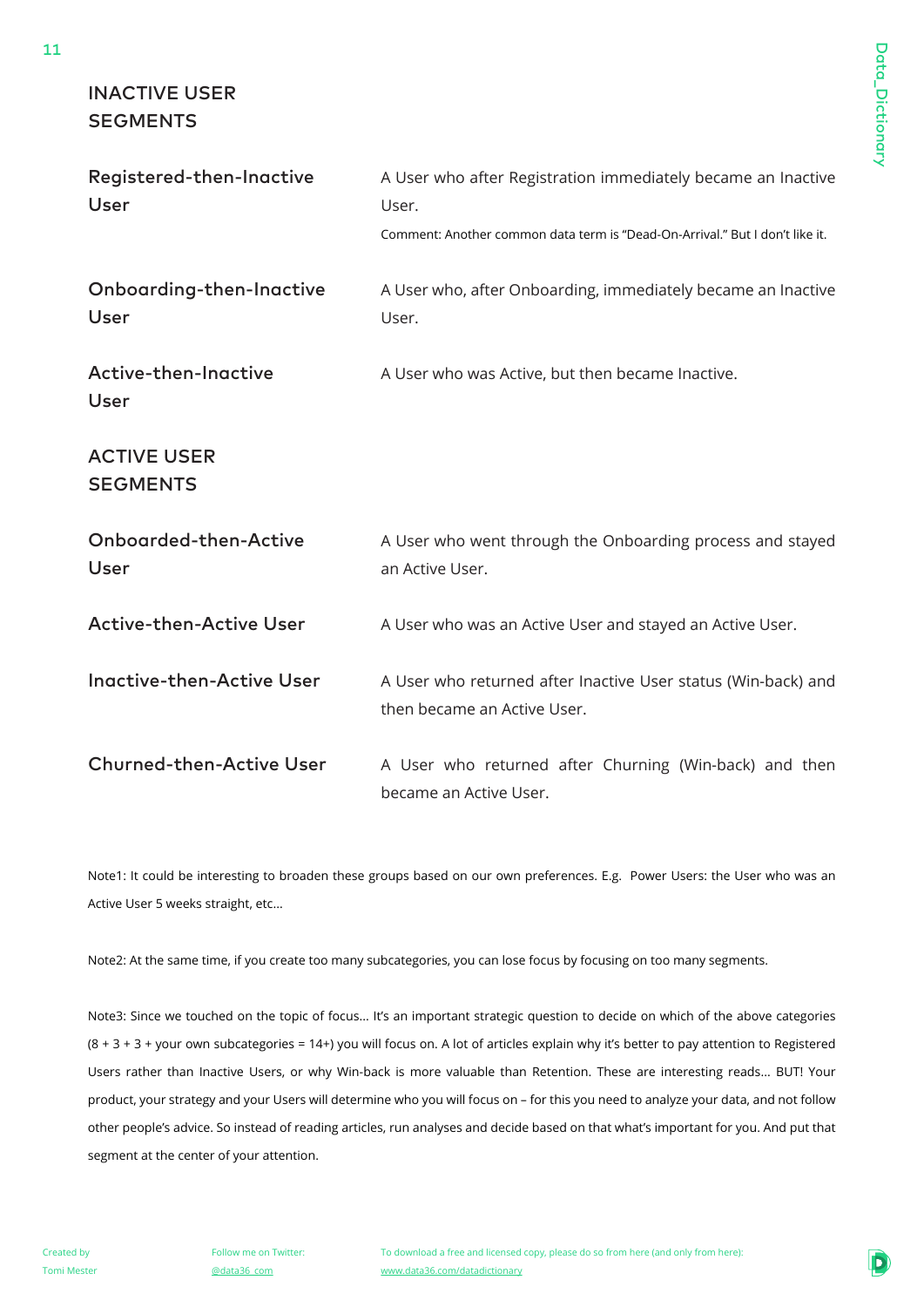### Another Supplement to Chapter\_02

## User segments by timeframes

Created by Tomi Mester

12

Follow me on Twitter: @data36\_com

To download a free and licensed copy, please do so from here (and only from here): www.data36.com/datadictionary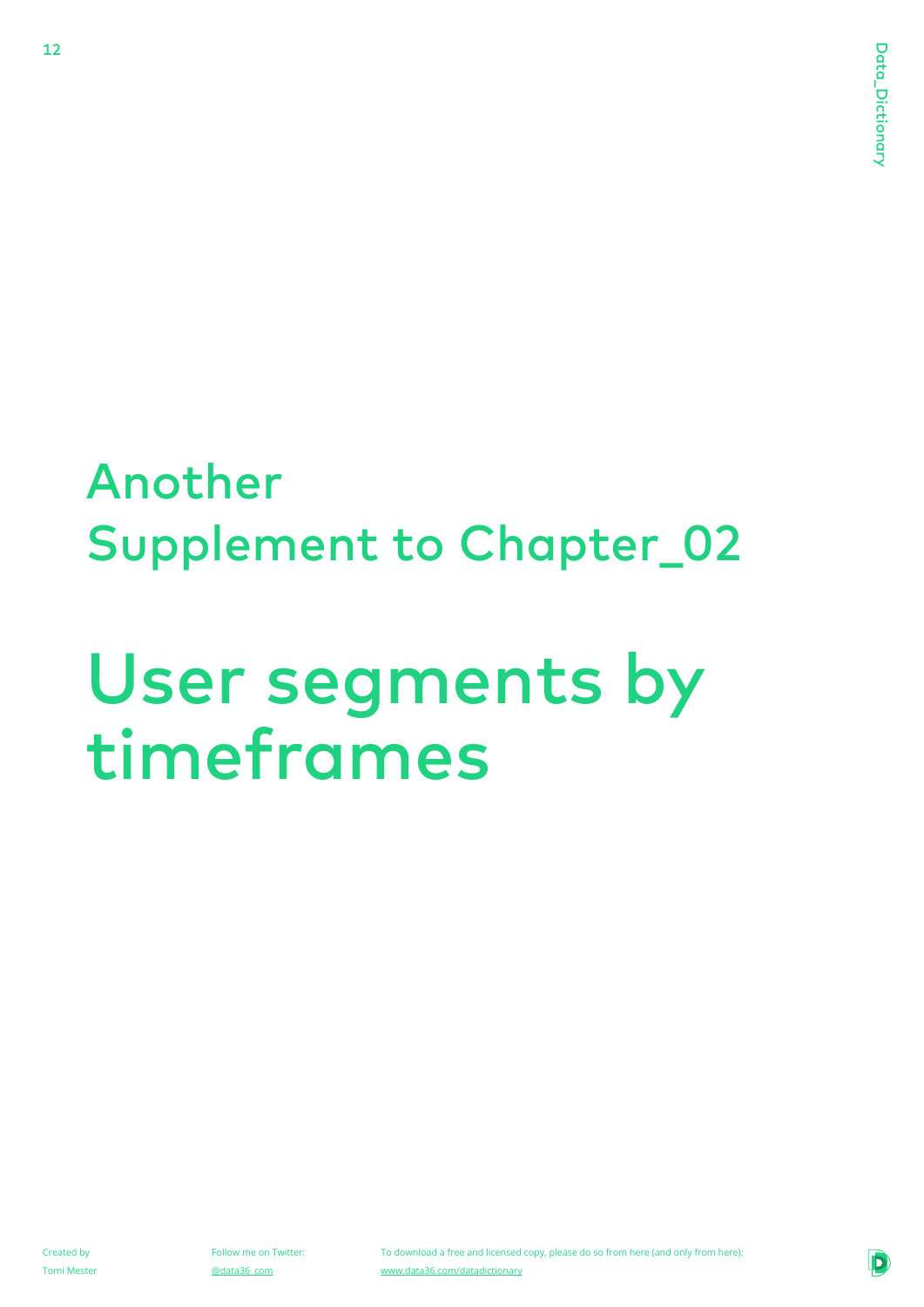Segmenting Users by activity is more actionable if you break them further down by timeframes (e.g. Daily Active Users). Based on my practical experience, it's better to define these as absolute timeframes rather than relative ones.

This means that when it comes to analysis, your Daily Active Users are not the Users who were active *in the past 24 hours* (that would be a constantly changing group!), but those who, for instance, were active between 2016-01-01- 00:00 and 24:00 (this is a fixed group; as soon as 2016-01-01 24:00 has passed, the group of users in this segment does not change).

You have to define your own segments, and you can combine these with the naming convention we discussed above. A few examples:

- Daily Active Users (e.g. the number of Active Users on 2016-01-01 is: 352) -
- Weekly Onboarded Users (e.g. the number of Onboarded Users on W1 of 2016 is: 1.860) -
- Yearly Churned-Out Users (e.g. Churned-out users in 2015 is: 21.512) -
- and so on.. -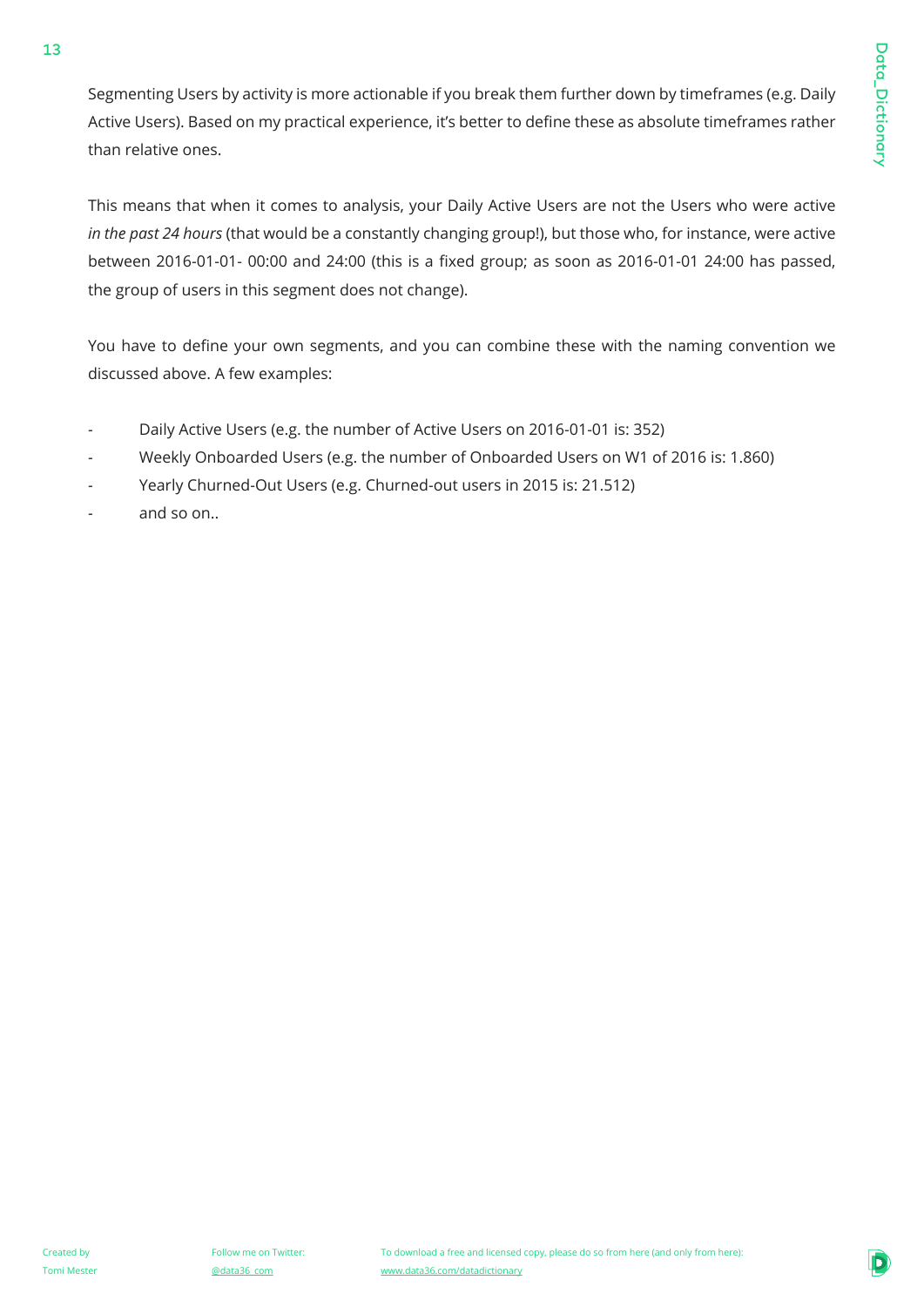### Chapter\_03

## Payments - the main events of the user life cycle

Created by Tomi Mester

14

Follow me on Twitter: @data36\_com

Þ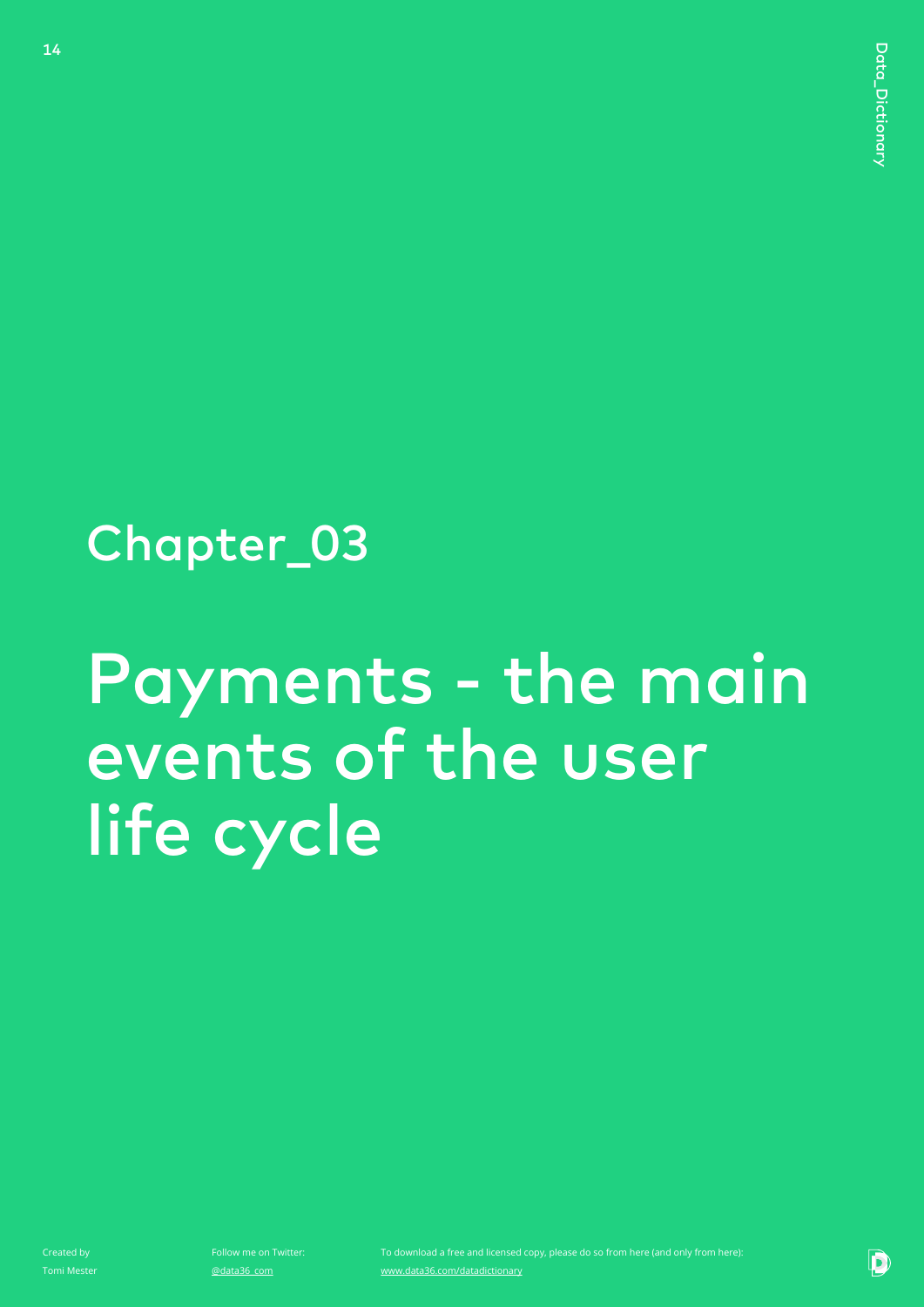Another summary diagram – this time for chapter 3 and 4: the user life-cycle from a payment perspective.

Note1: Payment models can be highly varied. This is the general picture, but for your business, it's likely that only a small part of it will be relevant.

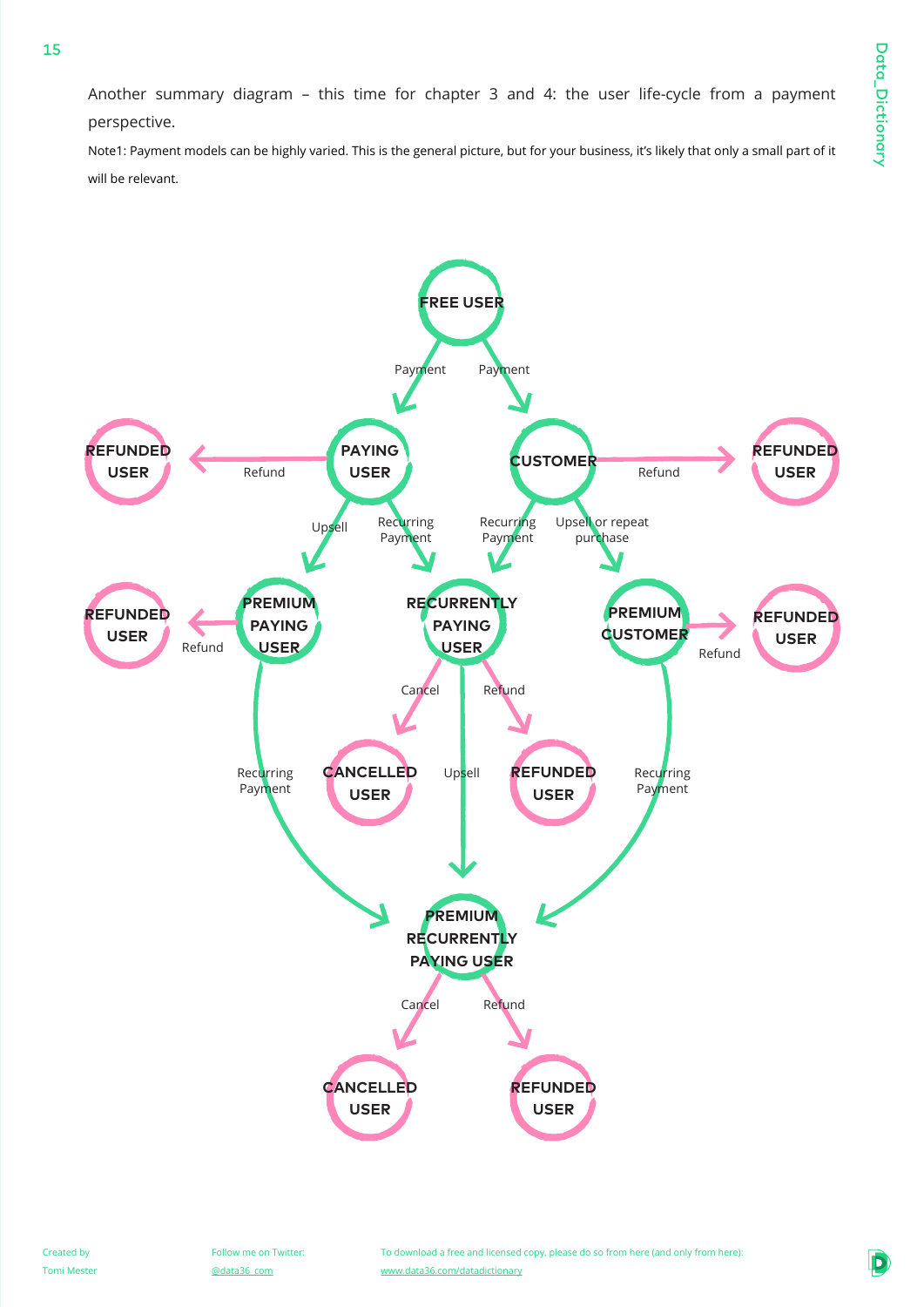| Payment              | A transaction. When someone pays you. The purchased thing can be a specific<br>product (e.g. a pair of shoes) or a service (e.g. a hosting service).                                                                           |
|----------------------|--------------------------------------------------------------------------------------------------------------------------------------------------------------------------------------------------------------------------------|
| Refund               | Returning a payment. When the Customer/User asks for their money back (and<br>receives it).<br>Comment: Interestingly enough, the Refunded Users - after receiving their money back - are usually<br>a very satisfied segment. |
| Recurring<br>Payment | Payment that automatically renews and charges your user monthly or yearly. Most<br>common with services, but it can apply to products, too (e.g. a magazine<br>subscription).                                                  |
| Cancel               | Cancellation of the Recurring Payment. Does not necessarily mean a Refund.                                                                                                                                                     |
| Upsell               | Selling a Customer or Paying User a more expensive product/service.                                                                                                                                                            |
| Repeat<br>Purchase   | Similar to a Recurring Payment - but it's different at its core. Selling a Customer one<br>more thing. (A new pair of shoes, or another pair of what he's already bought.)                                                     |

Note2: Keeping a consequent and straightforward naming convention is extremely important for payment types. As you can see, there are quite a few similar-looking payment-related events; but in practice (how they impact your business model and your revenue) they are very different.

16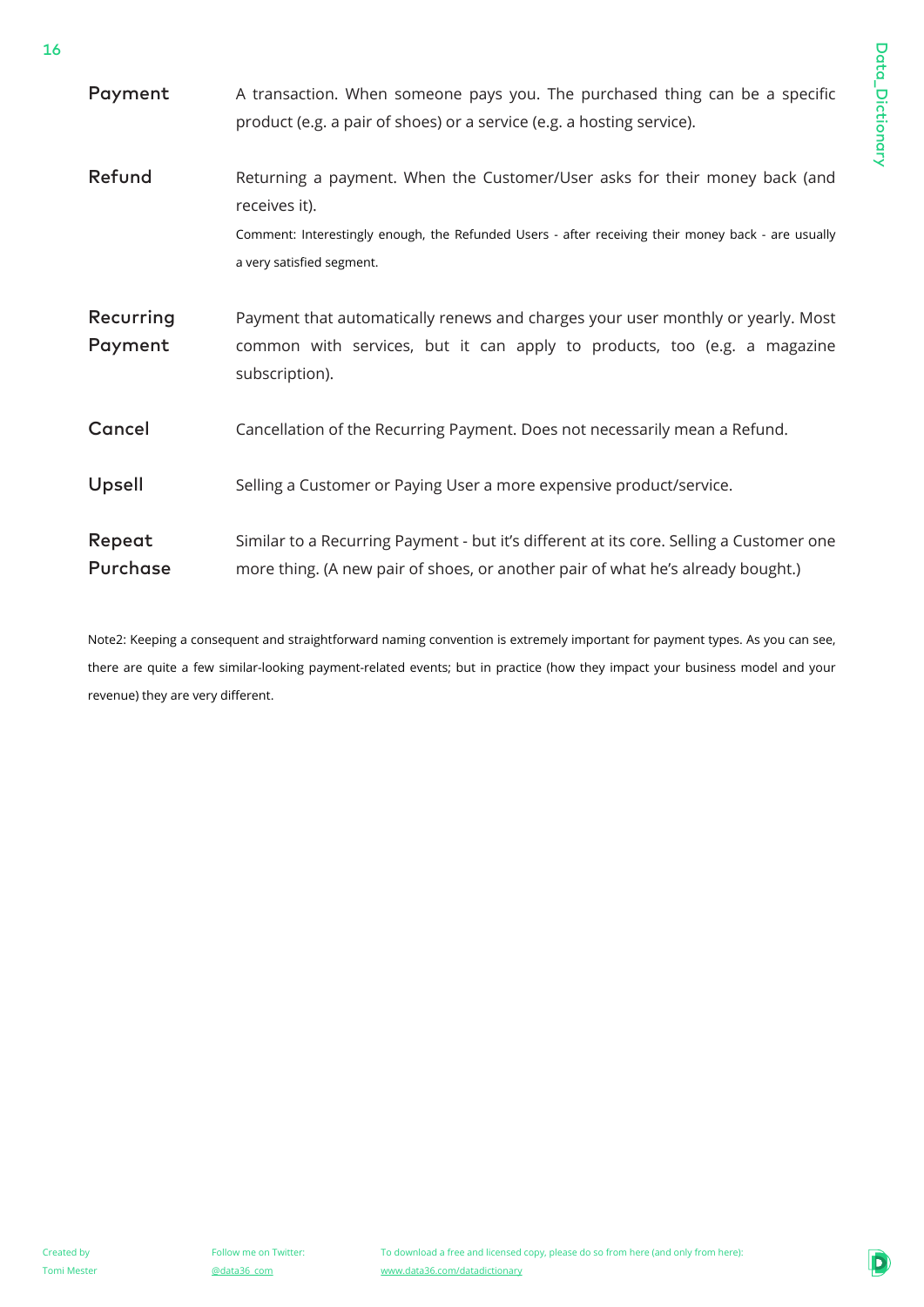### Chapter\_04

## Payments the naming convention for the different user segments

Created by Tomi Mester

17

Follow me on Twitter: @data36\_com

Þ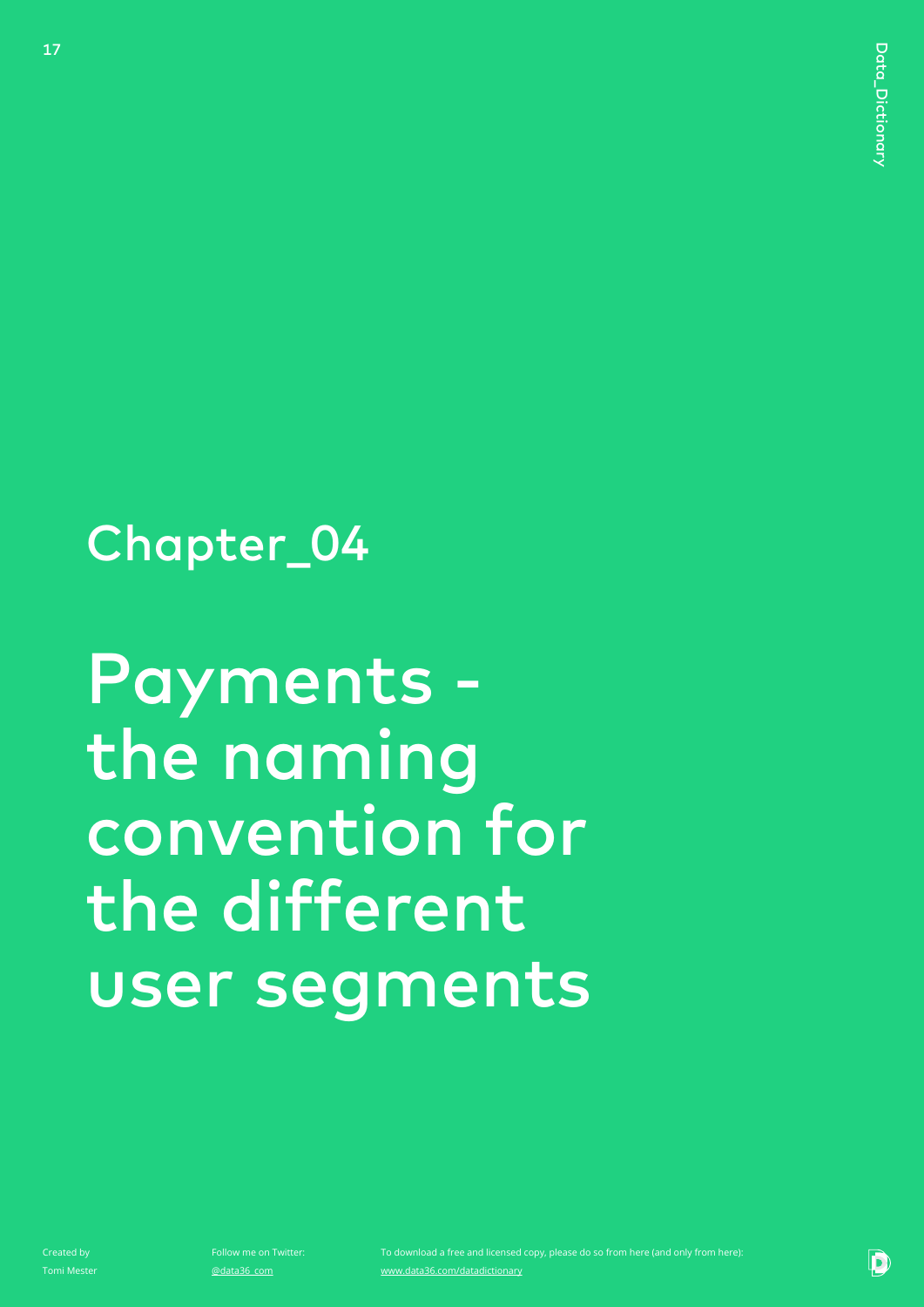- A User who has registered, may be using your product or service but has not yet made payment to you. Free User
- Someone who has purchased at least one product from us. Not the same as a Paying User! Customer
- A User who has paid to use your service for a given time period (e.g. to unlock a premium feature of your product). Not the same as a Customer! Note: The main difference between a Paying User and a Customer is this: a Paying User pays for a service for a given time period (this can be renewed - actually, it's usually a Recurring Payment), whilst a Customer pays for a specific product once and can use it forever. E.g. if someone buys Microsoft Office 2015 in a one-time payment, then she is a Customer, but if she subscribes to Microsoft 365 and pays a monthly fee for using it, she's a Paying User. Paying User
- A User or Customer who for some reason asked for her money back (and received it). (E.g. the Customer did not like the purchased shoes and sent them back; or the User did not like the software she subscribed for, cancelled and asked for a refund.) Refunded User
- A User who was a Recurrently Paying User, but eventually cancelled her subscription. (But did not necessarily ask for a refund). Cancelled User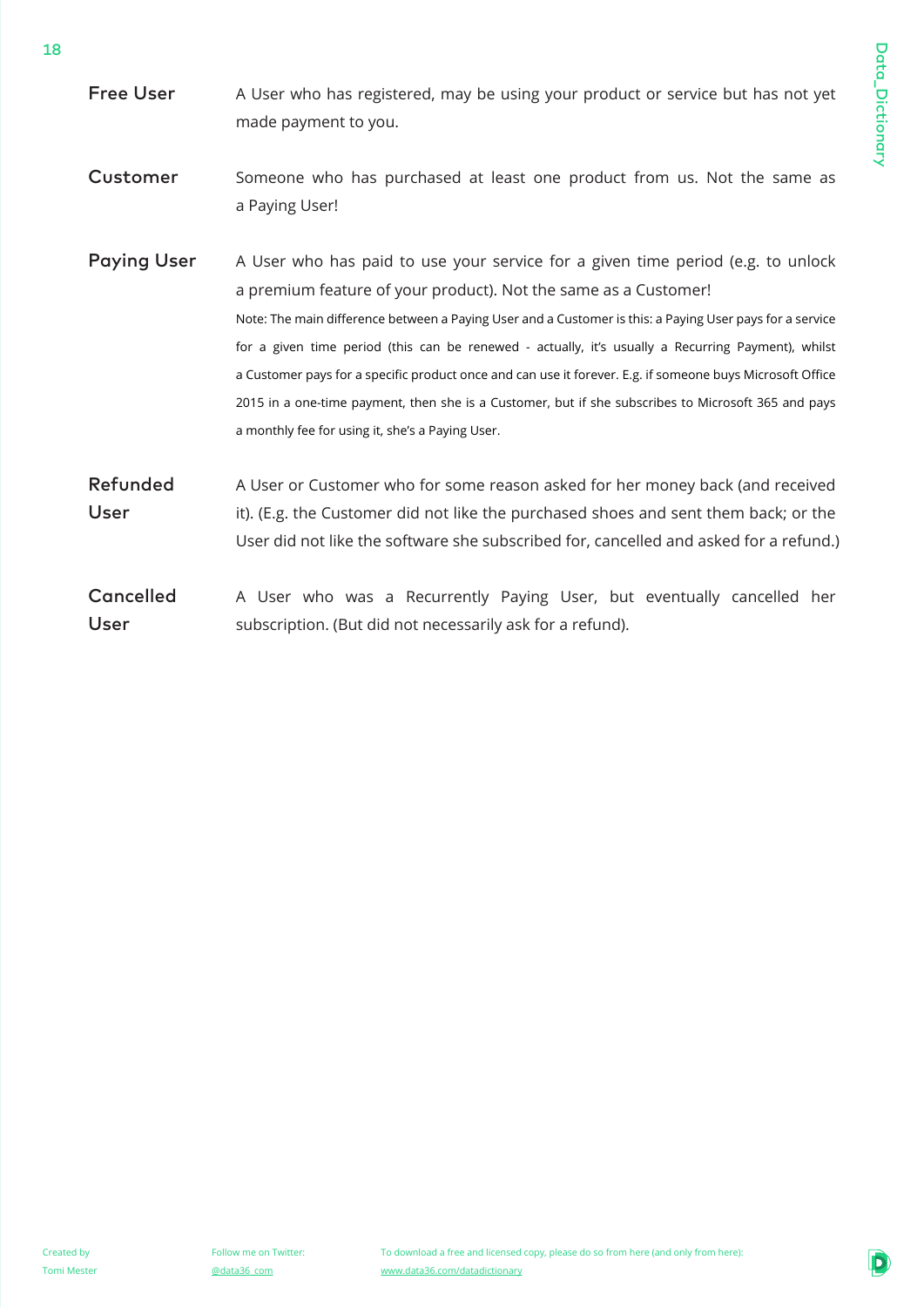### **Extra**

19

## Other paymentrelated user segments

Note 1: Don't forget to go back to the diagram on the previous page -- so it'll be easier to understand visually where these segments fit!

Created by Tomi Mester Follow me on Twitter: @data36\_com

To download a free and licensed copy, please do so from here (and only from here): www.data36.com/datadictionary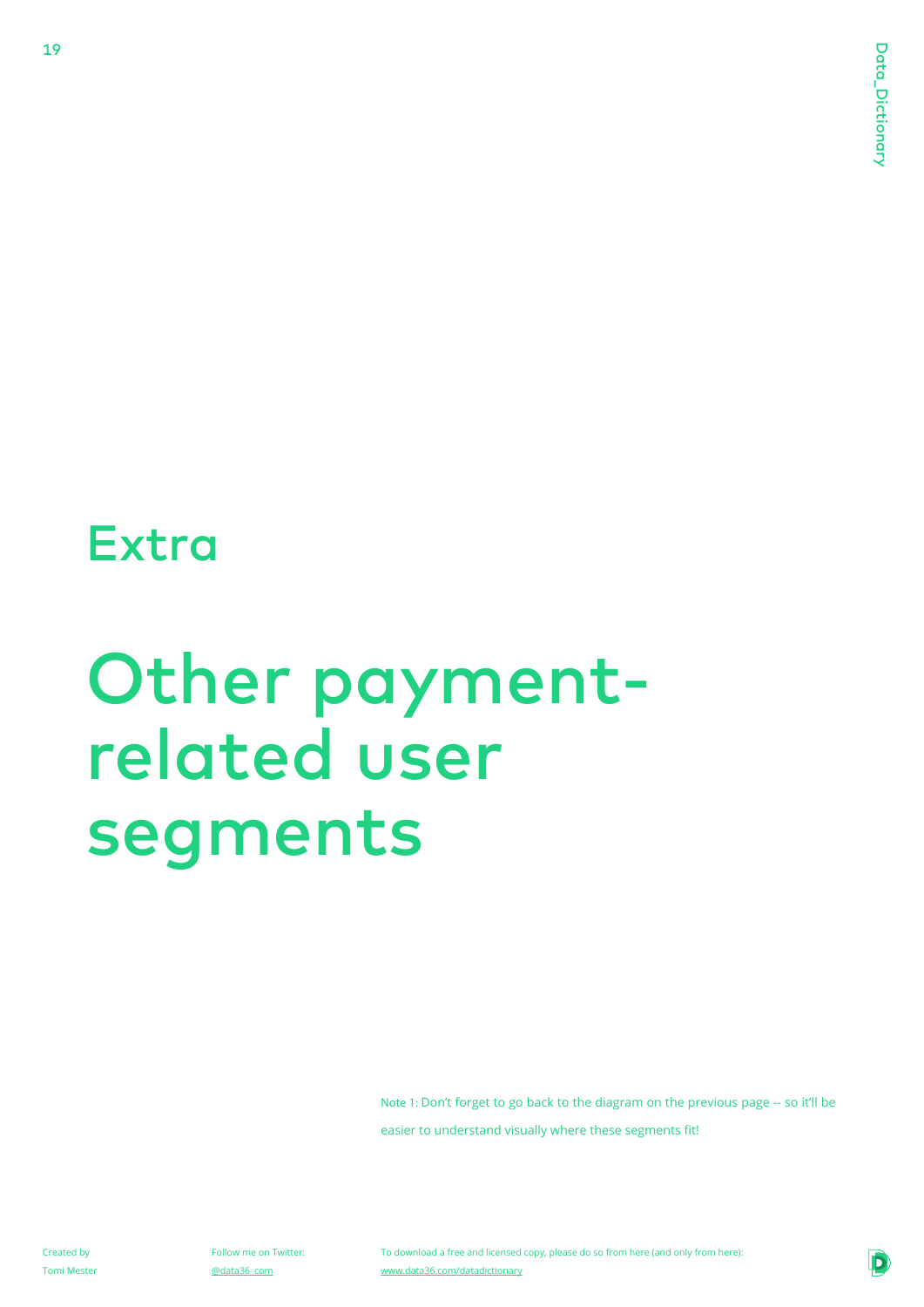| <b>Premium Customer</b>                          | A special Customer segment that spends significantly more<br>than average Customers. (Note: you should define an exact<br>value!)                                        |
|--------------------------------------------------|--------------------------------------------------------------------------------------------------------------------------------------------------------------------------|
| <b>Premium Paying User</b>                       | A special Paying User who spends significantly more than<br>average Paying Users.                                                                                        |
| <b>Recurrently Paying User</b>                   | A Paying User who subscribed for a service (or sometimes for<br>a product) and whose payment is automatically renewed every<br>month or every year - until Cancellation. |
| <b>Premium Recurrently</b><br><b>Paying User</b> | A Recurrently Paying User who spends significantly more than<br>the average Recurrently Paying User.                                                                     |

Note 2: Naturally, these groups can also be further divided. Premium Customers, especially, can be split into different levels. Also, Recurrently Paying Users can be graded based on the number of renewed payment cycles. Don't create too many small segments though. You want to avoid confusion.

Note 3: Above which value does someone become a Premium category User? This needs to be defined by you. Rule of thumb: take the top X% (e.g. top 10%) of your Paying Users.

20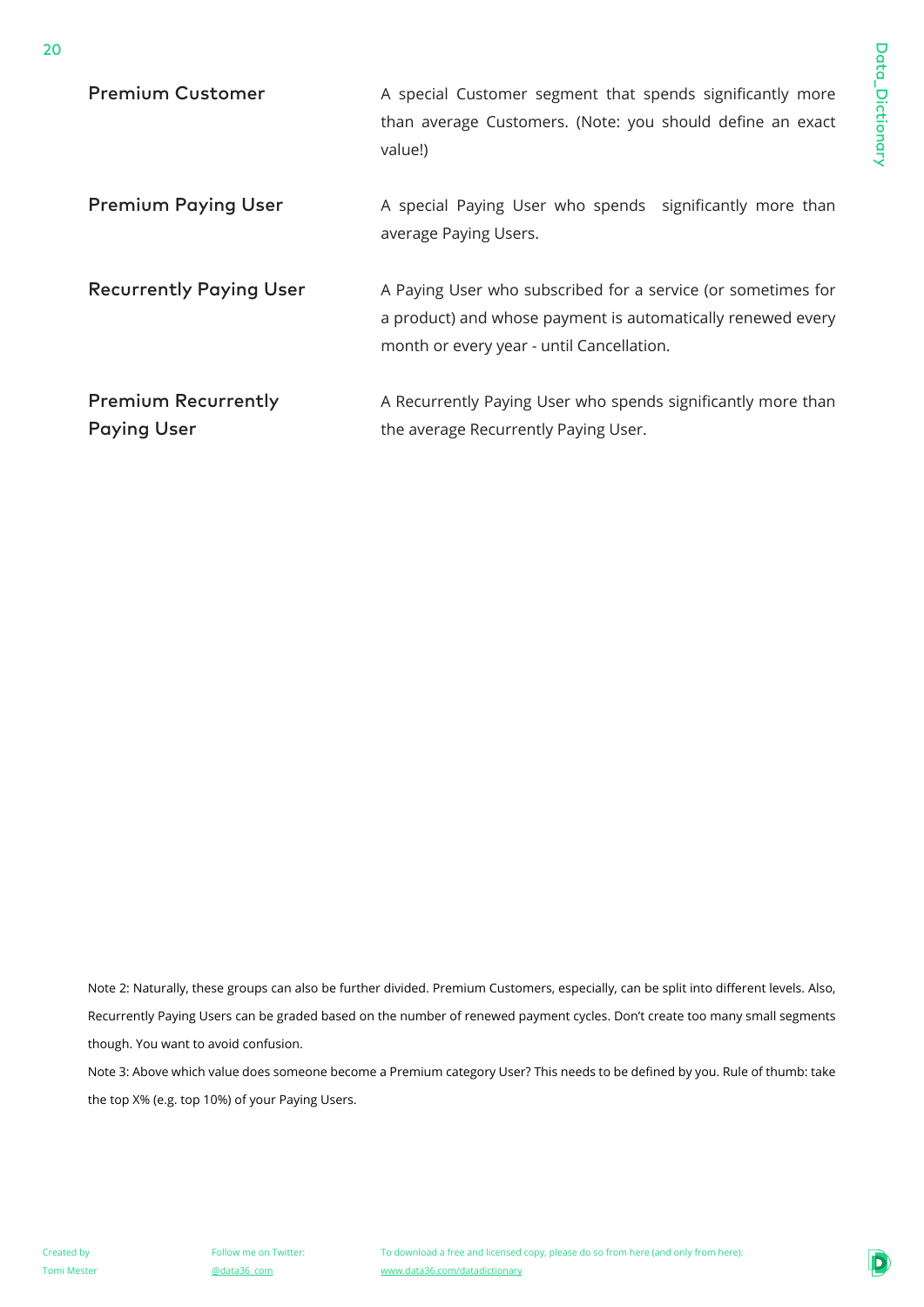### Chapter\_05

## Summarizing everything so far

Created by Tomi Mester

21

Follow me on Twitter: @data36\_com

www.data36.com/datadictionary

Þ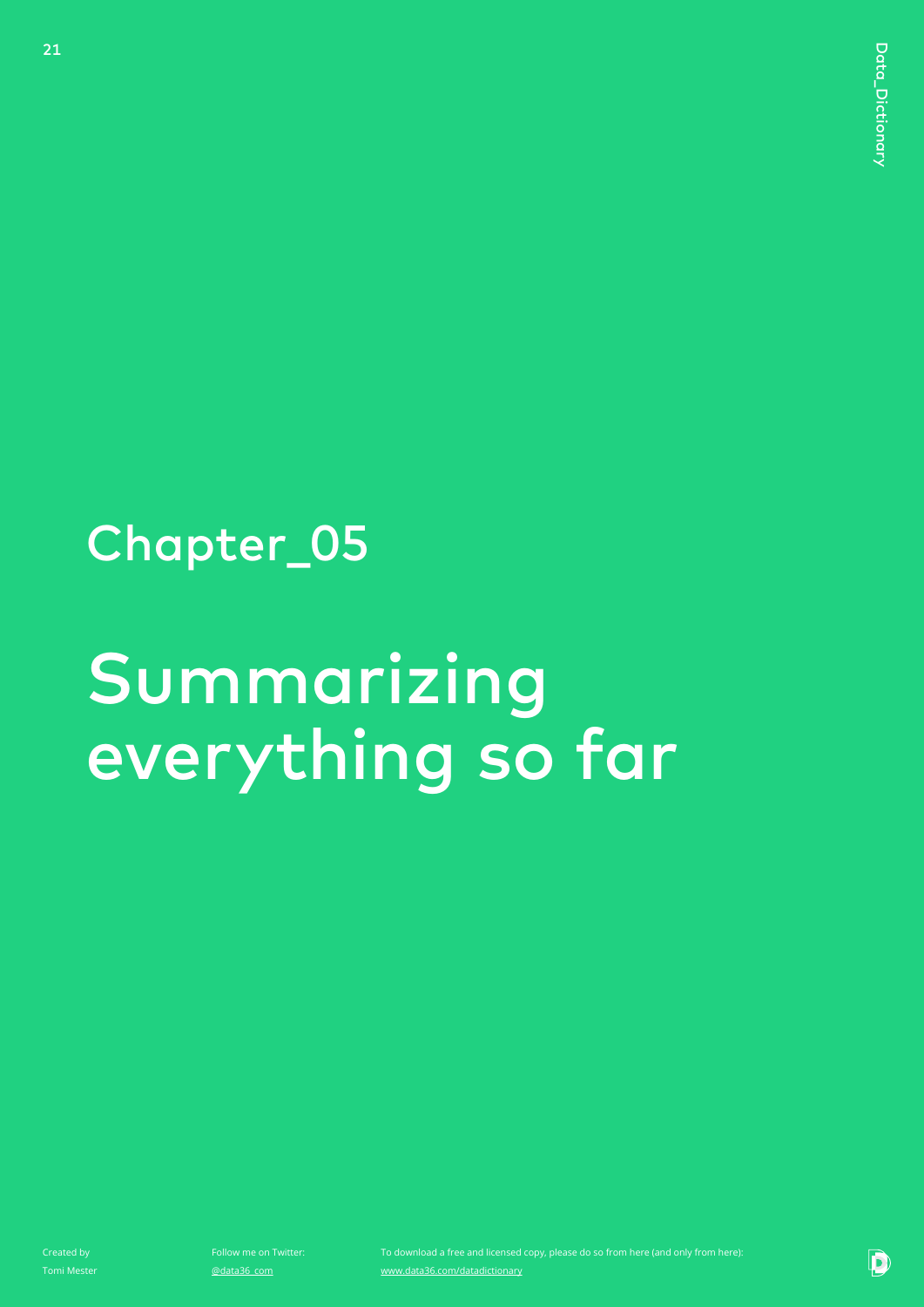I collected into one diagram all the different User segments based on activity and payment.

There are many categories in it. If you remove the impossible categories (e.g. the paying user who is not registered), we still have 58 groups.

It can be further expanded with your own categories. At big online businesses (500+ employees), it's possible for each group to have its own marketing and product strategy... But if you run a smaller business, then it's very important to find your focus.

Consider this when you choose your focus segments:

- Which segment has the most users/customers?
- Which segment is the most problematic?
- Which segment has the largest potential?

Note: Read this article to learn more about Data Science for Business:

https://data36.com/data-science-for-business/

 $22$ 

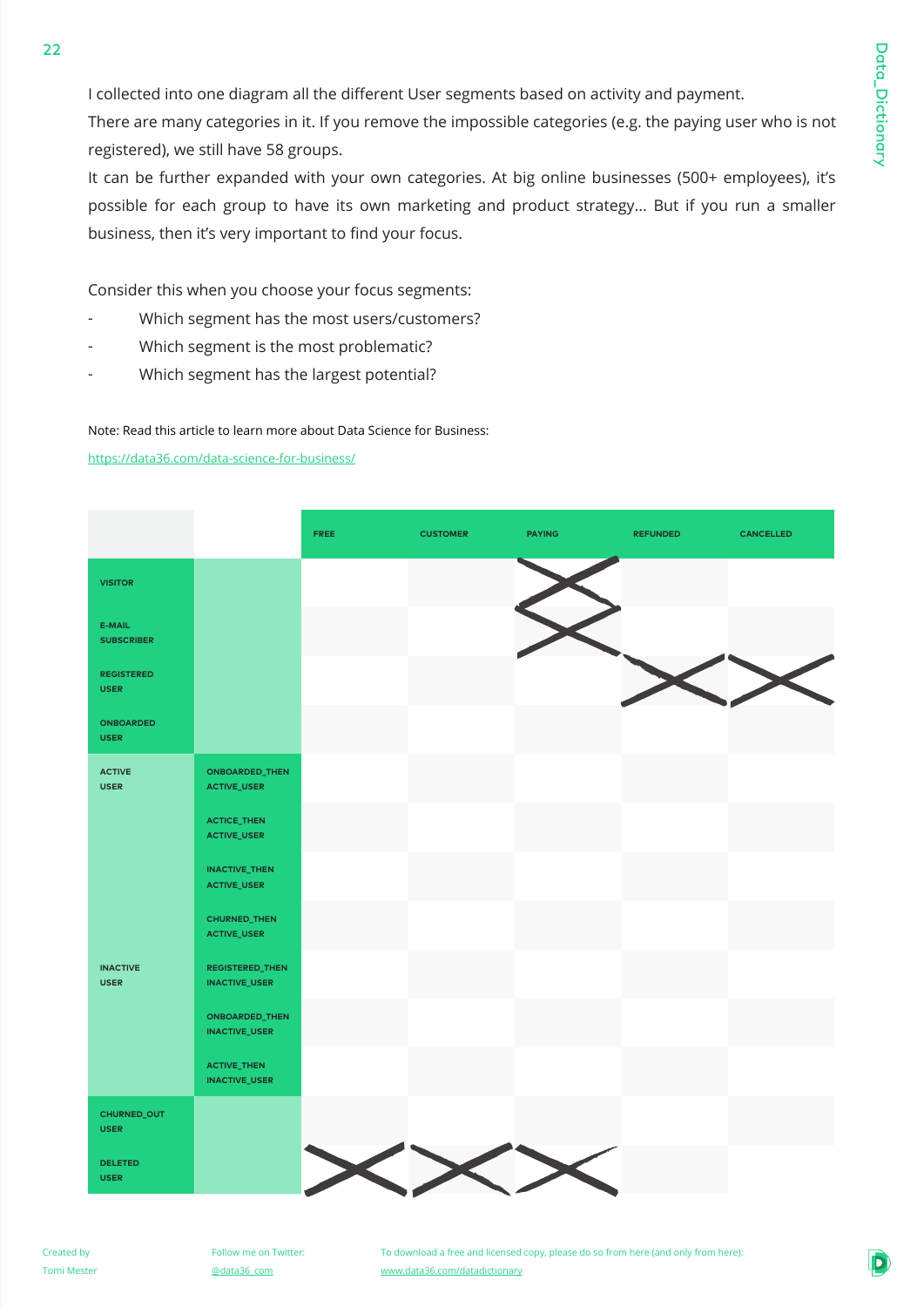### Chapter\_06

## Metrics and analytics method

Note: In this chapter, I was not working towards fullness. I'm going to reveal the most often used metrics – for a kind of inspiration. The aim in this part is to understand the "logic" and the exploration of problematic cases.

Created by Tomi Mester

23

Follow me on Twitter: @data36\_com

www.data36.com/datadictionary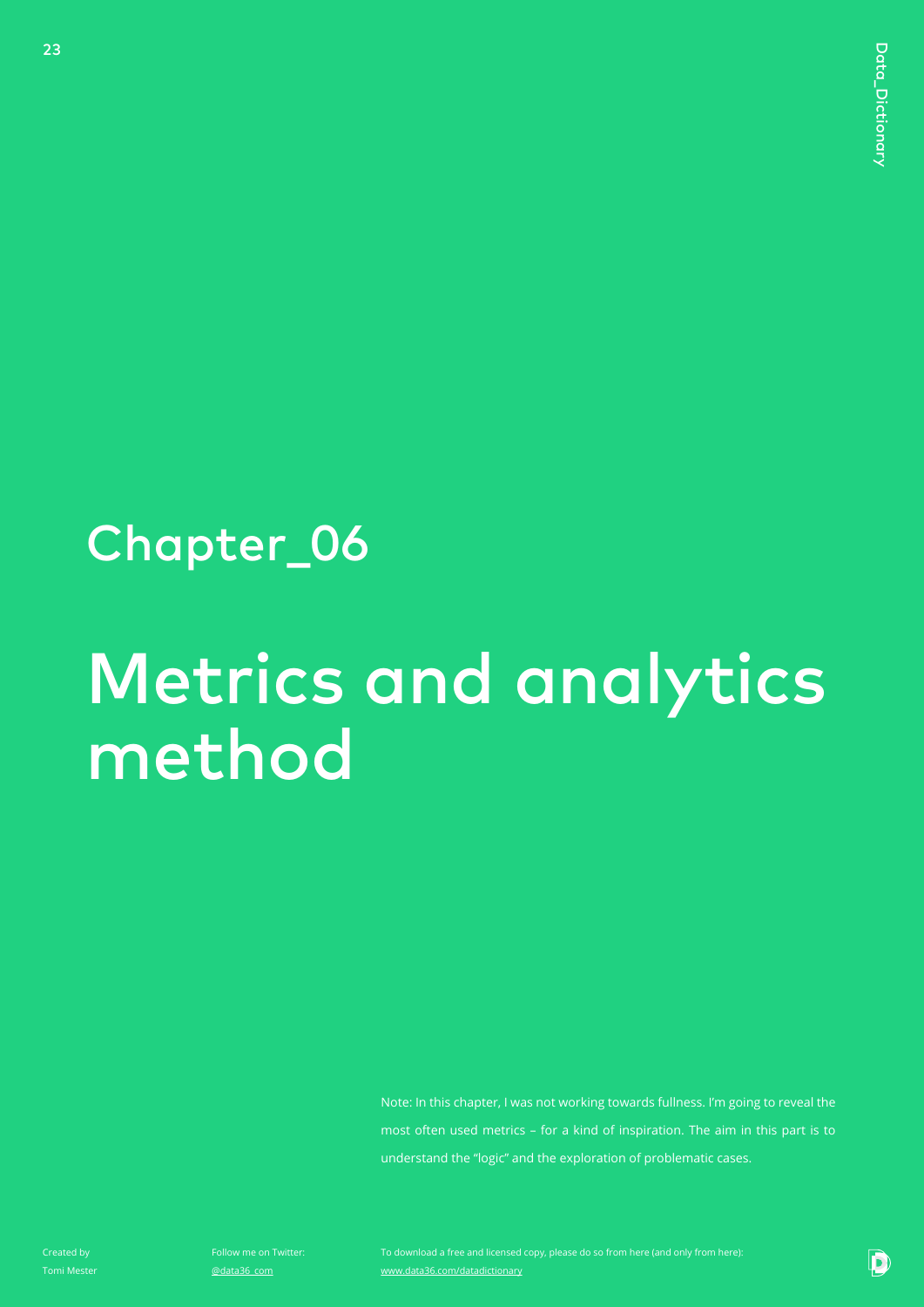### Chapter\_06A

## Important ratios

Created by Tomi Mester

24

Follow me on Twitter: @data36\_com

To download a free and licensed copy, please do so from here (and only from here): www.data36.com/datadictionary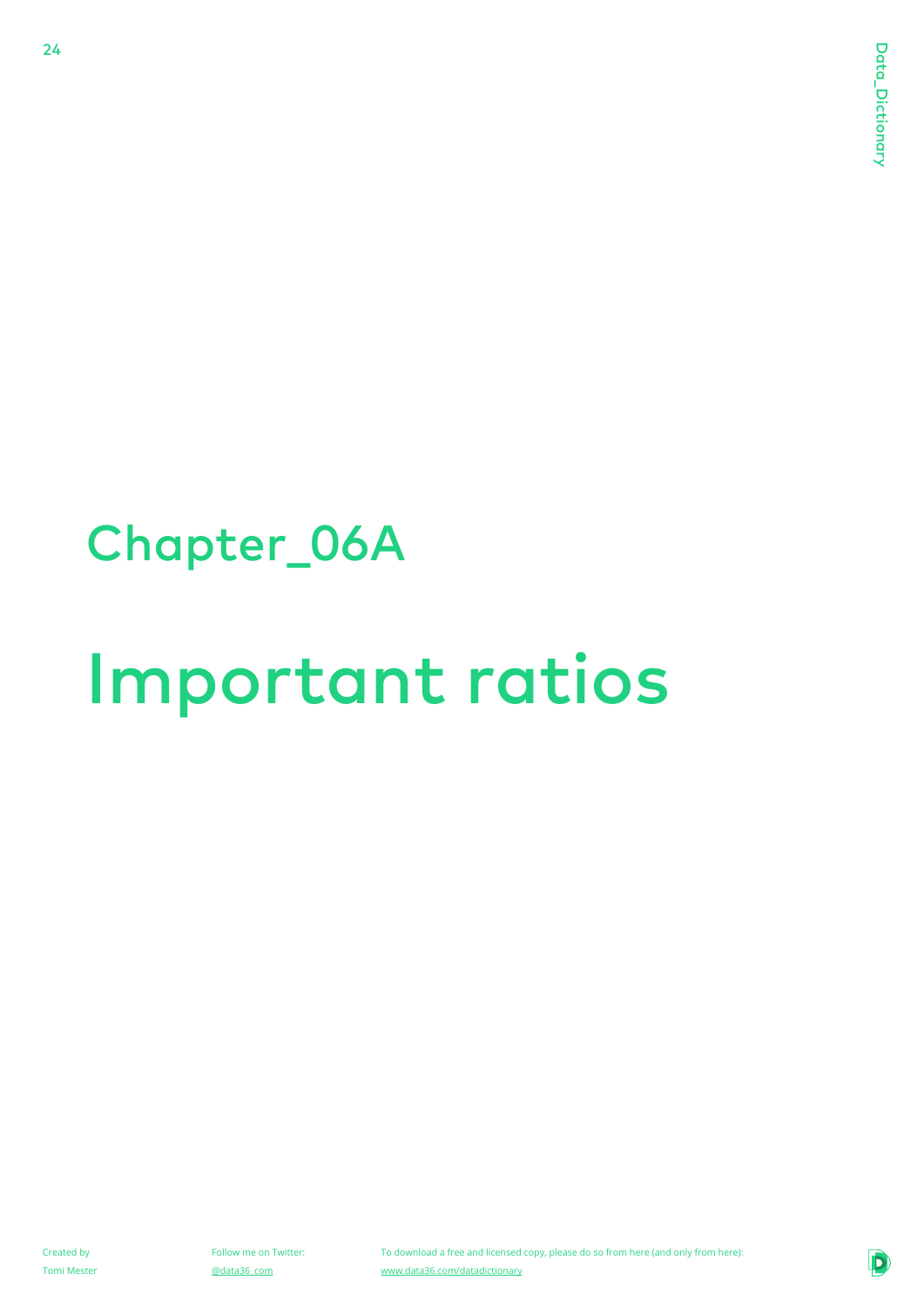| "X"-Day-Retention  | This is the maximum time-frame within which an Active User                             |
|--------------------|----------------------------------------------------------------------------------------|
|                    | needs to return in order not to become Inactive.                                       |
|                    | Note: The value of "X" has key importance, yet it is a very difficult value to define. |
|                    | Four principles can help you with the definition. The first principle is the           |
|                    | "own-expectations" principle: you define how often you expect users to return          |
|                    | based on your service's features. (E.g. for a social media app you can expect          |
|                    | daily retention, but for a flight-search service, healthy retention can be up to 6     |
|                    | months.) The second principle is the data-centric principle: check the frequency       |
|                    | of return based on your existing users' data. The third is the "quicker-the-better"    |
|                    | principle: it's easier to measure and it's a better target if your users come back     |
|                    | as often as possible. For this reason, if you are unsure of whether to make the        |
|                    | target retention time-frame 3 or 4 days: always pick 3. The fourth is the              |
|                    | others-know-already principle: look for benchmarks in your own market. I dive          |
|                    | deeper into this topic here: http://data36.com/measuring-retention/                    |
|                    |                                                                                        |
| <b>Retention %</b> | The ((Active User)/(Registered User)) rate. (As you know, an                           |
|                    | Active User is someone who has used your product more than                             |
|                    | once within the X-Day Retention time-frame.)                                           |
|                    |                                                                                        |
| Leave %            | The ((Inactive User)/(Registered User)) rate. (Similarly to the                        |
|                    | previous point: An Inactive User is someone has not used your                          |
|                    | product within the X-Day Retention time-frame.)                                        |
|                    |                                                                                        |
| "Y"-Day-Churn      | The time-frame within which an Inactive User needs to return to                        |
|                    | not become a Churned-out User. The "Y-Day-Churn" value is                              |
|                    | usually not too far from the "X-Day-Retention" value. (e.g. if your                    |
|                    | retention timeframe is one week, then your churn timeframe is                          |
|                    | probably one month or so).                                                             |
| Churn %            | The ((Churned-out User)/(Registered User)) ratio.                                      |
|                    |                                                                                        |
| Win-back %         | The rate of users who went Active after being Inactive,                                |
|                    | compared to the number of those who don'T. (Usually we                                 |
|                    | calculate this ratio for specific Win-back campaigns.)                                 |

25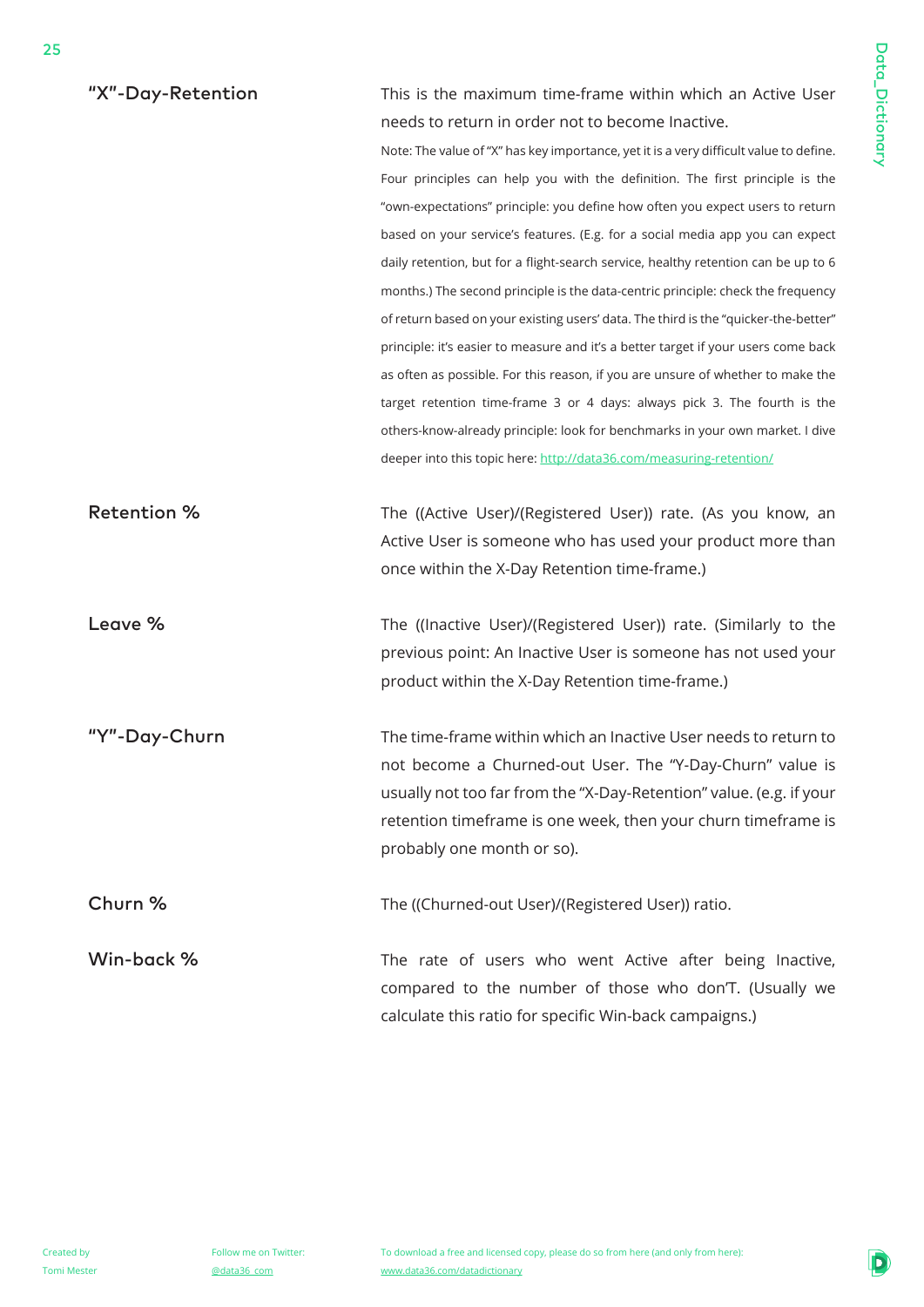Registration %

X-to-Y %

26

The ratio of ((Registered Users)/(Visitors)) on a given day (or week or month).

Following the above examples, any ratio between two user activity statuses can be calculated.

Comment: Be smart with choosing your timeframes! Again! Use cohorts (see details below); otherwise you can easily mislead yourself. And be sure what you're measuring makes sense. Let's take a simple example: the (Daily Active Users) / (All Users) ratio will inevitably decrease over time. During the first few days of the product launch, most of your Users will be Active Users. Later, as more and more Users churn out, this ratio will constantly decrease. This is normal, but it also means that the (Daily Active Users) / (All Users) ratio will not be informative at all.



Conversion %

Revenue

Although this is a common expression, we don't use it often with complex products. It's too general. "Conversion" can mean the performance of an advertisement, a purchase, a registration. Anything. It's difficult to use it in a meaningful way within a company. Or in a data dictionary!

The generated revenue of a company for a given period. It does not necessarily show profitability, since it does not include costs. Yet in most cases, we use this as a financial KPI, because it's usually highly correlated to profit but it's a good deal easier to measure.

Tomi Mester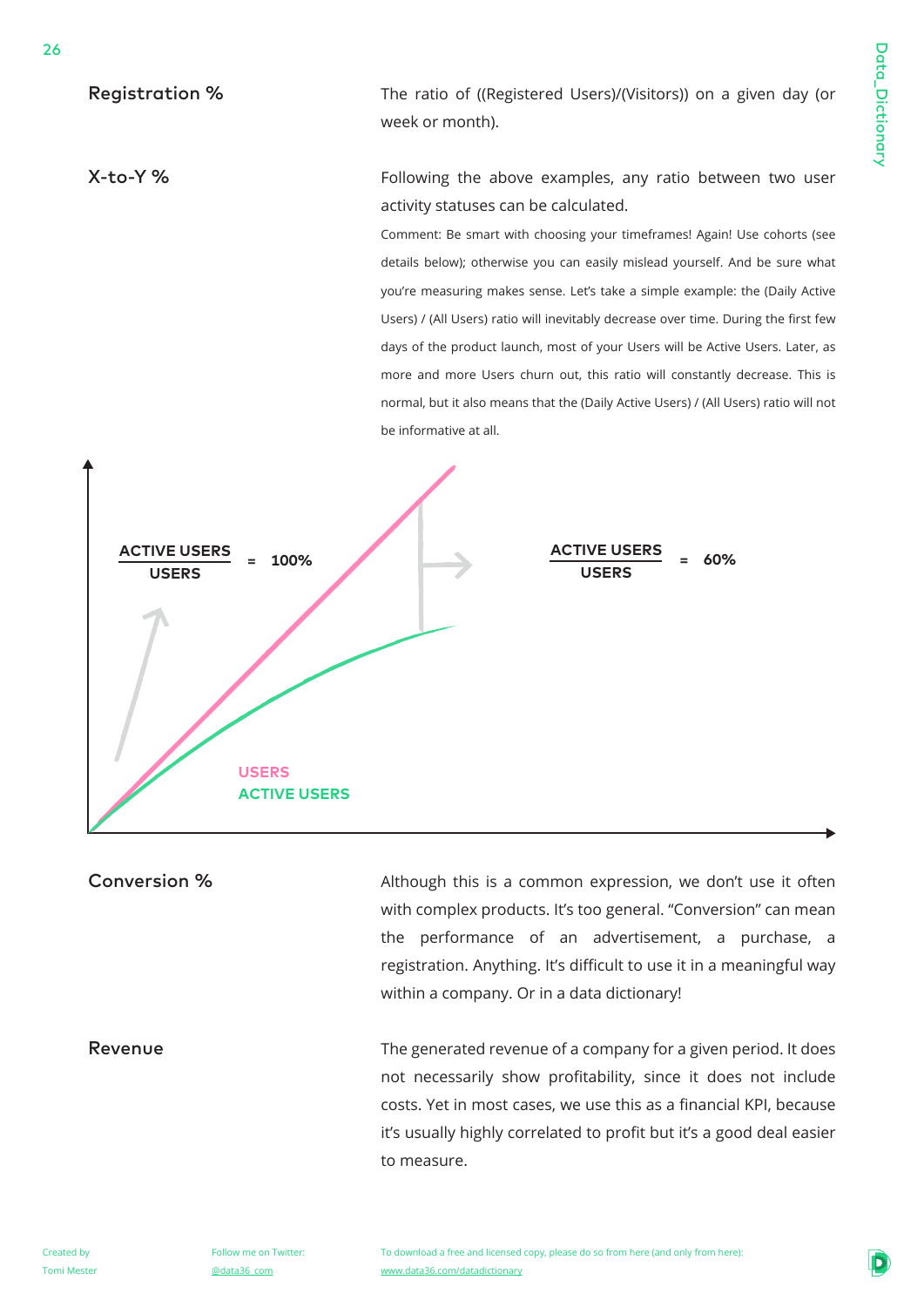Note 1: In more complex analyses, we do calculate profit. It's as simple as deducting the costs from the Revenue. The real difficulty is in estimating the real cost of a project - e.g. considering salaries, alternative costs, travel expenses, etc… Usually it isn't worth it to bring all these into your analyses. Note 2: Revenue is not just calculated on a company level, it can be done for subsegments or per product, too! See "Segmentation" and "Case Studies" below. The probability of a repeat purchase from a customer (provided you have something to upsell or sell again). Note: For simplicity, I usually put cross-selling (when you sell a product with another product) into this category as well. (e.g. movie tickets and Coke.) (Similarly to the % of a Repeat Purchase) it gives the probability of a Paying User to keep paying for your service. (Remember, Recurring Payments are often automatically charged.) Here's a simple example. Let's say you have a service with monthly, automatically renewed subscriptions. On average 90% of your users Cancel their subscriptions. It means that the Recurring Payment % is 10%. In other words: out of 100 users, 10 will pay for the second month again, and out of those 10 users, 1 will pay for the third month. (This is simplified, of course). Repeat Purchase % Recurring Payment



Recurrently paying users **1ST MONTH**

27

<u> 22222222 2222222222</u> 88888888 <u>222222222</u> <u> 1111111111 11111111</u> <u> 2222222222 22222222222</u>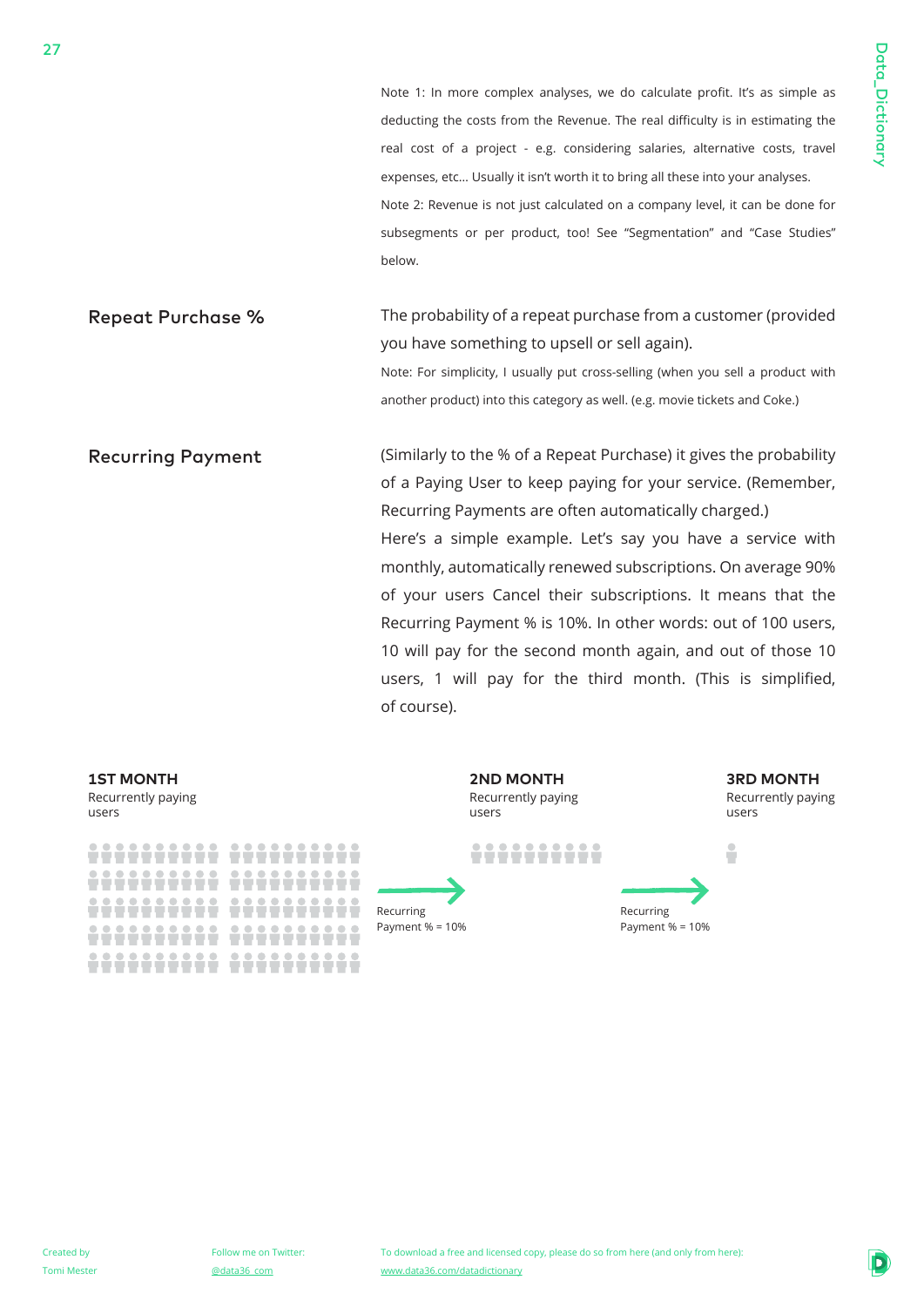Lifetime value (LTV)

28

LTV gives the average revenue generated by one User during their entire lifecycle (the whole time they are an active and paying user). This value is incredibly useful for the calculation of profitability – and within that, the calculation of your maximum costs. A simple advantage of knowing your LTV numbers: it makes it easy to calculate if it's worth spending "X" on a given paid ad campaign which brings "Y" number of "Z" Lifetime Value Users.

Note: On paper if  $X < Y * Z$  and we have no further costs, then it's worth it. In reality, out of  $(Y * Z)$  you need to deduct other costs before you can see expected profit.

The problem is that LTV is not easy to calculate precisely. Sometimes, even a Churned-out User can come back after 2 years through some miracle – and can start generating Revenue out of nowhere… How can you account for that your Lifetime Value calculation?

The right LTV calculation method depends on your business model. You can find many tutorials on how to "calculate lifetime value" on the Internet. Read these carefully but with a critical eye towards whether they are the right fit for your business.

Once you have found a suitable LTV calculation method, verify if the results are realistic. If yes, you're good.

#### Anyway:

I'll show you a simple and relatively good model here, which uses only two values: the Average Revenue per User and the Repeat Purchase %. Here's the formula:

Lifetime Value = Average Revenue per User \* (1 + (Repeat Purchase%) + (Repeat Purchase%)<sup>2</sup> + (Repeat Purchase%)<sup>3</sup> + (Repeat Purchase%)<sup>4</sup> + (Repeat Purchase%) $5 +$  (Repeat Purchase%) $6...$ )

> For example: Average Revenue per User = \$100  $RP% = 10%$ then:

 $$100 * (1 + 0.1 + 0.01 + 0.001 + 0.0001...) = $111.111$  is the Lifetime Value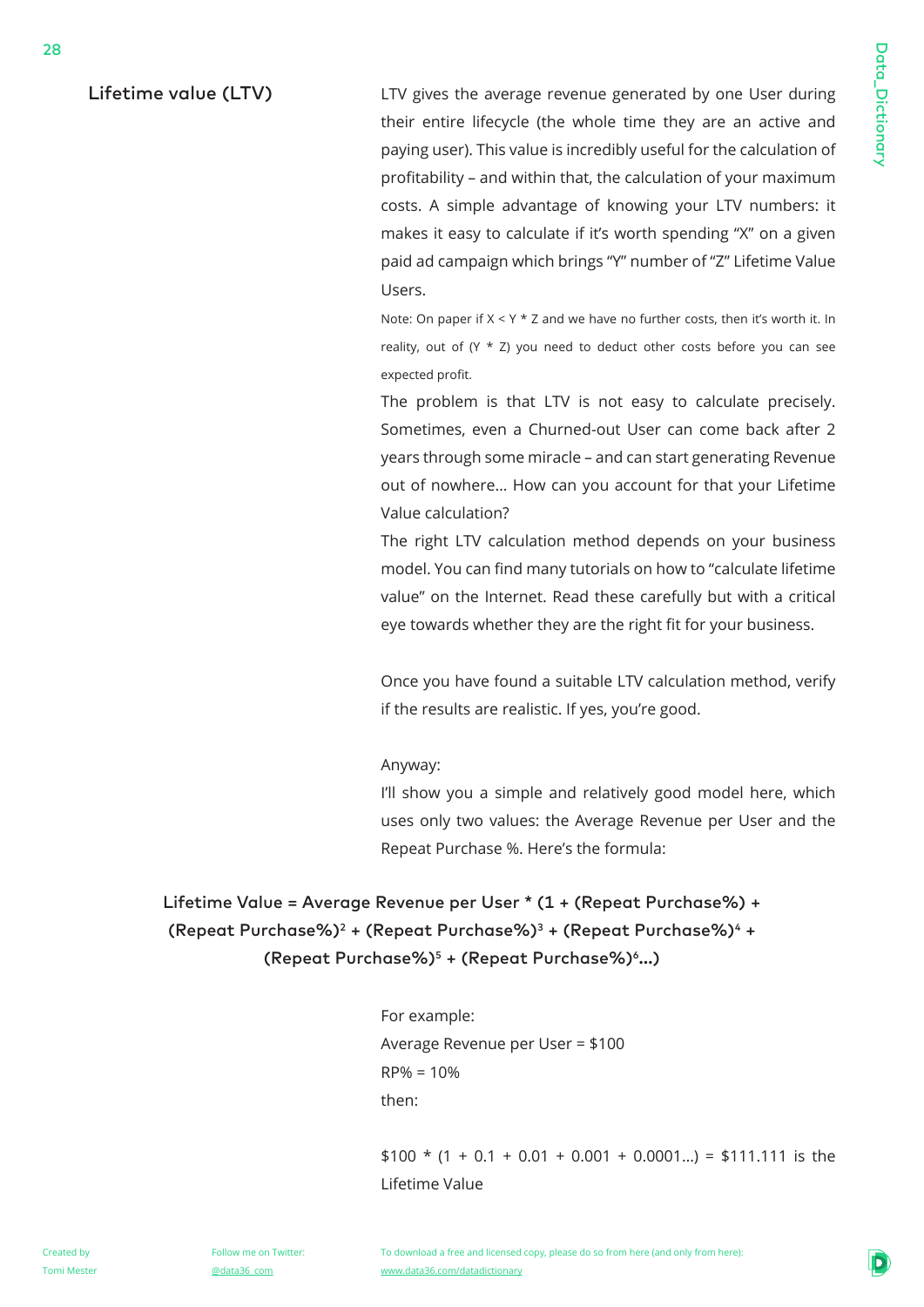Note: In this formula, we are underestimating the LTV. When calculating the LTV, I would advise underestimating. It's better to be pleasantly surprised rather

than disappointed, right?



**TOTAL REVENUE = \$11.100 TOTAL #USERS = 100**

**LTV = \$111**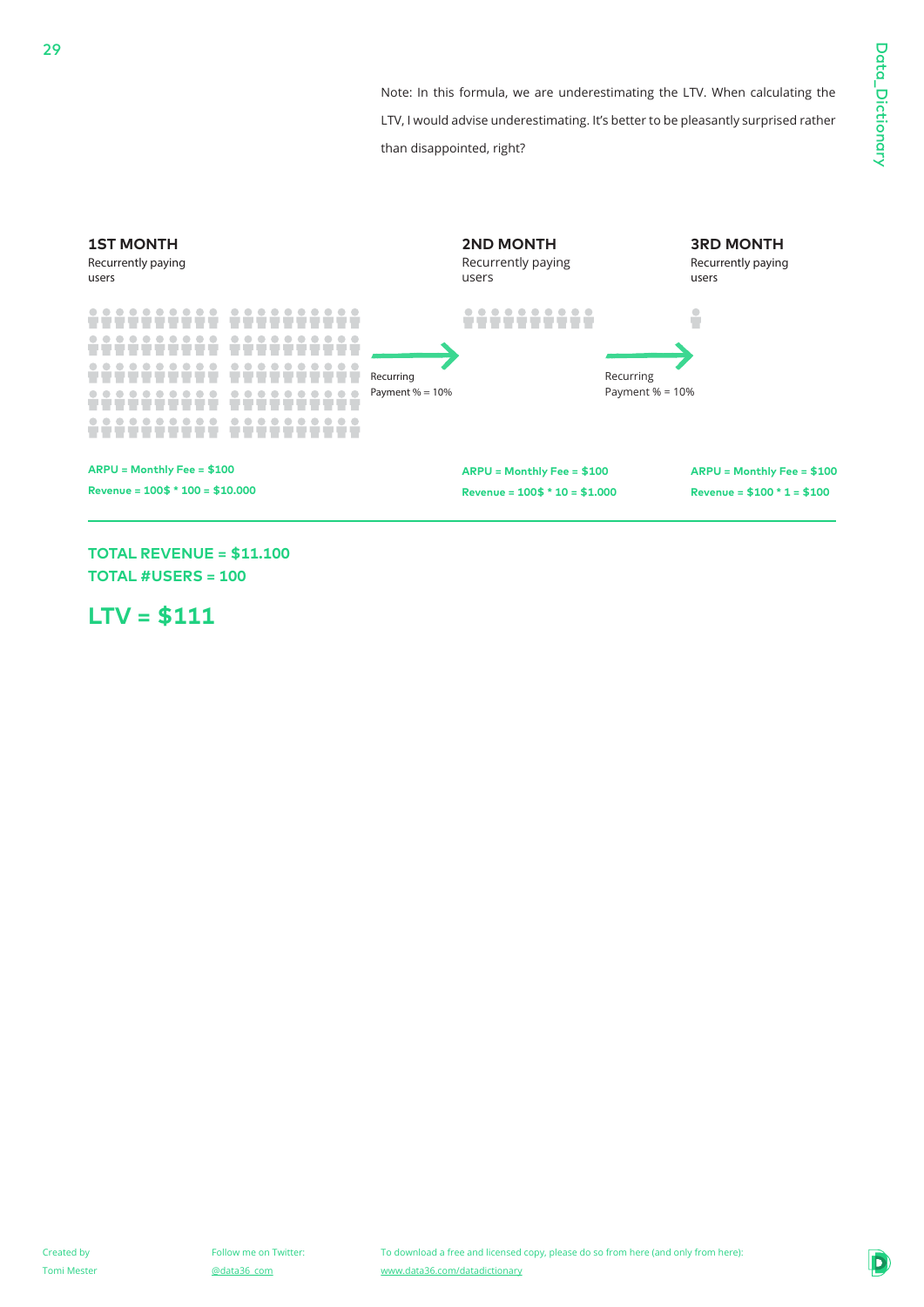### Chapter\_06B

## Most common analytics methods and important metrics

Created by Tomi Mester

30

Follow me on Twitter: @data36\_com

To download a free and licensed copy, please do so from here (and only from here): www.data36.com/datadictionary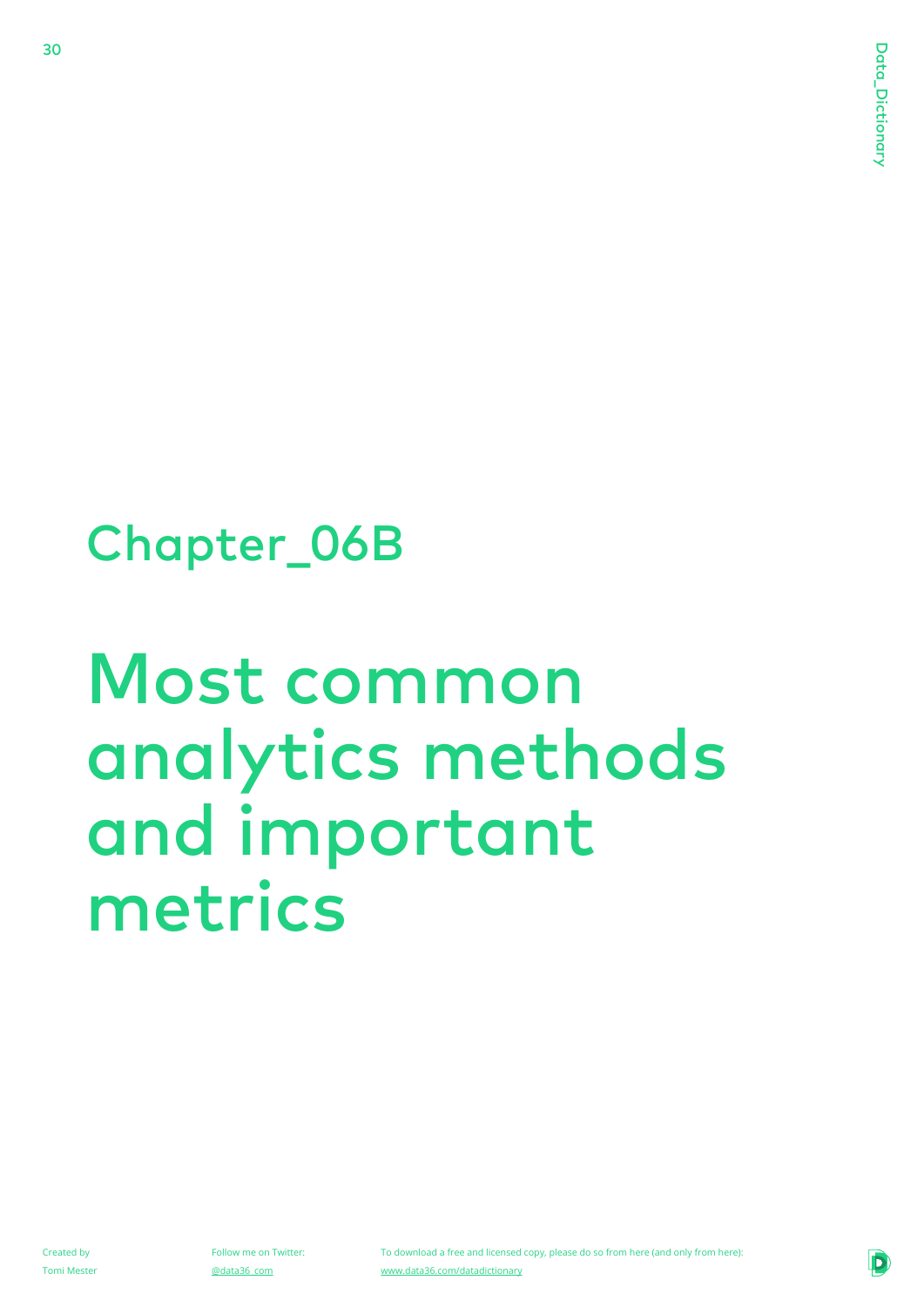Your Most Important Metric

Different books and articles use many names for the same concept (e.g. One Metric That Matters, aka OMTM – by Croll and Yoskovitz; or Wildly Important Goal, aka WIG - McChesney, by Covey and Huling; etc.).

They agree that this main metric has many essential features:

- 1. To keep your focus, you can only have one most important metric.
- 2. It has to be measurable - and clearly defined.
- 3. It reflects your business goals and your users' success.

Whichever expression you chose: always start your data project by defining your most important metric! Otherwise, you will get confused and eventually lose your way.

Recommended article: https://data36.com/important-metric/

A segment is a specific part of your total audience that you can separate out based on one or more attributes. E.g. if you segment users based on device types, then you have a desktop, a mobile and a tablet segment. If you chose location, it can be users from USA, users from Europe, etc… Segment

> In Chapters 2 and 4 we split users into groups from an activity and payment perspective. That was a kind of segmentation, too.

An important analytics method. Splitting the audience into segments. Here's a simple example of how it can be useful for you: Segmentation

> You run a quick analysis and calculate the 3-Day-Retention % of your users who registered on the 1st of January. The question is: How many of them come back within 3 days and use your service/product again? Let's say you find that this ratio is 20%. Then you segment the registered users by device type. Now it gets exciting: you see that retention is 1% for mobile users and 80% for desktop users. Boom! You immediately know that something is not right with the mobile app (there's a bug, or the product is simply not designed for mobile), but you're doing great on desktop. It's still an open question, though, what's the next step from here: should you fix the mobile issue or start

Created by Tomi Mester Follow me on Twitter: @data36\_com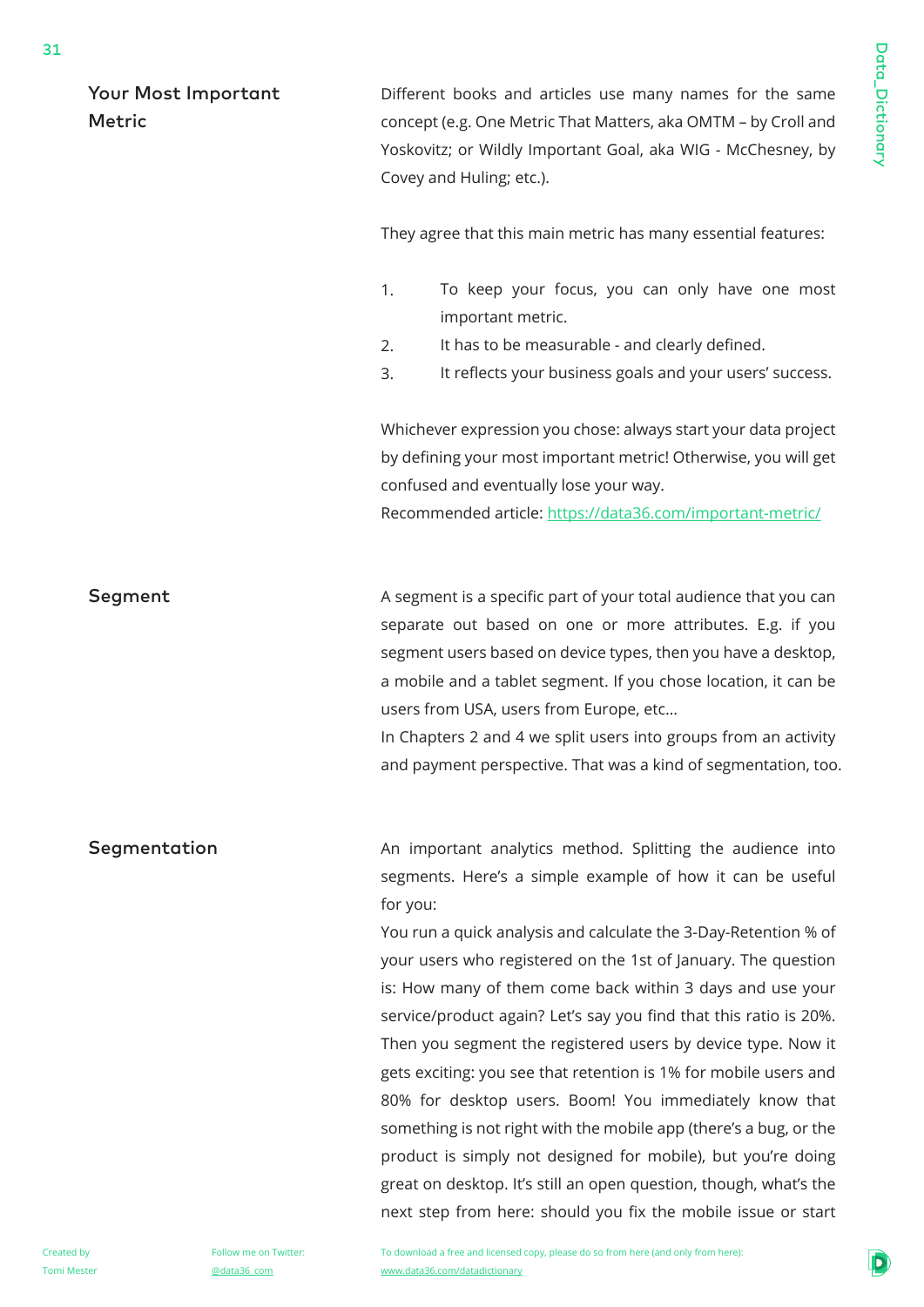focusing on desktop…? That depends on context and your strategy, but at least you have the data at hand. Recommended article: https://data36.com/data-beats-opinion/

#### - - - - - - - - - - - A cohort is sort of a special segment type. The essence of cohort analysis is that it groups users who share common characteristics (or experiences) within a defined time-span. Easiest example: a cohort can be all users who registered for your service on the same day (e.g. 2015-02-07). But a cohort can be created based on making purchases, visiting the website, clicking a button… Anything. The main thing is to split the users into groups based on when they completed certain activities. Note: People often use the word 'cohort' instead of 'segment'. That's just incorrect! A special analysis type - best for measuring user retention. See a Mixpanel example here! The cohorts are created based on the date of registration, on a daily basis. (One line is one cohort.) The date of registration is in the first column. The number of users who registered on the given day is in the second column. The rest of the columns show the retention rate of the given cohort calculated within X number of days from registration. A few typical segmentation types **Cohort** Cohort analysis by device type (mobile/desktop/tablet) by location - by country - by city - by continent - etc. by on language by on gender by on age by on payment (explained in detail in CHAPTER 4) by on activity (explained in detail in CHAPTER 2) by on product preference by on the marketing channel by on the landing page etc, etc...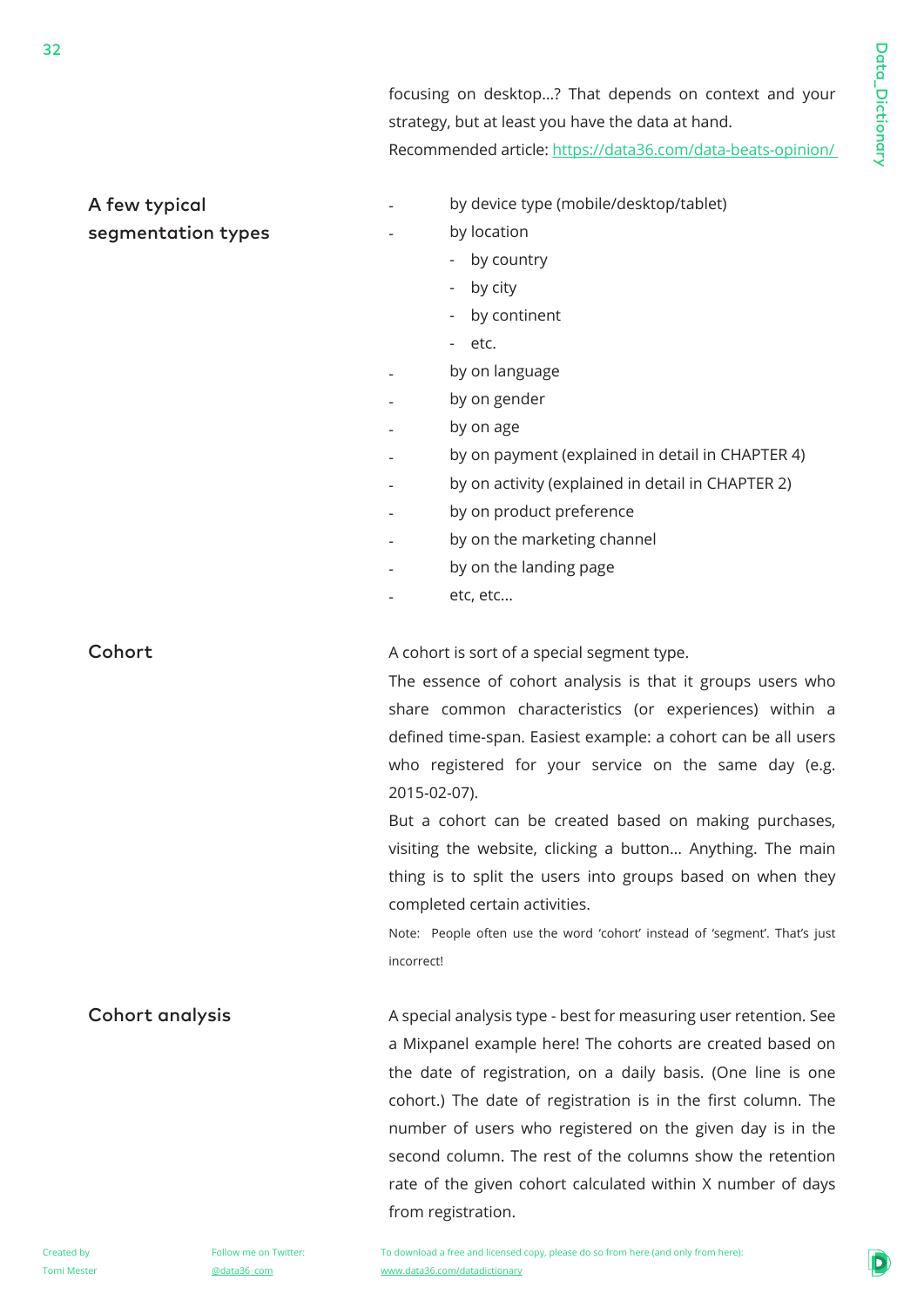In other words, it's the ((Daily Active Users) / (Registered Users)) ratio within the given cohort: the X-Day-Retention %. Recommend article: http://data36.com/measuring-retention/

| <b>DONE</b><br>Jun 26th, 2015<br>Jul 10th, 2015 |        |                                                        |        |                |        | Day    | Week   | Month  | #              | %      |                |               |        |
|-------------------------------------------------|--------|--------------------------------------------------------|--------|----------------|--------|--------|--------|--------|----------------|--------|----------------|---------------|--------|
| Date                                            | People | The number of days later your users were retained. (i) |        |                |        |        |        |        |                |        | ×              | $\rightarrow$ |        |
|                                                 |        | $<$ 1 day                                              |        | $\overline{2}$ | 3      | 4      | 5      | 6      | $\overline{7}$ | 8      | $\overline{9}$ | 10            | 11     |
| Jun 26, 2015                                    | 2.5M   | 98.70%                                                 | 41.49% | 40.26%         | 39.28% | 38.37% | 37.46% | 36.60% | 35.75%         | 34.86% | 33.98%         | 33.01%        | 32.09% |
| Jun 27, 2015                                    | 2.5M   | 99.55%                                                 | 41.38% | 40.14%         | 39.19% | 38.15% | 37.34% | 36.41% | 35.49%         | 34.60% | 33.63%         | 32.68%        | 31.72% |
| Jun 28, 2015                                    | 2.5M   | 99.56%                                                 | 40.85% | 39.60%         | 38.56% | 37.59% | 36.65% | 35.72% | 34.84%         | 33.88% | 32.88%         | 31.94%        | 31.01% |
| Jun 29, 2015                                    | 2.5M   | 98.07%                                                 | 40.77% | 39.46%         | 38.38% | 37.34% | 36.41% | 35.44% | 34,46%         | 33.50% | 32.52%         | 31.53%        | 30,54% |
| Jun 30, 2015                                    | 2.4M   | 98.65%                                                 | 41.18% | 39.90%         | 38.71% | 37.67% | 36.62% | 35.59% | 34.64%         | 33.58% | 32.60%         | 31.55%        | 30.54% |
| Jul 1, 2015                                     | 2.4M   | 98.69%                                                 | 41.22% | 39.80%         | 38.59% | 37.47% | 36,45% | 35.37% | 34.30%         | 33.26% | 32.27%         | 31.15%        | 30.10% |
| Jul 2, 2015                                     | 2.4M   | 98.70%                                                 | 41.14% | 39.70%         | 38.48% | 37.33% | 36.22% | 35.05% | 34.03%         | 32.99% | 31.85%         | 30.79%        | 29.74% |
| Jul 3, 2015                                     | 2.3M   | 98.70%                                                 | 41.07% | 39.59%         | 38.35% | 37.10% | 35.91% | 34.86% | 33.70%         | 32.58% | 31.53%         | 30.48%        | 29.33% |
| Jul 4, 2015                                     | 2.3M   | 99.55%                                                 | 40.99% | 39.43%         | 38.20% | 36.93% | 35.76% | 34.57% | 33.49%         | 32.31% | 31.22%         | 30.12%        | 29.07% |
| Jul 5, 2015                                     | 2.3M   | 99.56%                                                 | 40.48% | 38.89%         | 37.59% | 36.40% | 35.15% | 33.96% | 32.74%         | 31.71% | 30.58%         | 29.48%        | 28.44% |
| Jul 6, 2015                                     | 2.3M   | 98.09%                                                 | 40.31% | 38.75%         | 37.37% | 36.07% | 34.81% | 33.64% | 32.44%         | 31.34% | 30.26%         | 29.13%        | 28.07% |
| Jul 7, 2015                                     | 2.2M   | 98.64%                                                 | 40.71% | 39.08%         | 37.69% | 36,28% | 35.01% | 33.71% | 32.57%         | 31.44% | 30.29%         | 29.22%        | 28.06% |
| Jul 8, 2015                                     | 2.1M   | 98.71%                                                 | 40.86% | 39.04%         | 37.54% | 36.13% | 34.85% | 33.61% | 32.41%         | 31.27% | 30.10%         | 28.95%        | 27.82% |
| Jul 9, 2015                                     | 2.1M   | 98.71%                                                 | 40.67% | 38.95%         | 37.43% | 35.99% | 34.65% | 33.40% | 32.19%         | 31.02% | 29.84%         | 28.70%        | 27.59% |
| Jul 10, 2015                                    | 2.1M   | 98.69%                                                 | 40.58% | 38.82%         | 37.24% | 35.85% | 34,47% | 33.27% | 32.06%         | 30.80% | 29.58%         | 28.48%        | 27.29% |

*source: Mixpanel*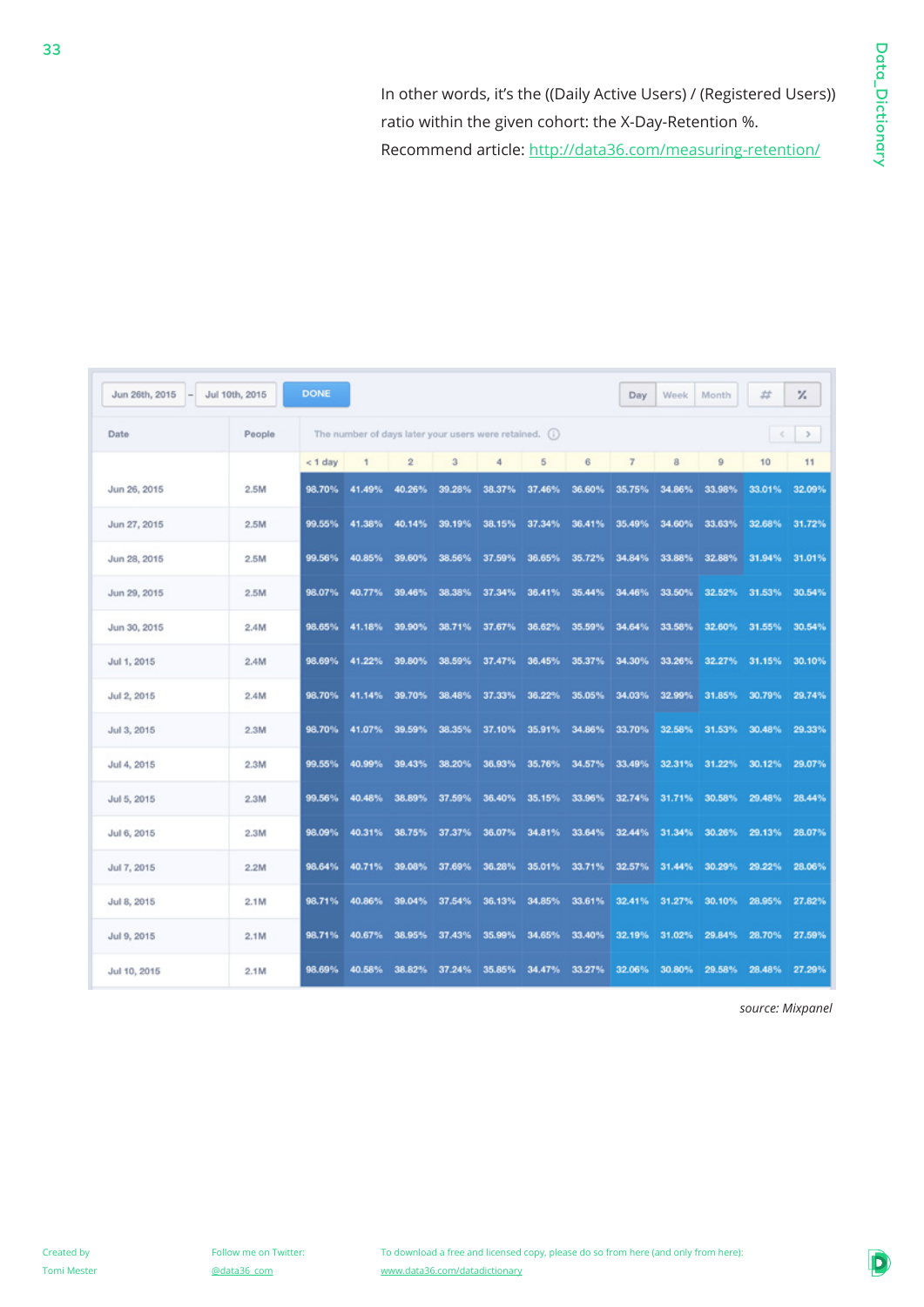Funnel

34

Funnel analysis is a powerful analytics method that every online business can take advantage of. It shows the conversion between the most important steps of the user journey. It helps you understand what percent of your users stay with you or churn at a given step. The name "Funnel" comes from the shape of the chart this analysis makes.

Funnel Analysis is about going through and calculating the conversion between the different steps – to understand how many users reached a certain point of a given process. The complexity can differ from project to project: The easiest example is to analyze a registration form. Users fill Funnel-analysis

> in these forms from top to bottom. You can expect that fewer and fewer users will fill in each field - they are dropping out step by step.

A well-visualized Funnel looks like this (in this case, for a note app:



Recommended article:

http://data36.com/funnel-analysis/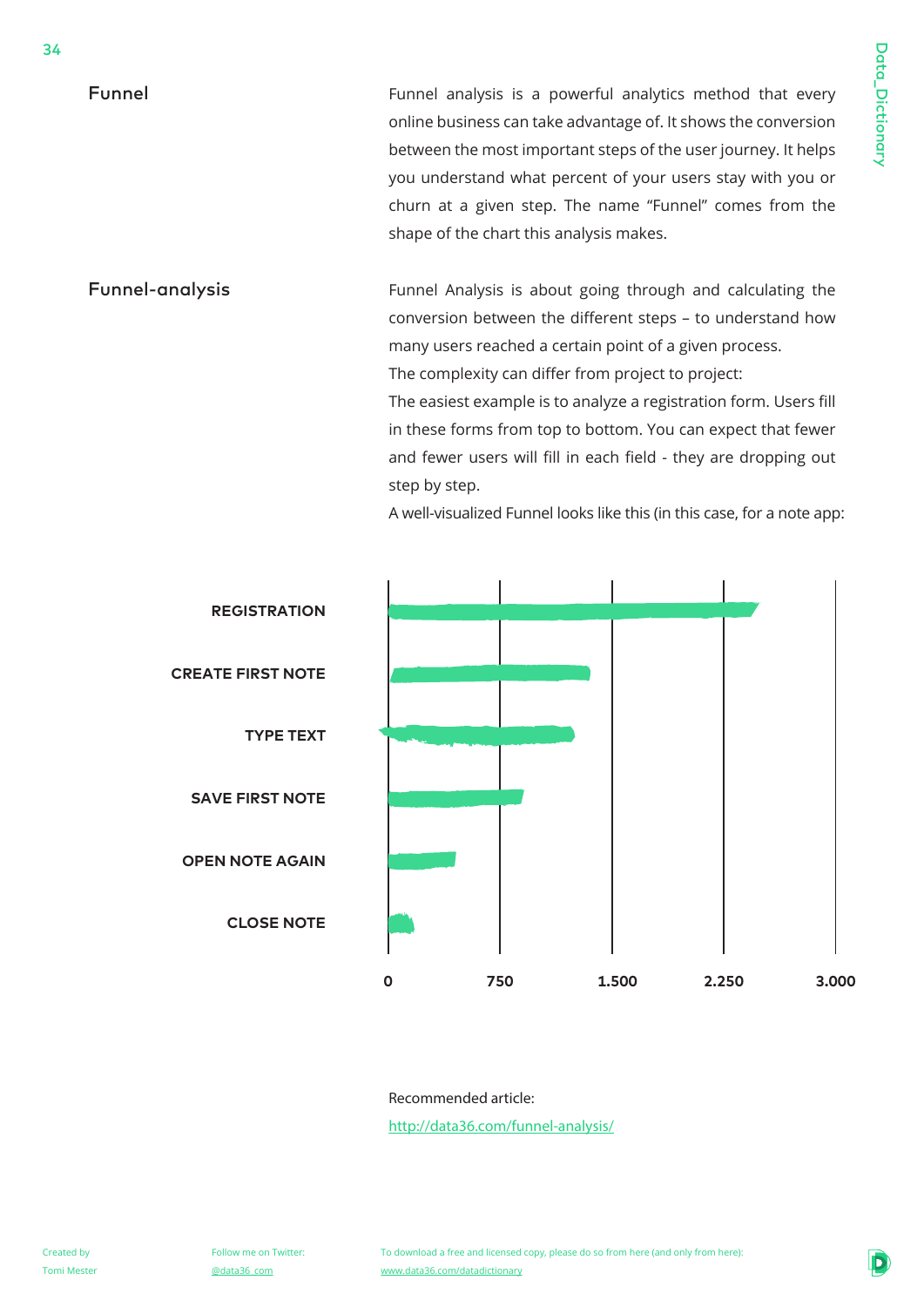#### AB-testing

The testing of two or more alternative versions of any kind of online content. When running an A/B test, every user who lands on the A/B-tested webpage is automatically and randomly put into a test or control group. They see one version of your content. Then you measure what they do there and how many of them reach the assigned goals.



With the right number of users and with some statistical "magic" you can figure out your winning version, which provides the best user experience - and the best conversion rate for you. When you implement an A/B test follow these five basic but important rules:

- 1. Users should be assigned randomly to test or control groups!
- 2. Don't let your users know that they are part of a test!
- 3. The different alternative versions should run at the same time!
- 4. Define your goals and targets. Make them easy to measure and easy to understand! (E.g. we expect registration rate to grow 20% by the end of the test.)
- 5. Change one thing at a time!

A common question is what sample size you need for your A/B test. This depends on many things. One is the baseline conversion rate of the control version (e.g. Visit-to-Registration ratio = 3%). The higher this is, the smaller the sample size. The other is the target conversion rate change you aiming for (e.g. you target a 6% Visit-to-Registration ratio - that's a 100% increase). The higher this is, the smaller the sample size. (It might not be intuitive, but check it out!) And finally, the statistical significance you're aiming for (this is usually 95%, but for some tests it's 99%).

Data\_Dictionary

Data\_Dictionary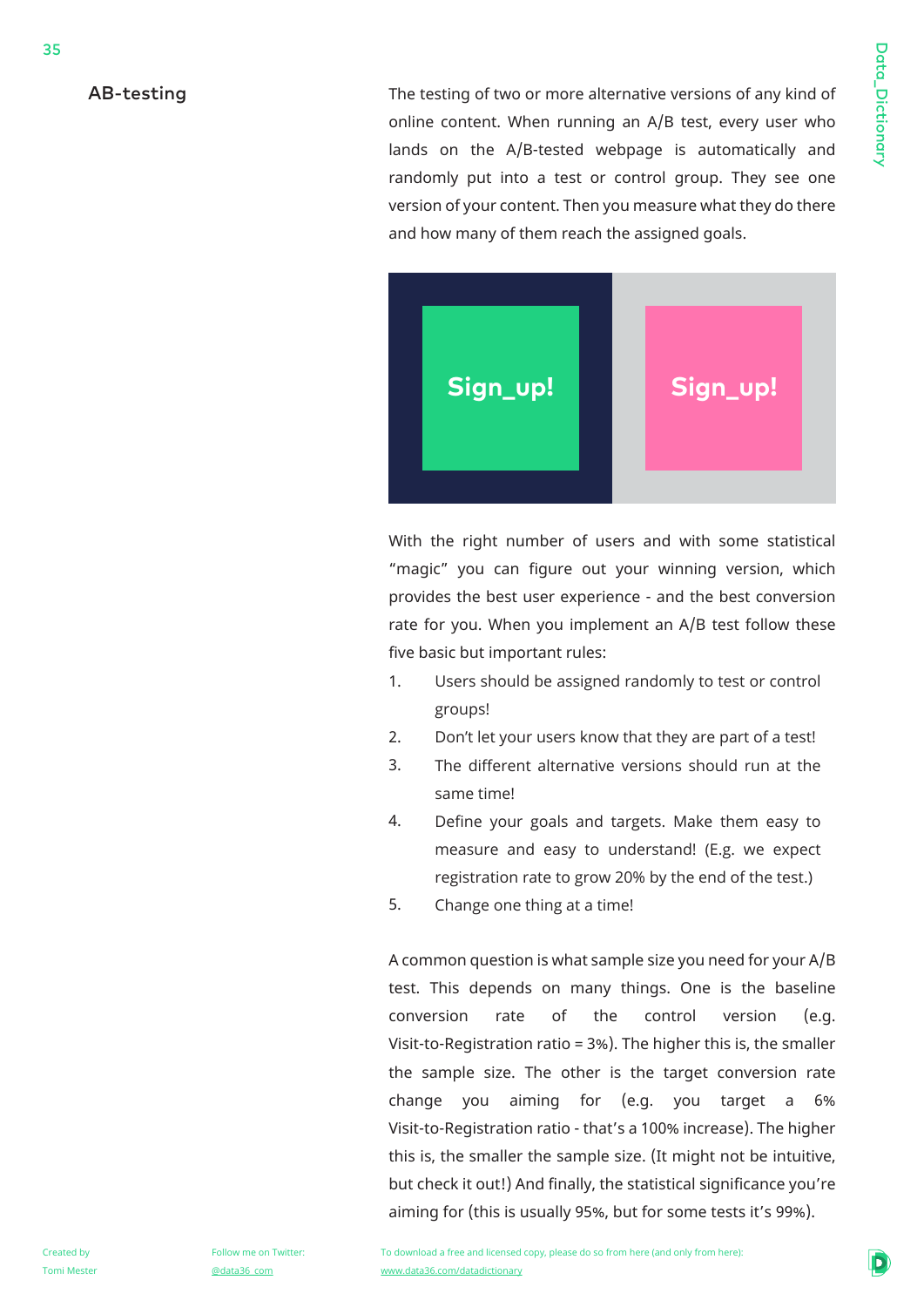Based on all this, Optimizely created a great Sample Size Calculator, which you can access here: https://www.optimizely.com/sample-size-calculator/

Note 1: The traditional example of an A/B test is an e-commerce shop testing a blue "Add to Cart" icon against a red one. (Hint: it's not your most prosperous A/B test...)

But there are many, more complex A/B-tests out there: layout tests, wording tests, title and subtitle tests, creative tests on Facebook, etc…

Note 2: Some articles differentiate the so-called multivariate test from the A/B test. Multivariate testing is the playground of companies with larger user-bases. It works along the same lines as A/B tests. The only difference is that in multivariate testing you can change many things in one experiment - which can be combined with each other in multiple variations of your webpage. There are some advantages of multivariate testing, but if you are new to this topic, start with simple A/B testing instead.

Usability testing Usability testing is a popular research method for collecting detailed and direct user feedback about your online product, website or mobile application.

> So what is usability testing? It's as simple as inviting a user (or potential user) from your (target) audience – then showing her your website, giving her specific instructions and, for around 30 minutes, monitoring what she's doing.

> If you do it right, you will get a bunch of useful and actionable insights. You will be surprised how often a button or a description that you consider to be one of the most straightforward things on your website turns out to be the most confusing one for your audience. And that's the point here: to see and feel the actual pain of your users!

Recommended article: https://data36.com/usability-testing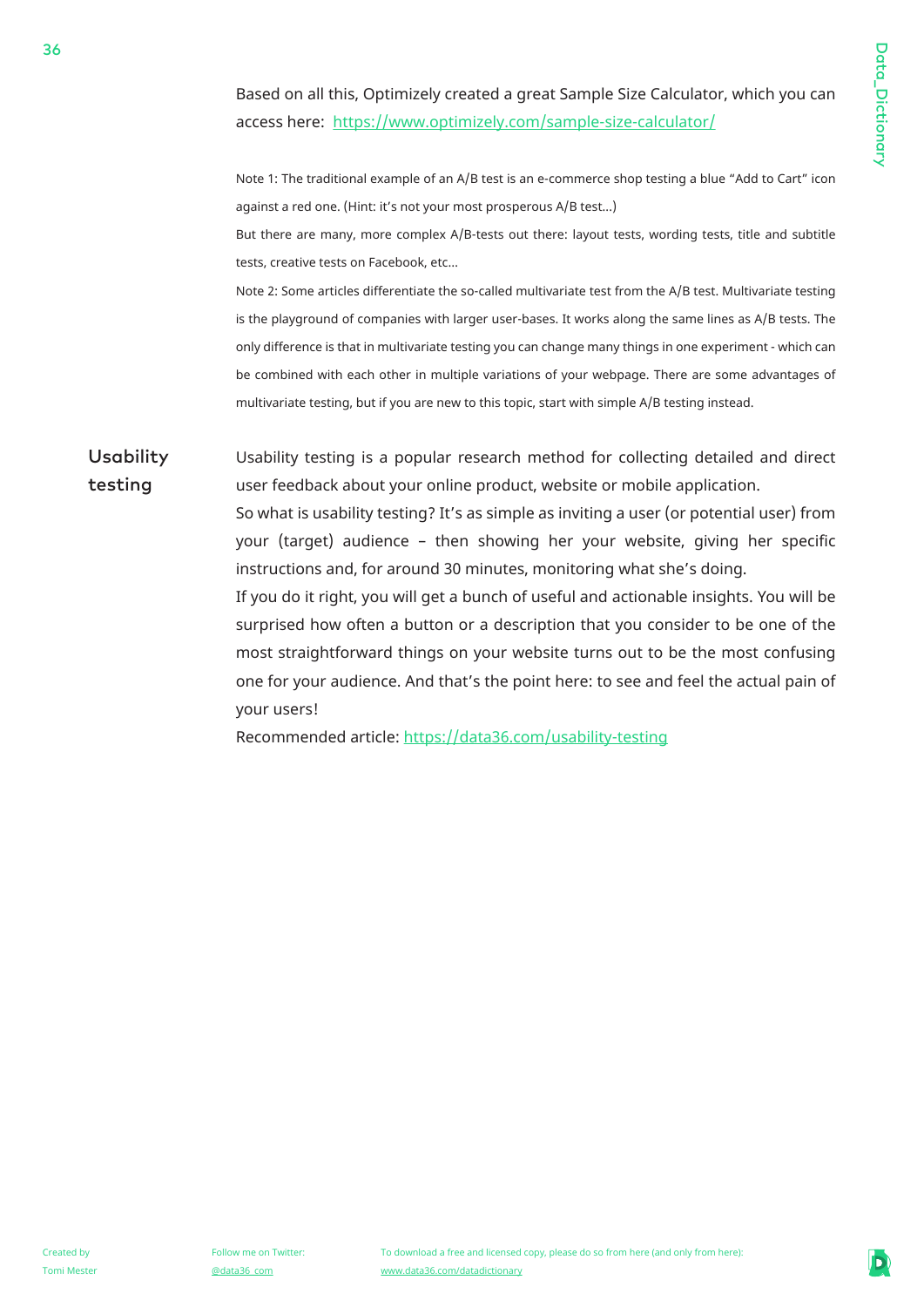### Chapter\_06C

## A few important metrics to look at

Created by Tomi Mester

37

Follow me on Twitter: @data36\_com

To download a free and licensed copy, please do so from here (and only from here): www.data36.com/datadictionary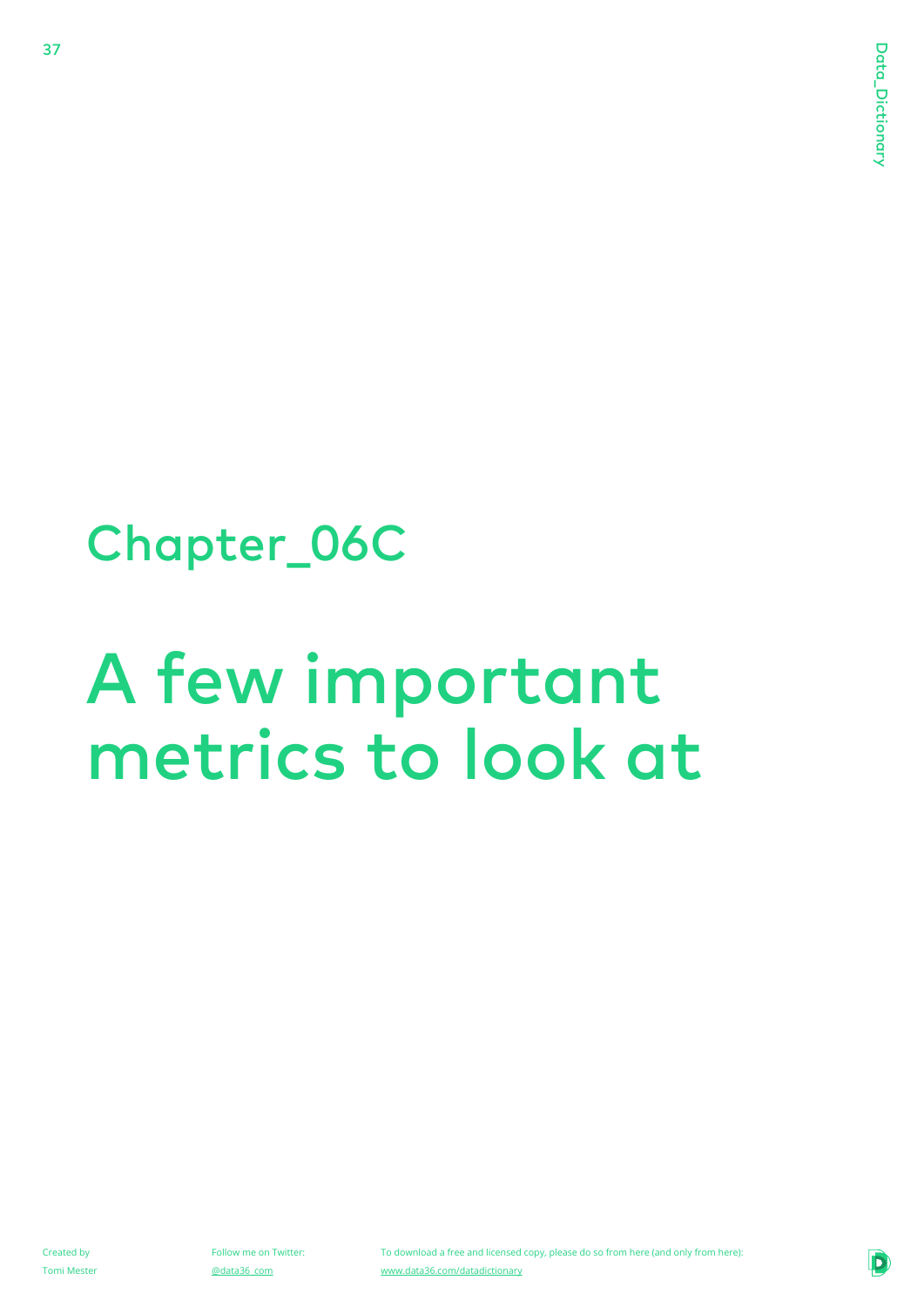In the previous chapter I described the most often used metrics and analytics methods. But there are many more! Let me give you a few more examples without explaining them in detail.

A few self-evident and extremely useful metrics:

- Avarage Cart Size -
- Average Revenue per User -
- Average Revenue per Paying User -
- Average Revenue per Customer -
- Click Through Rate -
- Cost of Customer Acquisition -
- etc. -

If you don't happen to know these, go Google them. There are many great articles about them.

And there are quite a few more complex analytics methods to look at. For example:

- Virality Score -
- Score Carding -
- Regression Analysis -
- Clustering -
- Principal Component Analysis -
- Predictive Analytics and Machine Learning methods -
- etc. -

Well, there are not enough pages in this mini-booklet to go into detail about all of them. But here's a recommended article where you can start:

https://data36.com/predictive-analytics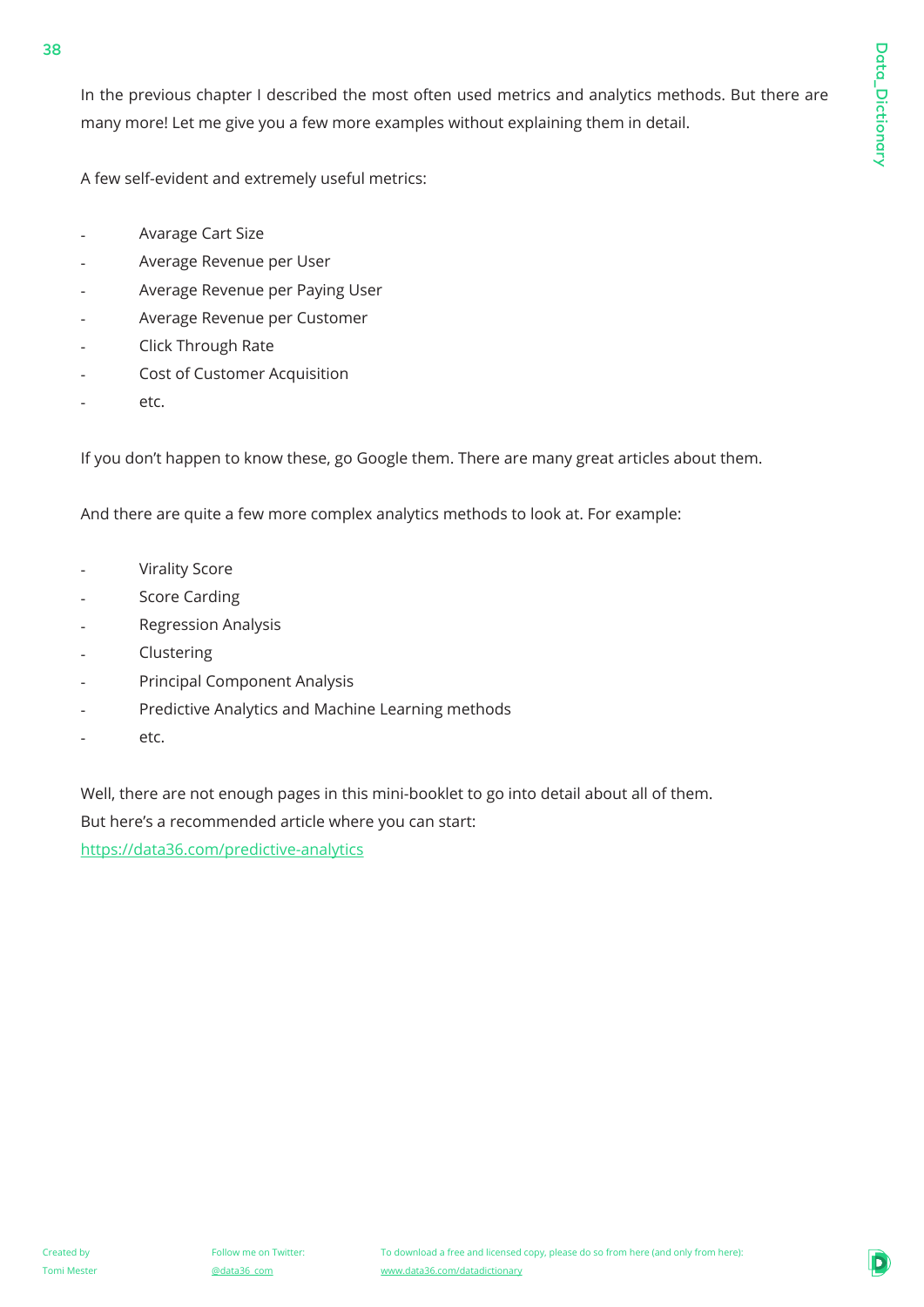### Chapter\_07

## Case studies

This chapter introduces in short how these concepts are used by real online businesses.

Created by

39

Follow me on Twitter: @data36\_com

www.data36.com/datadictionary

D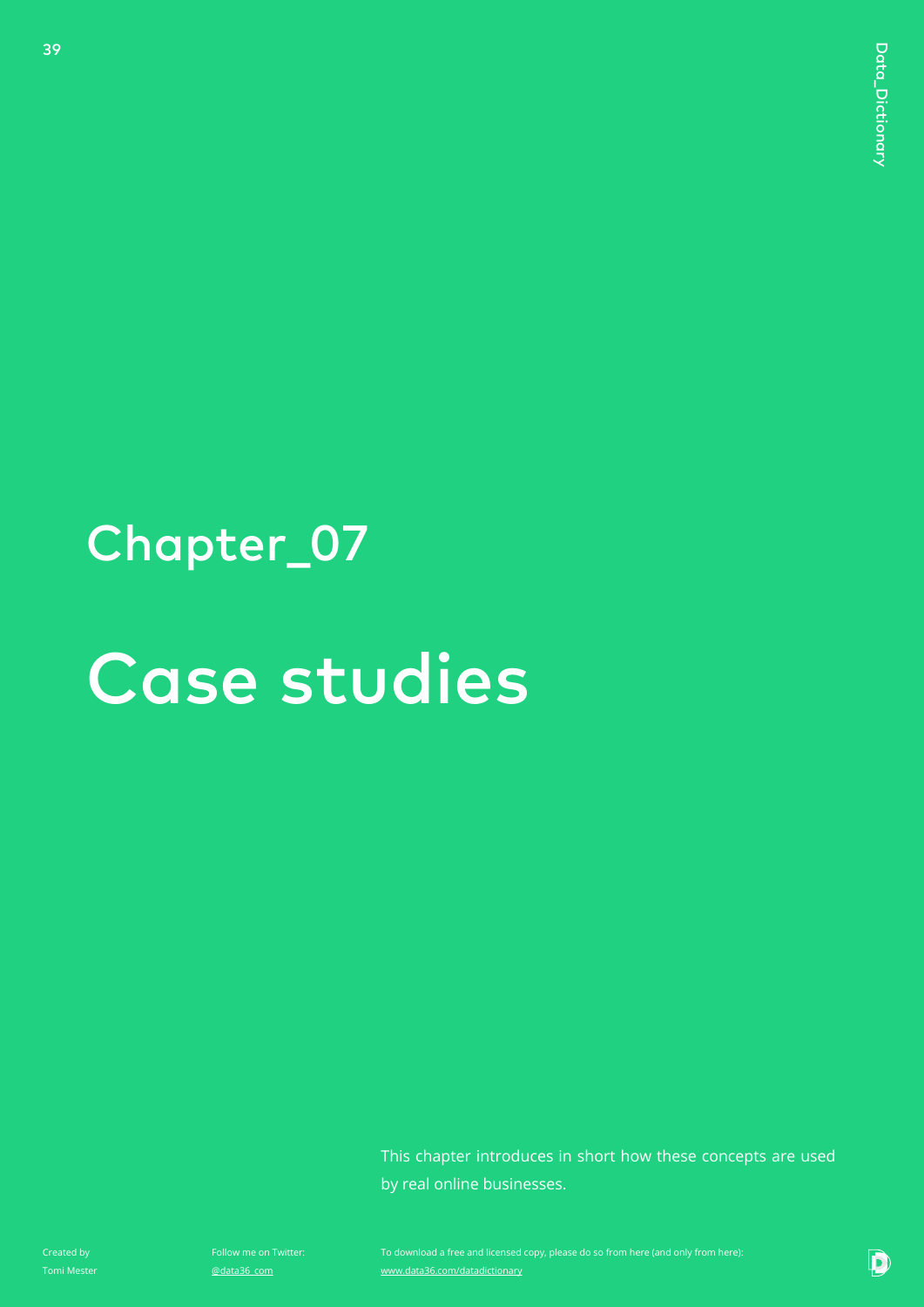### Chapter\_07A

## E-commerce case study - cohorts and segmentation

Created by Tomi Mester

40

Follow me on Twitter: @data36\_com

To download a free and licensed copy, please do so from here (and only from here): www.data36.com/datadictionary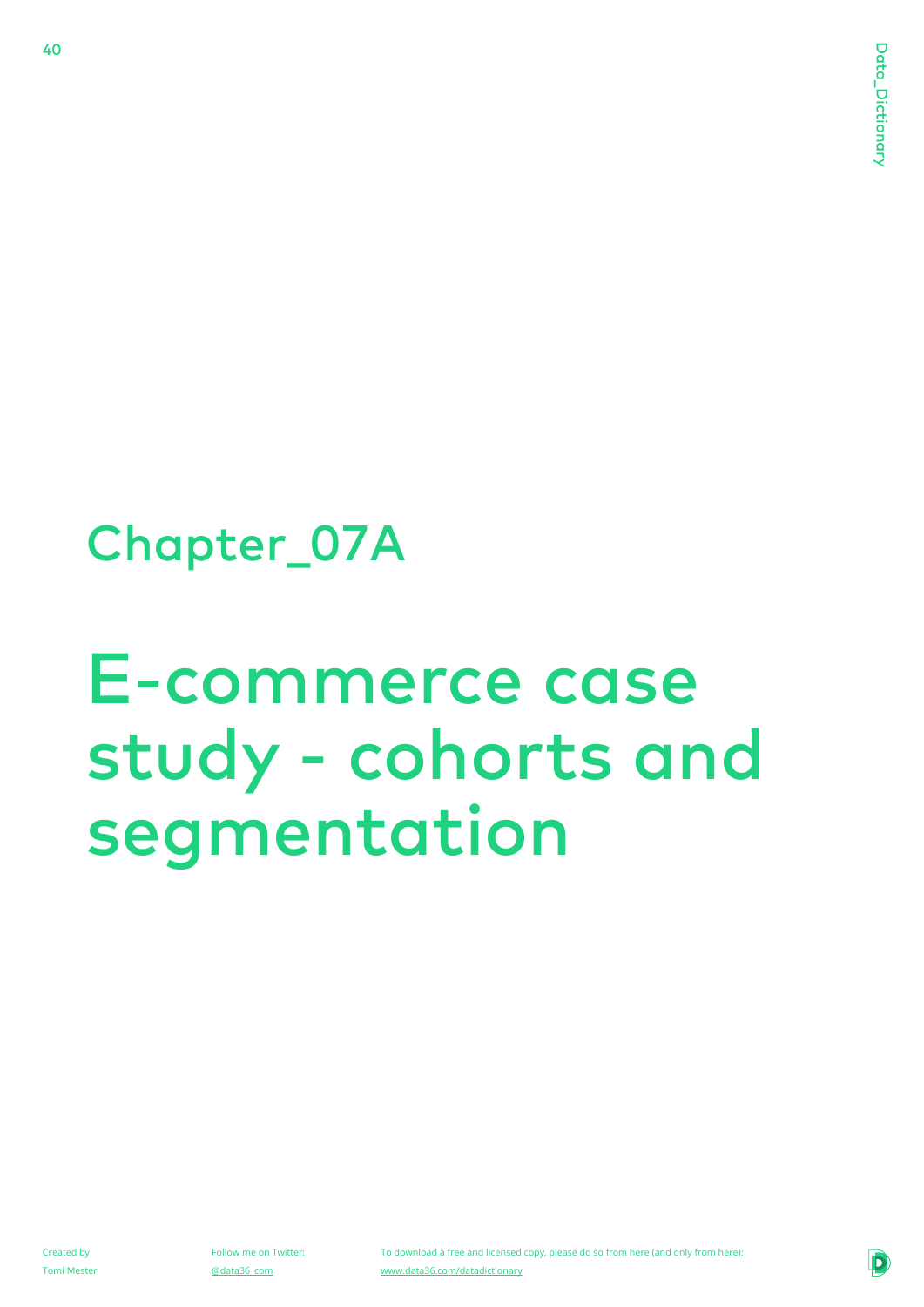Note: the e-commerce sector is a really tough competitive market, so I had to replace the actual name of the company.

The Hiking Backpack E-Shop (note: this is a fictional name) began to analyze their data. They were curious about:

- What is the best target audience for them?

41

- What kind of product should they offer to whom and when?
- Having answered these two questions, how can they reach the highest revenue and higher customer retention rate in the long term?

The first thing they saw was that sales performance fluctuates throughout the year.

This can be for a number of reasons, of course, but knowing the circumstances, our first thought was that this was due to the nature of the product. (Hiking is seasonal, right?) To validate our suspicions, we looked at the 2013 vs. 2014 revenue chart as a monthly breakdown. The two years show a similar trend (we only see small growth).

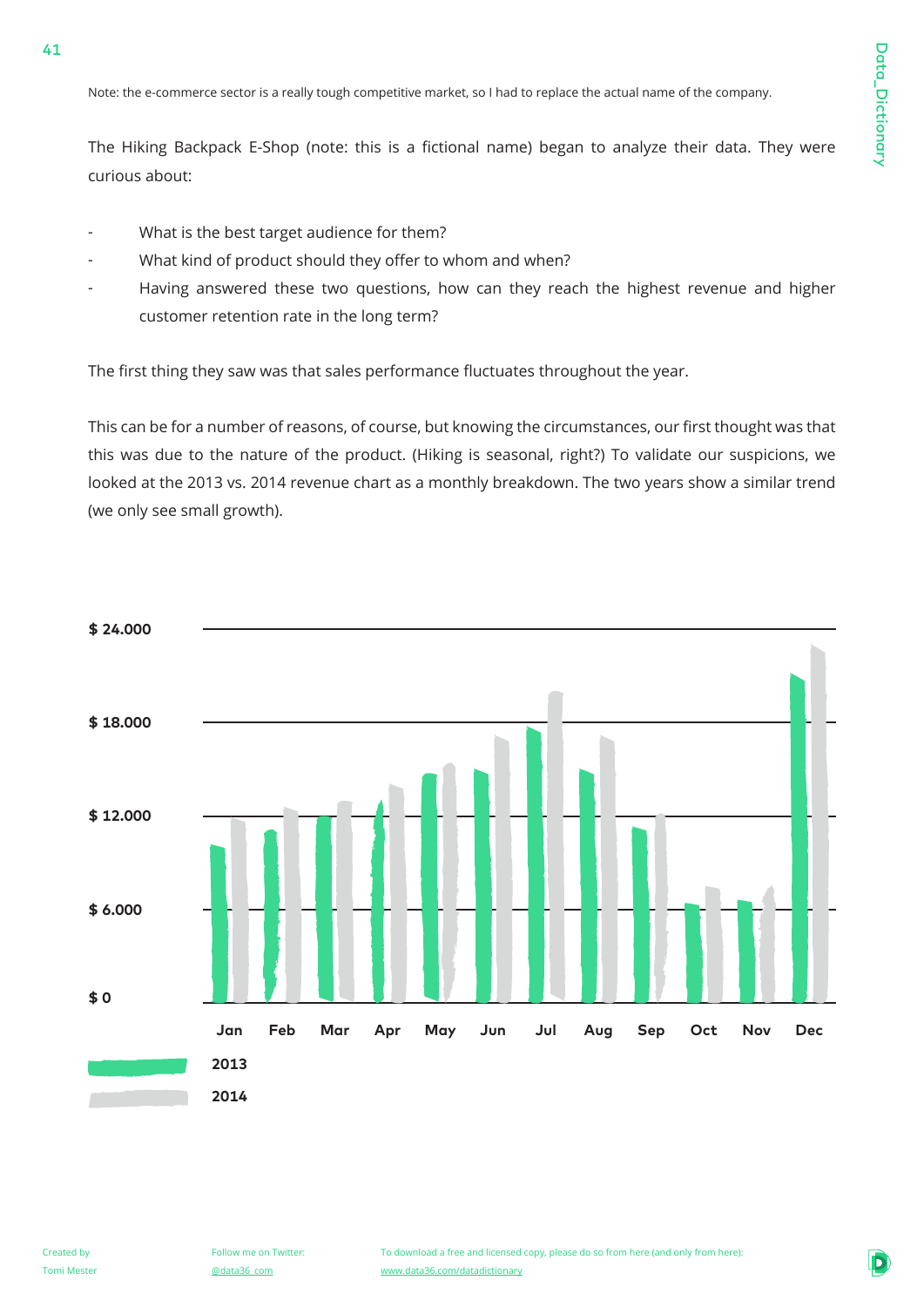We saw the same for 2012 and 2011 as well.

As always, we did a number of user interviews and usability tests, and checked some obvious analyses based on different hypotheses. Most of these didn't give us any useful information – but one of the segmentations had an interesting result.

We segmented the revenue on the below chart based on purchase history.



We can see that there was a constant change in 2014 on whether the "simple" first payments (the first purchase of a given customer) or the repeat purchase (when a returning customer purchased again) brought in more revenue.

It jumps out that although revenue generated by new customers drops in autumn, returning customers cover this gap.

In light of this, we created a cohort analysis for those who made their first payment in the shop in 2014. We looked at exactly how much was spent the first time – and then second, third, fourth (and so on) times that they purchased something. We found this: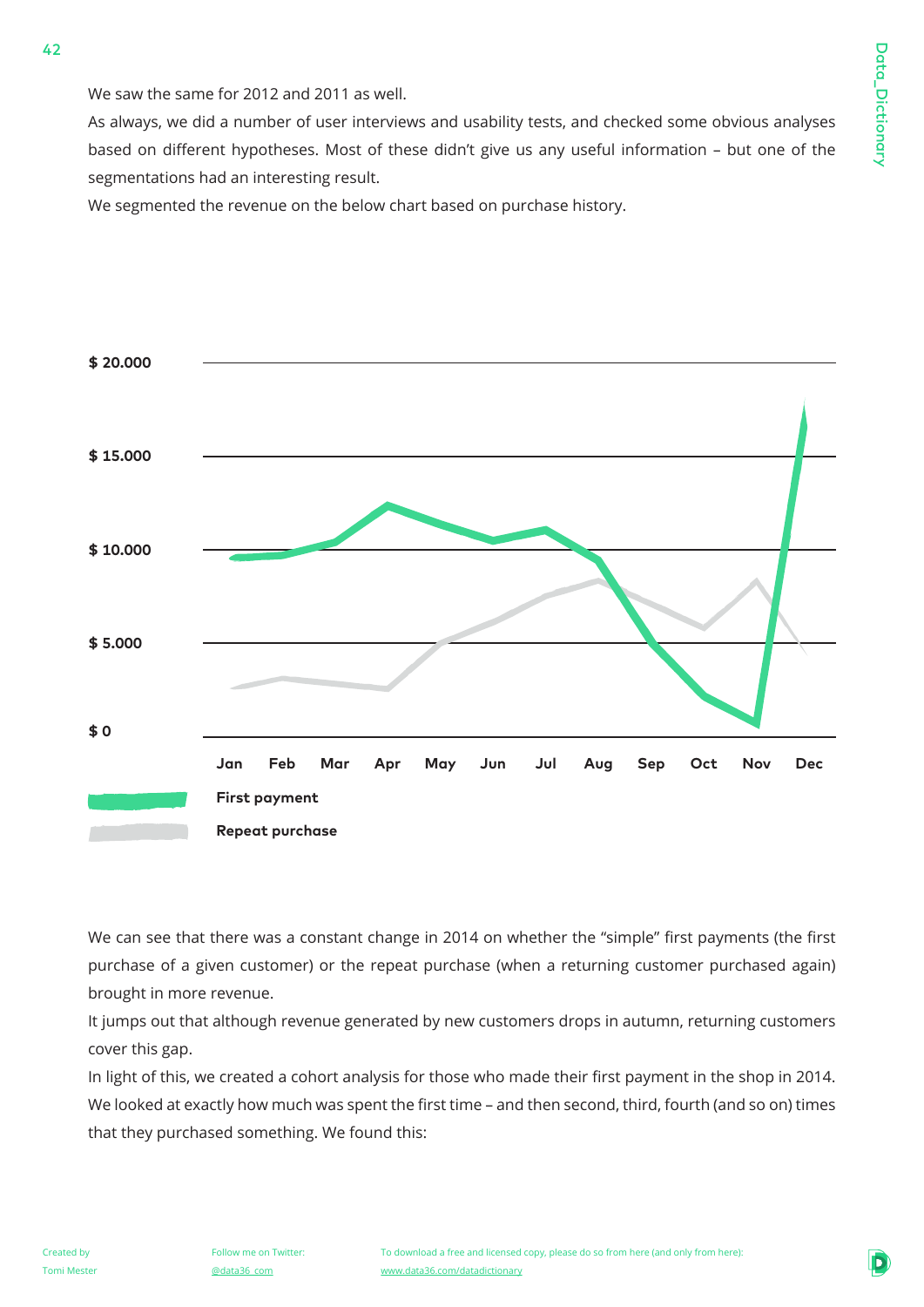

In 2014, customers spent the most on repeat purchases at the end of the summer and at the beginning of autumn. In fact, we also know that customers from February, March, April and May are really loyal and spend a lot 4-5 months after they make their first purchase (so in July, August, September and October).

From this, two obvious suggestions followed.

One was to take a look at the same metrics, but over many years. (These also showed that customers who first bought gear between February and May came back and spent much more later in the year. We slowly realized that this means that they were the cohort who took hiking more seriously, planned their trips ahead of time, and bought their gear in advance. The rest shopped on an ad-hoc basis in the summer, or gave hiking backpacks as gifts, etc.)

The other was to figure out what other products can be sold to the loyal customers. This was a much simpler story. In short – we were able to find an easy-to-target customer group and also figure out what and when to sell to them again.

The autumn campaign of 2015 was approached with a brand new retention strategy. Instead of aiming at new customers, the company focused on pre-existing ones during these 3 months. You can see the results on the graph: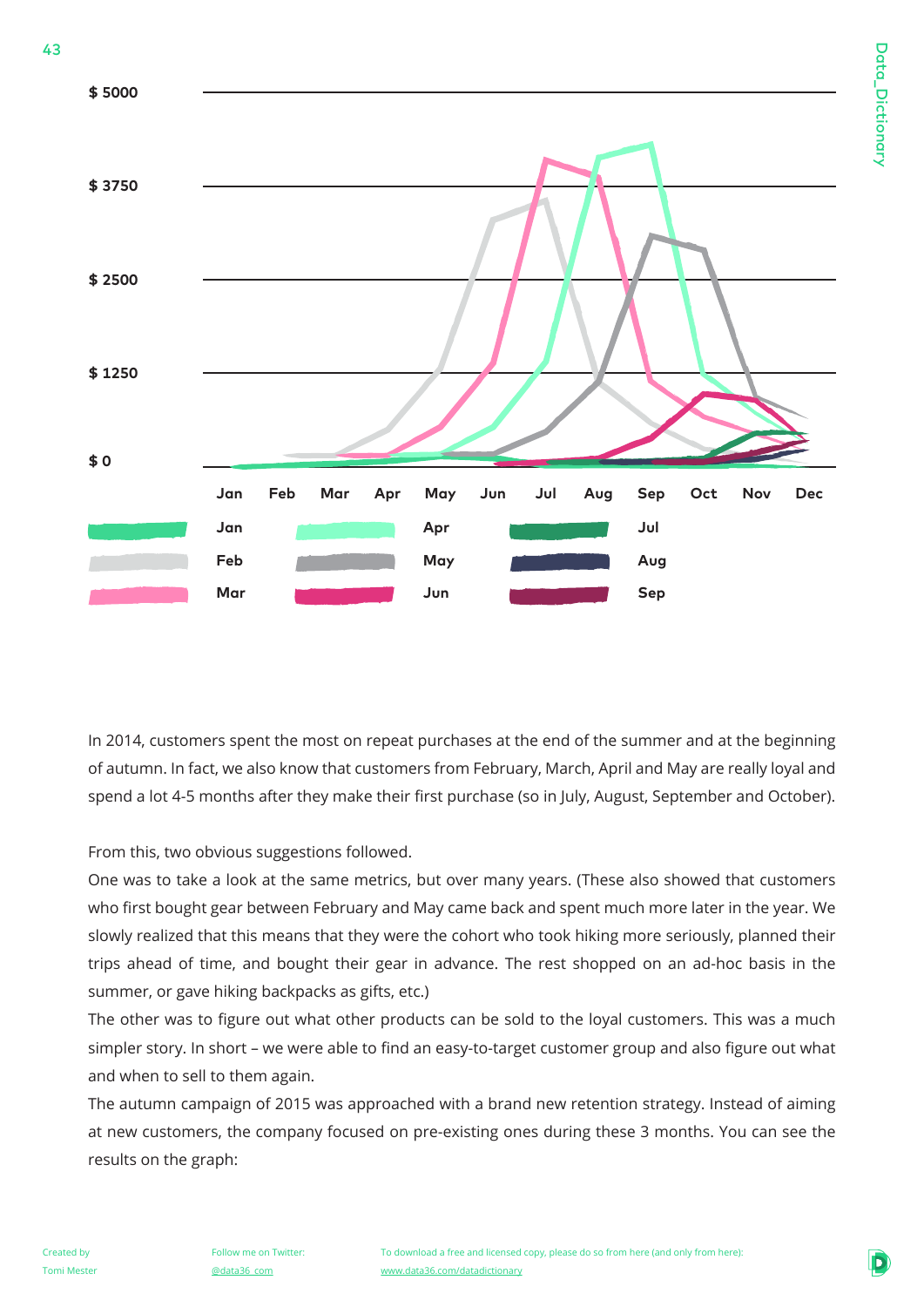44

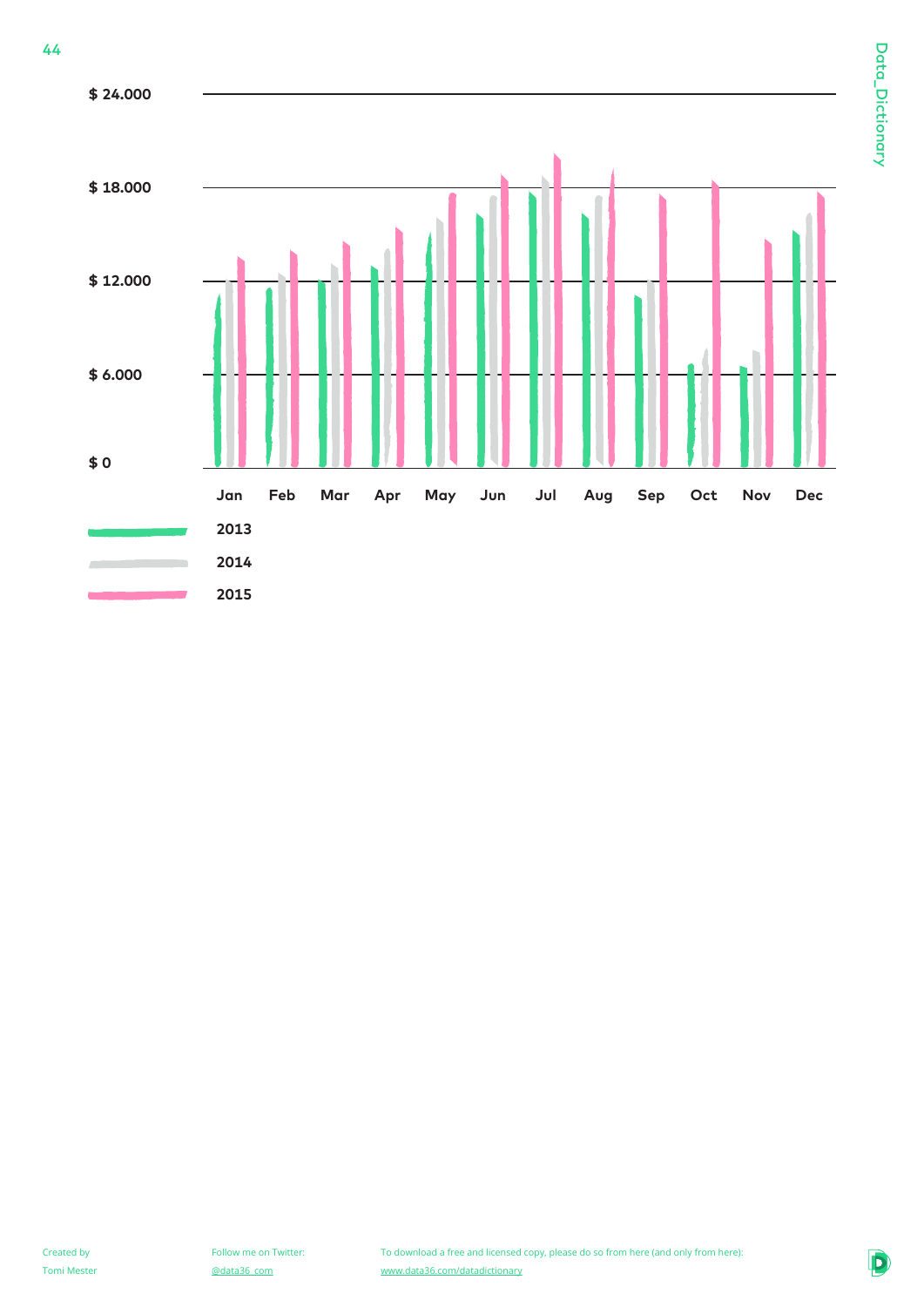### Chapter\_07B

## Funnel analysis at Prezi

Created by Tomi Mester

45

Follow me on Twitter: @data36\_com

To download a free and licensed copy, please do so from here (and only from here): www.data36.com/datadictionary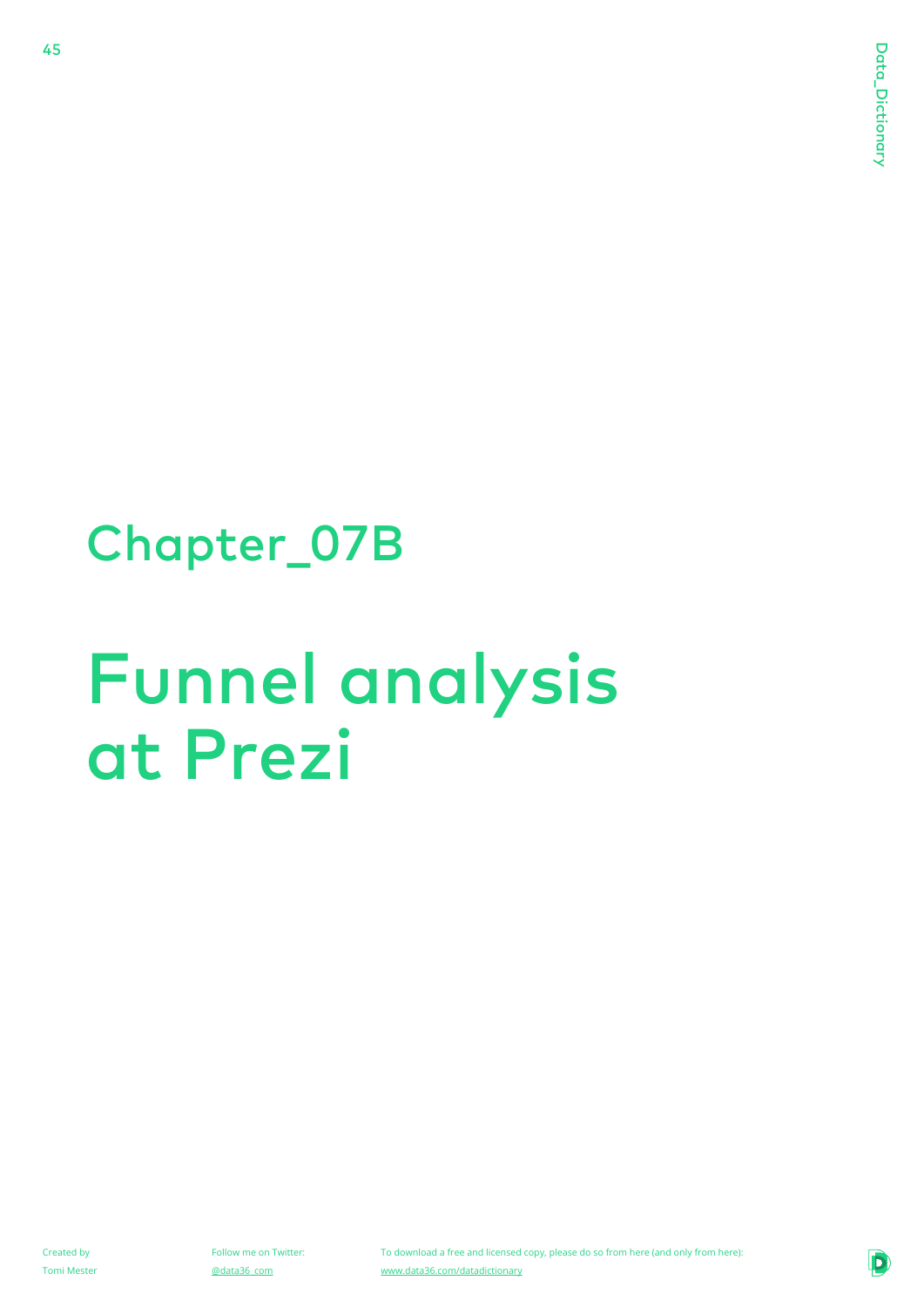Andris Balogh is the former senior Lead Data Analyst at Prezi. During his time there he gave an insightful presentation on how and for what he uses Funnel analysis. *Note: This was at the BData 2014 conference (organized by Data36).*

"[...] When we have collected all the information from the analyses and have sat down with the Social Researcher and UX Researcher, we think over what kind of *Funnels* a User has to go through to come back again (Retention). At Prezi, a Funnel is when a User goes into the Template Chooser where he/she picks from a Template, enters to the Editor and then starts to do other things. At least, this is the structure which has come out of the analyses, usability tests and all other types of research.

The Prezi Editor is not the kind of product in which you can only go down one path. Compare it to any other *Registration* process where you can't do things in another order. In a reg form you provide your name, email address, click on the registration button, click OK and then you are done… In comparison: with the Prezi Editor a *User* can take many, many paths.



Due to this, a Funnel is a mix of what we want the users to do (based on how he/she understands the product), as well as what the users actually do based on the analyses.

So it's an interesting synthesis between expectation and reality. It's important to see that since this is not a linear *funnel*, the *user* can come back in different ways. Regardless, we still created a funnel which mainly captures those who continuously stay *active users*. And those who drop out will with most probability not return (*Churn*).

#### But what can you do with your funnel?

Definitely not starting to heal the top of the funnel so more people can come in through there. It's not necessarily the best solution if you begin to fill the largest hole between two steps, either. I think the best option is if we begin our work at the bottom of the funnel. Because if you begin to pack users to the top of the funnel (e.g. with Google AdWords or Facebook Ads), those will churn anyway. And those you load to the top and drop out will never come back. That's a wasted user. So it's best to spend your time on those you know love your product and have tried many of your products. Let's see what can help them and heal the bottom of the funnel for them. You don't want to work with those who come and just take a peek at your product. So you gradually fix your funnel upwards, and when it has reached a certain "thickness" where you say "okay, this works," then you can start working with larger marketing costs and bringing in more users.

46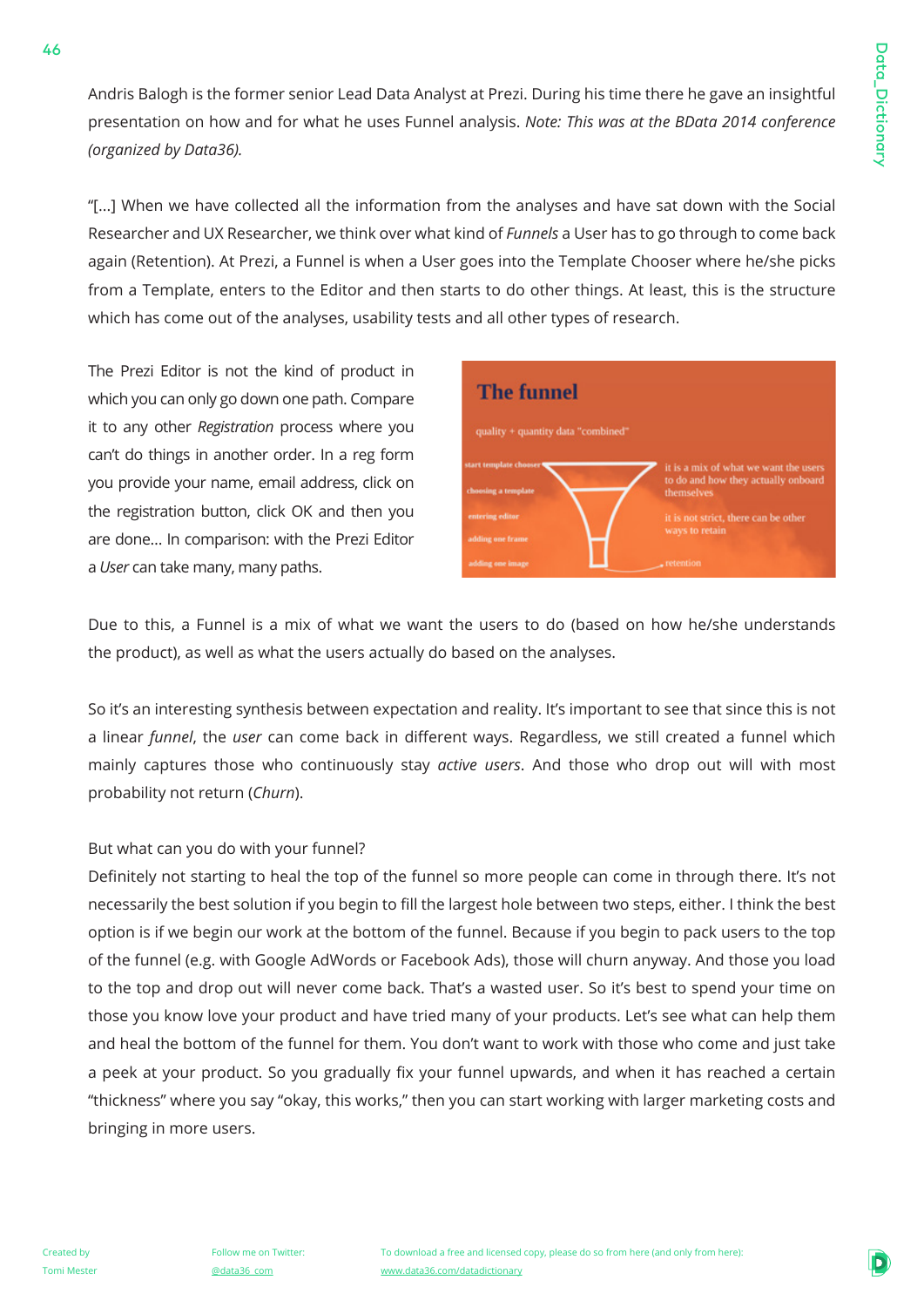Let's look specifically at the case of Prezi. In this case, inserting the first image was the most important funnel step. This is a real decision of a user: creating presentations begins with inserting an image… at least at Prezi.

Thus the Developer, the UX Researcher and the Designer sit down and begin to work around this function. During this, there are ongoing smaller analyses of course, as it's better to pinpoint the exact problem with images that we want to fix. Usability Tests can also change into something that only deals with image placement. The analysts can create a "higher resolution" subfunnel for images. For instance:

- 1. User press the "add image" button, then
- 2. User clicks on "choose image from computer", then
- 3. The image is uploaded to the server, then
- 4. It's uploaded to Prezi.

And this way, we can easily see where the problem is."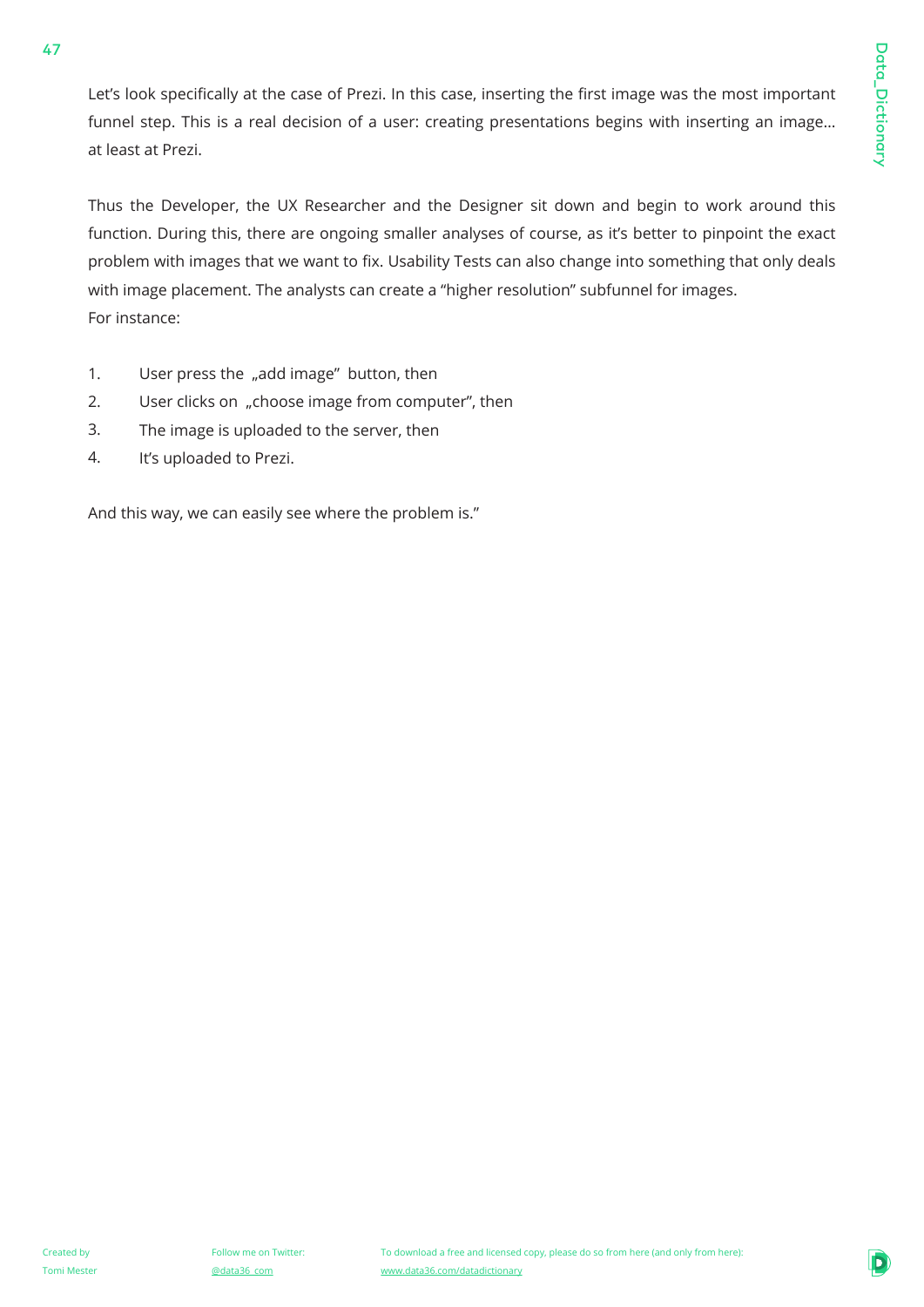### Chapter\_07C

## AB-Testing at Ustream

Created by Tomi Mester

48

Follow me on Twitter: @data36\_com

To download a free and licensed copy, please do so from here (and only from here): www.data36.com/datadictionary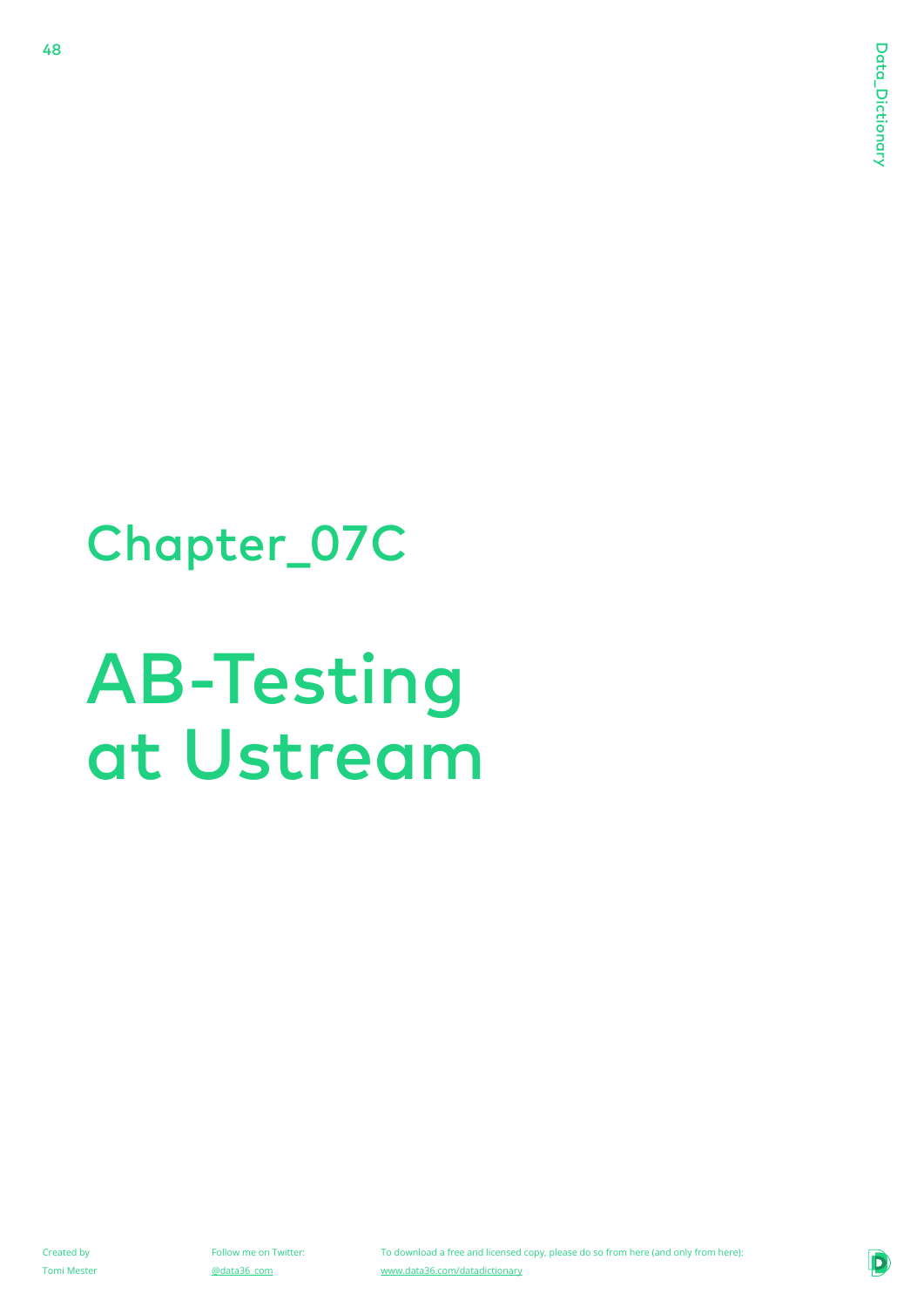Gergely Schmidt is a Product Manager at Ustream. He also presented at the BData conference on how A/B testing works at their company. Here's a short extract:

*"One of our projects is about explaining to the users the easiest way to purchase Ustream Pro Broadcasting and what kind of extra features they will have.* 

*(One of the most important features is that you can broadcast to your viewers advertisement-free.)*

*To go Pro, users have to fill in a registration form where we asked pretty much everything about them. We tried to optimize this form so we have as many subscribers as possible.*

*This A/B test was about whether to have an overview page where Users can check the data they have provided (A-version) or not to have such a page (B-version). At the bottom of the form (in both versions) there was a Complete Purchase button as well where we showed the Users how much they will have to pay. Interestingly enough, there was not a big difference in the number of purchases. We stood there surprised, thinking we did something wrong. But we didn't. But here comes the interesting thing! We noticed much later – which was not even measured in the original A/B test – that the number of Refunds differed. Those who received the overview form requested a Refund much less often than those who received the shortened form... So we only realized way after the experiment that from this perspective, the overview form version was a clear winner. We understood that it's important to follow up on every A/B test you run on your site, as it may not be influencing the metrics you initially worked on."*

49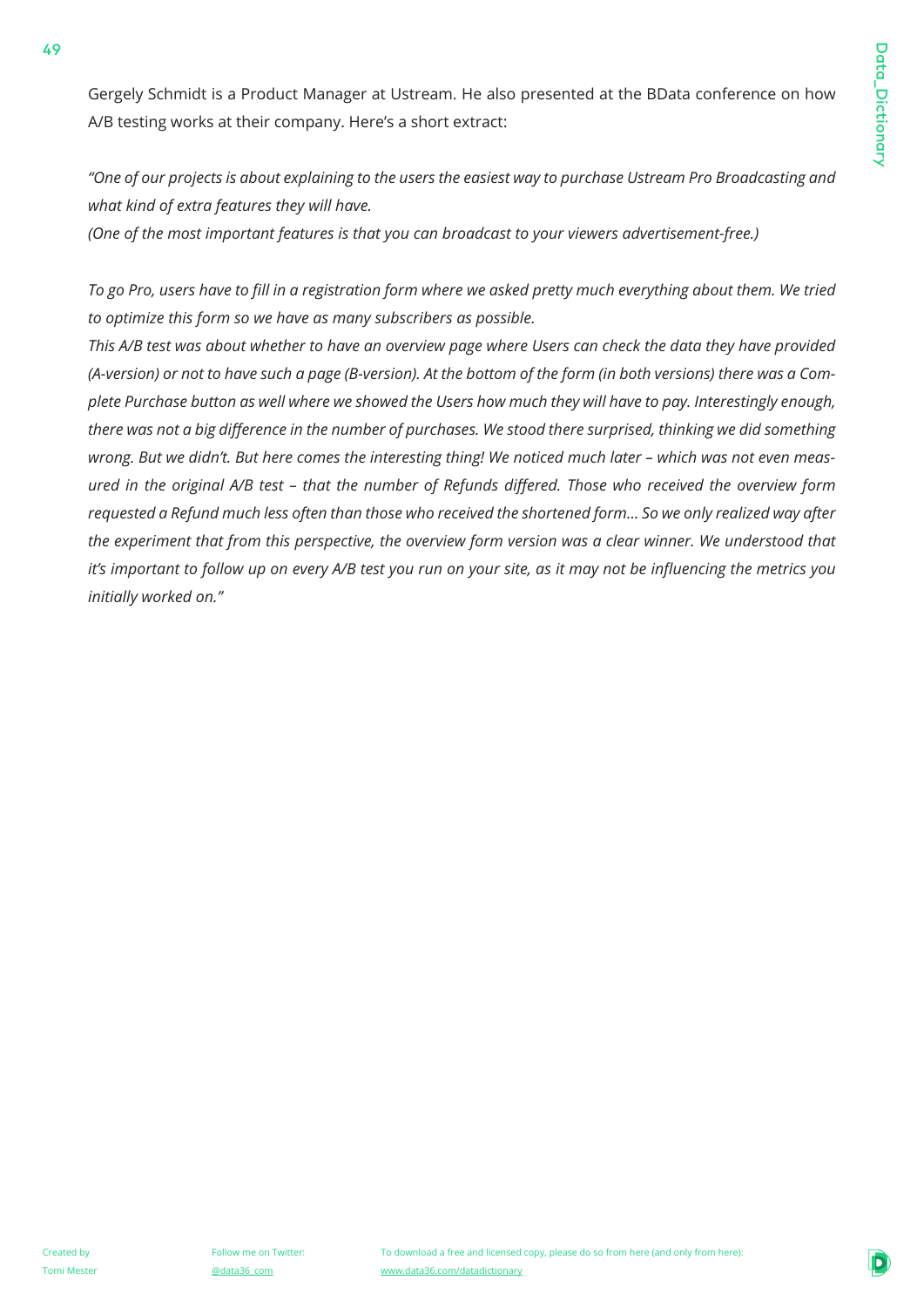### Chapter\_07D

## Usability testing at Skyscanner

Created by Tomi Mester

50

Follow me on Twitter: @data36\_com

To download a free and licensed copy, please do so from here (and only from here): www.data36.com/datadictionary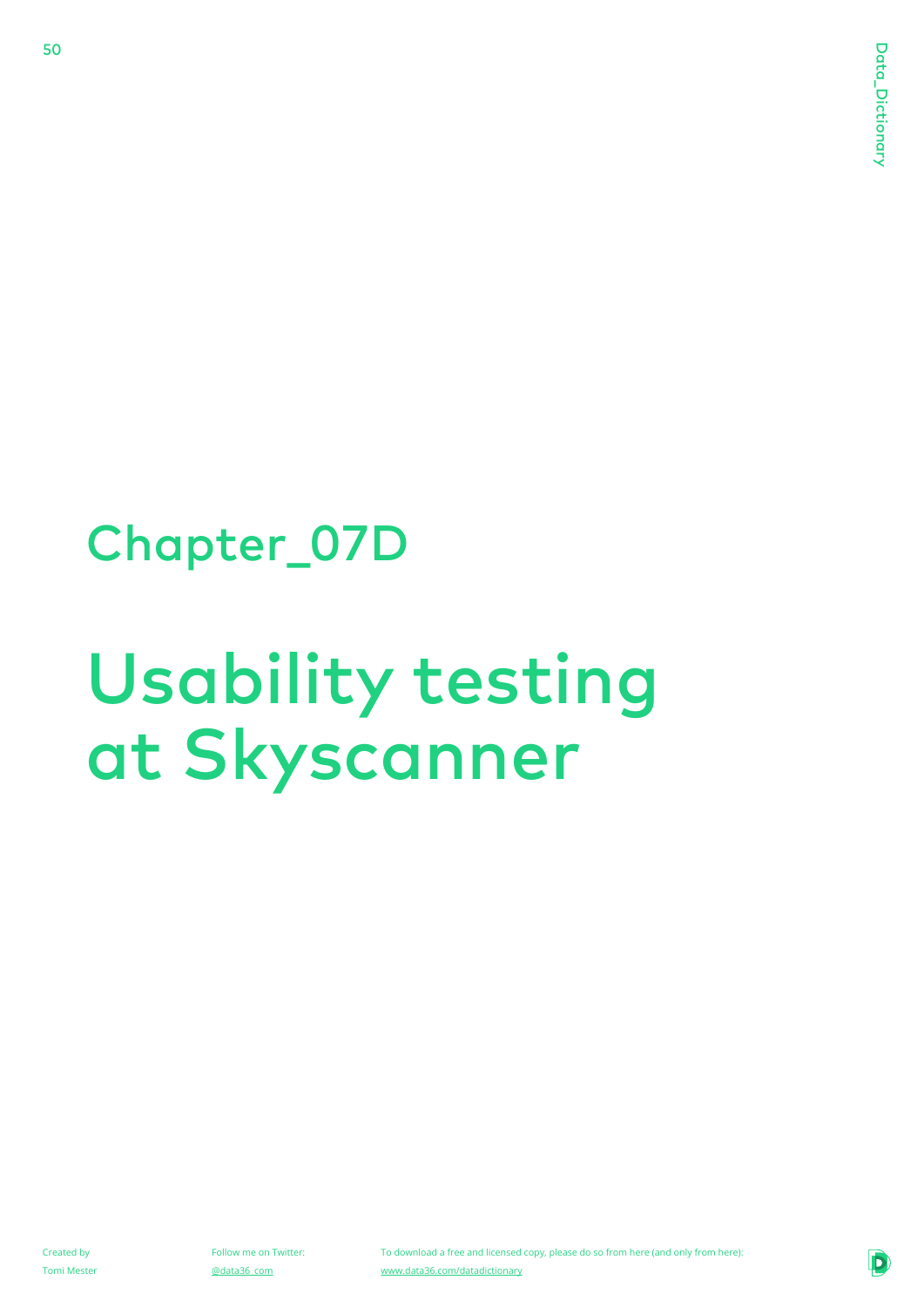Laci Kardos, one of the Product Managers at Skyscanner, explained in a Data36 interview how "codeless testing" works and why it's worth doing. Here is one of the most useful parts of the conversation.

#### Tomi: *"How should we imagine codeless testing?"*

Laci: *"Just imagine a simple wireframe-featured prototype. We create screens and we link these together. It's very important for the rhythm of the tests to provide a base rhythm to the entire product development. If we meet a user, we want to show them something. We give them a prototype, and the researcher's job is to do the test. It's in the basic interest of the team to be at as many testings each week as possible. Since it's not just important for the designer, the product manager or the researcher to see whether what they have created works, whether it's valuable, usable, but it's also crucial for the developer, too.*

*These are usually 30 minute tests. Sometimes they are built upon scenarios. For example, "Imagine that you want to travel and you start to use the app you have downloaded" – on iOS, Android, a tablet or on a mobile. During the user test we can see where the process halts – during this we speak to the tester to understand the why's. Then we speak to the team and go through what we have learned, what we heard. Before the test, we had certain presumptions, and following the test these are either verified or not. It's at times like these when we see what doesn't work, what works really well and sometimes we even see things we did not expect. In my experience the value and utility of a product can be judged after 3-4 tests."*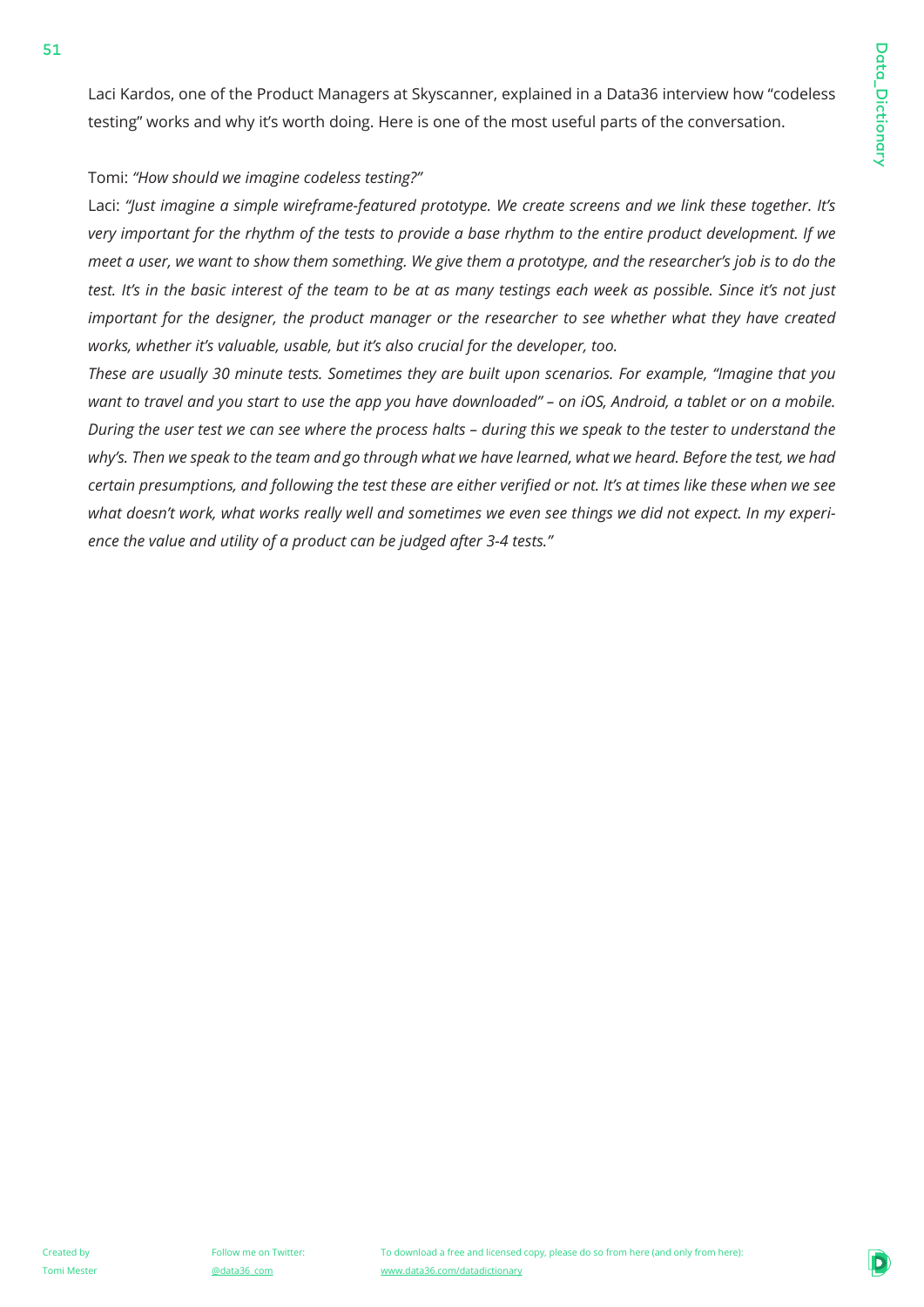## **Conclusion**

Thank you for taking the time to read this mini-booklet. I know data science is not a simple topic, and a data dictionary especially - with all its definitions - may feel like a dry read. But it's so important!

I hope you can make practical use of what you read here -- and create a consistent and thought-out common language of data science in your organization. As I mentioned in the intro chapter, the goal is not to dictate a 100% match with what is written here, but to give you some inspiration and ideas!

I wish you good luck and great success!

Created by Tomi Mester

52

Follow me on Twitter: @data36\_com